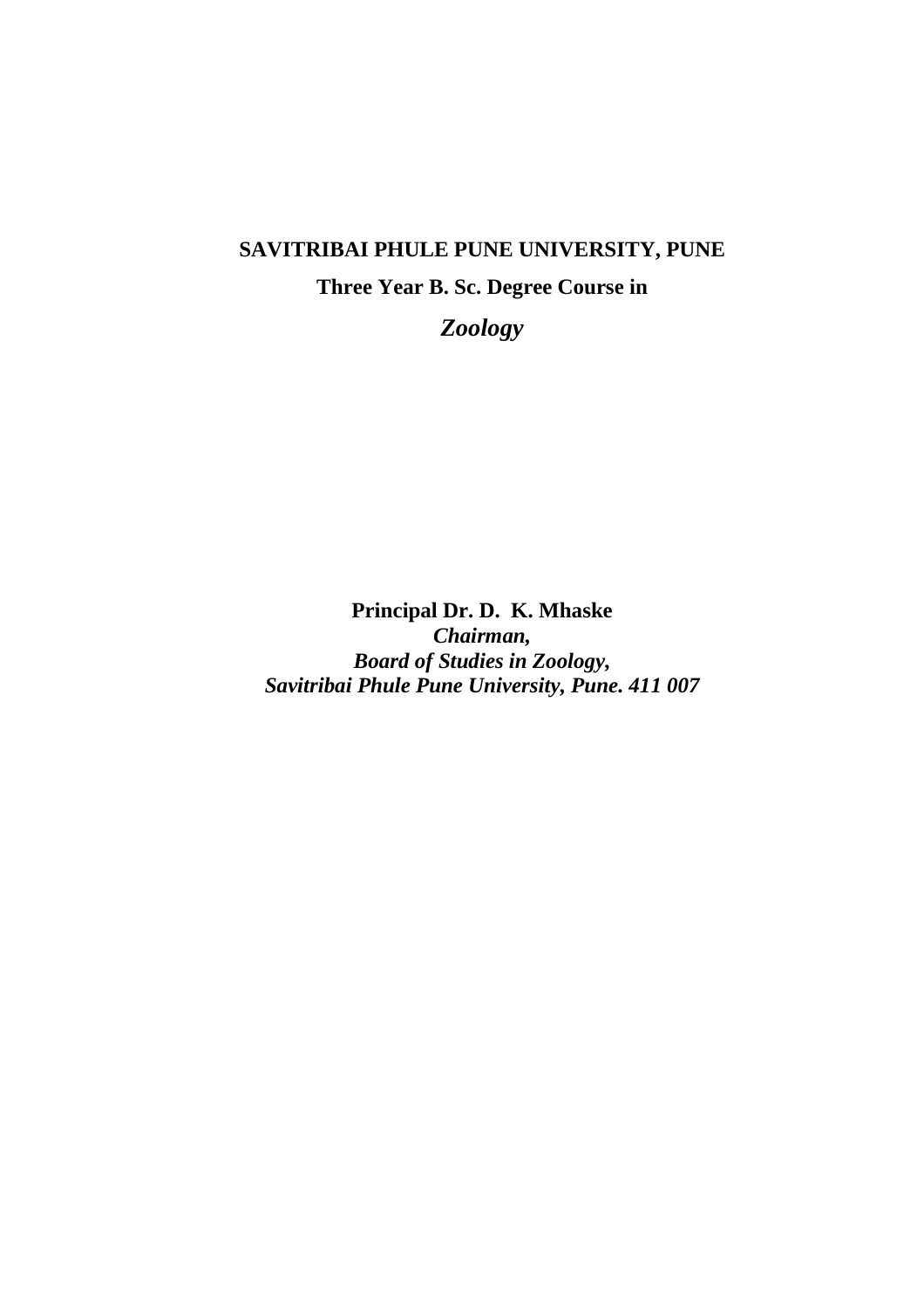#### **1) Title of the Course: B. Sc. Zoology**

#### **F. Y. B. Sc. Zoology**

#### **(To be implemented from Academic Year 2013-14)**

#### **2) Preamble:**

The well organized curricula including basic as well as advanced concepts in Zoology from first year to third year shall inspire the students for pursuing higher studies in Zoology and for becoming an entrepreneur and also enable students to get employed in the Biological research Institutes, Industries, Educational Institutes and in the various concerning departments of State and Central Government based on subject Zoology.

#### **3) Introduction:**

At **first year of under-graduation** the topics related to the fundamentals of zoology, including exposure to diversity in animal groups and industries based on the zoological areas are covered. The practical course is aimed at to equip the students with skills required for animal identification, morphological, anatomical, technical description, classification and also applications of zoology in the various industries.

At **second year under-graduation**: The level of the theory and practical courses shall be one step ahead of the first year B.Sc. courses based on the content of first year shall be introduced.

At **third year under-graduation:** Theory and practical courses in each semester shall deal with the further detailed studies of the various disciplines of the Zoology subject and other branches of Zoology such as Genetics, Animal Physiology, Molecular Biology, Biochemistry, Microtechnique, Non-chordate and Chordate, Developmental Biology, Histology, Cell Biology, Biodiversity, Public health and hygiene, Pathology, Entomology, Biotechnology, etc. The students will also learn about use of various technical skills in the biological sciences to be helpful during research in the Zoology subject.

#### **Objectives:**

- To provide thorough knowledge about various animal sciences from primitive to highly evolved animal groups.
- To make the students aware of applications of Zoology subject in various industries.
- To highlight the potential of various branches of Zoology to become an entrepreneur.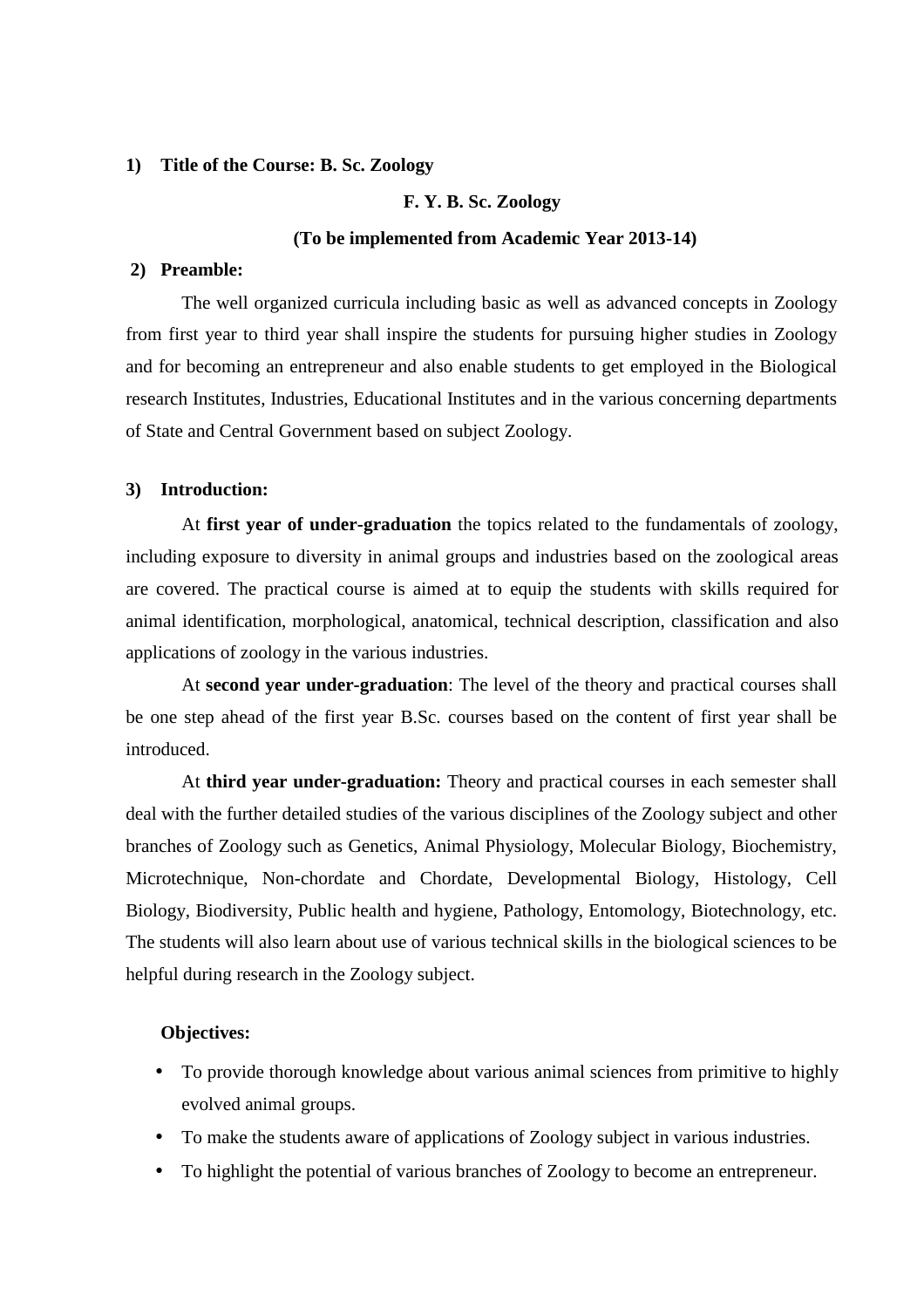- To equip the students with skills related to laboratory as well as field based studies.
- To make the students aware about conservation and sustainable use of biodiversity.
- To inculcate interest and foundation for further studies in Zoology.
- To address the socio-economical challenges related to animal sciences.
- To facilitate students for taking up and shaping a successful career in Zoology.

## **4) Eligibility:**

- 1. **First Year B.Sc.:** A student who has passed the Higher Secondary School Certificate (10+2) Science stream with Biology or its equivalent examination as per the Savitribai Phule Pune University, Pune eligibility norms.
- 2. **Second Year B.Sc.:** Keeping terms of First Year of B. Sc. with zoology as one of the subjects. Other students if they fulfill the conditions approved by the equivalence committee by Faculty of Science of the Savitribai Phule Pune University, Pune are also eligible.
- 3. **Third Year B.Sc.:** Student shall pass all First Year B. Sc. courses and satisfactorily keeping terms of Second Year of B. Sc. with zoology as one of the subjects.

*Note:* Admissions will be given as per the selection procedure / policies adopted by the respective college, in accordance with terms and conditions laid down by the Savitribai Phule University of Pune. Reservation and relaxation will be as per the Government rules.

## **5 A) Examination Pattern:**

### **First Year B. Sc. Zoology**

Pattern of Examination : Annual

| Theory courses          | Zoology Theory Paper I: Annual   |
|-------------------------|----------------------------------|
|                         | Zoology Theory Paper II : Annual |
| <b>Practical Course</b> | Annual                           |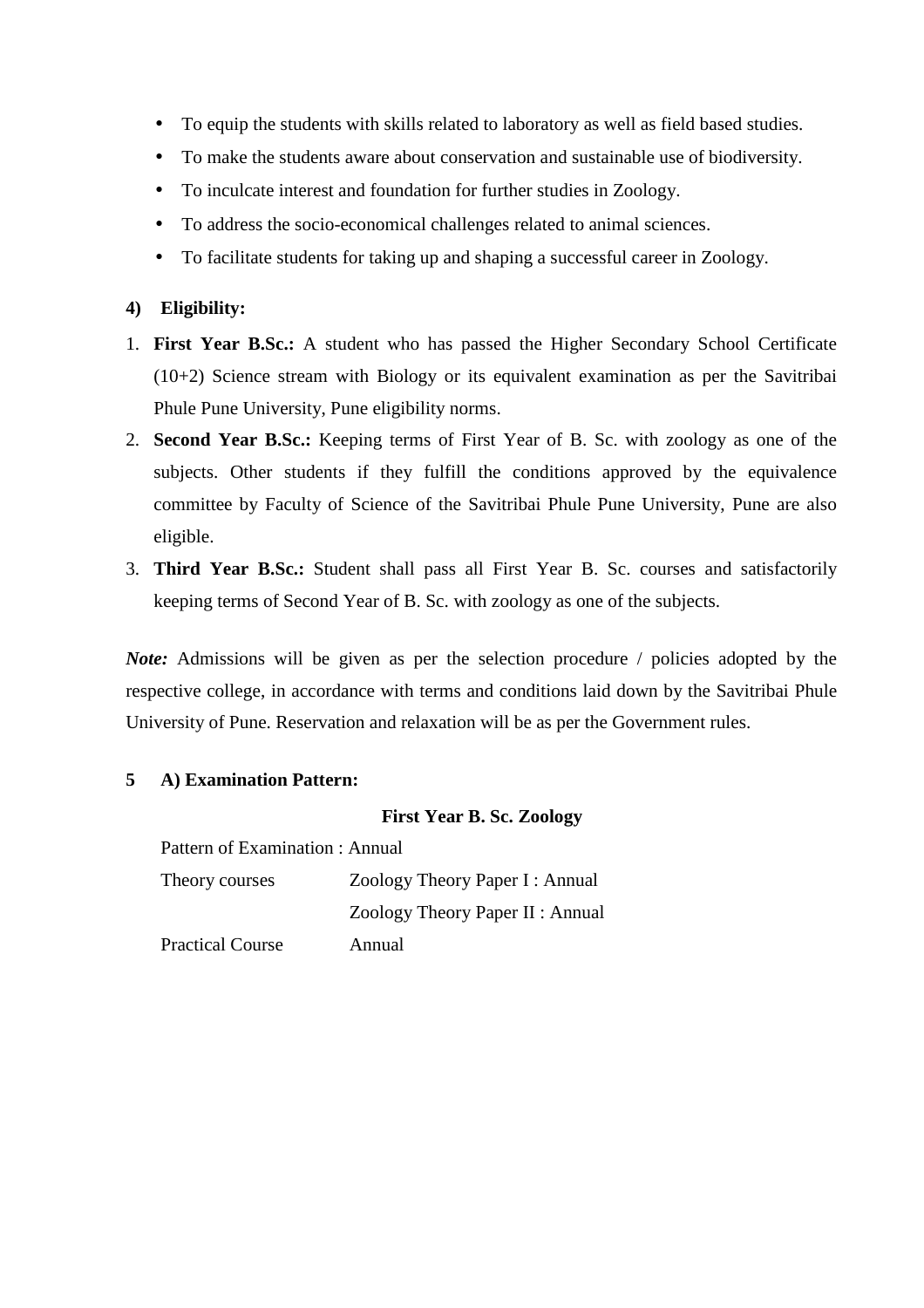|                            |                     |                                   |          | <b>Standard of passing</b> |            |
|----------------------------|---------------------|-----------------------------------|----------|----------------------------|------------|
| Paper/                     |                     | <b>Total Number of</b>            | Internal | External                   | Total      |
| Course No.                 | <b>Title</b>        | lectures/practicals per           | marks    | marks                      | marks      |
|                            |                     | <b>Term</b>                       | out of   | out of                     | out of     |
|                            |                     |                                   | 20       | 80                         | <b>100</b> |
| Theory Paper I             | Animal              | lectures/Week<br>Three            |          |                            |            |
| ZY-101                     | Systematics and     | (Total 36 lectures per            |          |                            |            |
| (First term)               | Diversity -I        | term)                             | 8        | 32                         | $40*$      |
| Theory Paper I             | Animal              | lectures/Week<br>Three            |          |                            |            |
| $ZY-101$                   | Systematics and     | (Total 36 lectures per            |          |                            |            |
| (Second term)              | Diversity -II       | term)                             |          |                            |            |
| Theory Paper II            | <b>Fundamentals</b> | lectures/Week<br>Three            |          |                            |            |
| ZY-102                     | of Cell Biology     | (Total 36 lectures per            |          |                            |            |
| (First term)               |                     | term)                             | 8        | 32                         | $40*$      |
| Theory Paper II            | Genetics            | lectures/Week<br>Three            |          |                            |            |
| $ZY-102$                   |                     | (Total 36 lectures per            |          |                            |            |
| (Second term)              |                     | term)                             |          |                            |            |
| <b>Practical Paper III</b> | Practical           | Practicals<br>of<br>9<br>$\Delta$ |          |                            |            |
| $ZY-103$                   |                     | lectures in each term             | 8        | 32                         | $40*$      |
| (First & Second            |                     | $(18$ practicals / year)          |          |                            |            |
| Term)                      |                     |                                   |          |                            |            |

\* Subject to compulsory passing in external examination and getting minimum 40 marks out of 100

## *Notes:*

- 1. Total marks: Theory  $(100 + 100) = 200$  marks
- 2. Total marks per year  $200$  (Theory) + 100 marks (practicals) = 300 marks
- 3. Internal marks for theory papers be given on the basis of internal assessment, tests etc.

**Theory examination** will be of three hours duration for each theory course. There shall be 5 questions each carrying equal marks. The pattern of question papers shall be:

| Question 1       | 8 sub-questions, each of 2 marks; answerable in 2 -3 lines and based    |
|------------------|-------------------------------------------------------------------------|
|                  | On entire syllabus                                                      |
| Question 2 and 3 | 4 out of 6 - short answer type questions; answerable in $8 - 10$ lines  |
| Question 4       | 2 out of 4 – Descriptive answer type questions, answerable in $15 - 20$ |
|                  | lines                                                                   |
| Question 5       | 1 out of 2 – Descriptive answer type questions, answerable in $35 - 40$ |
|                  | lines                                                                   |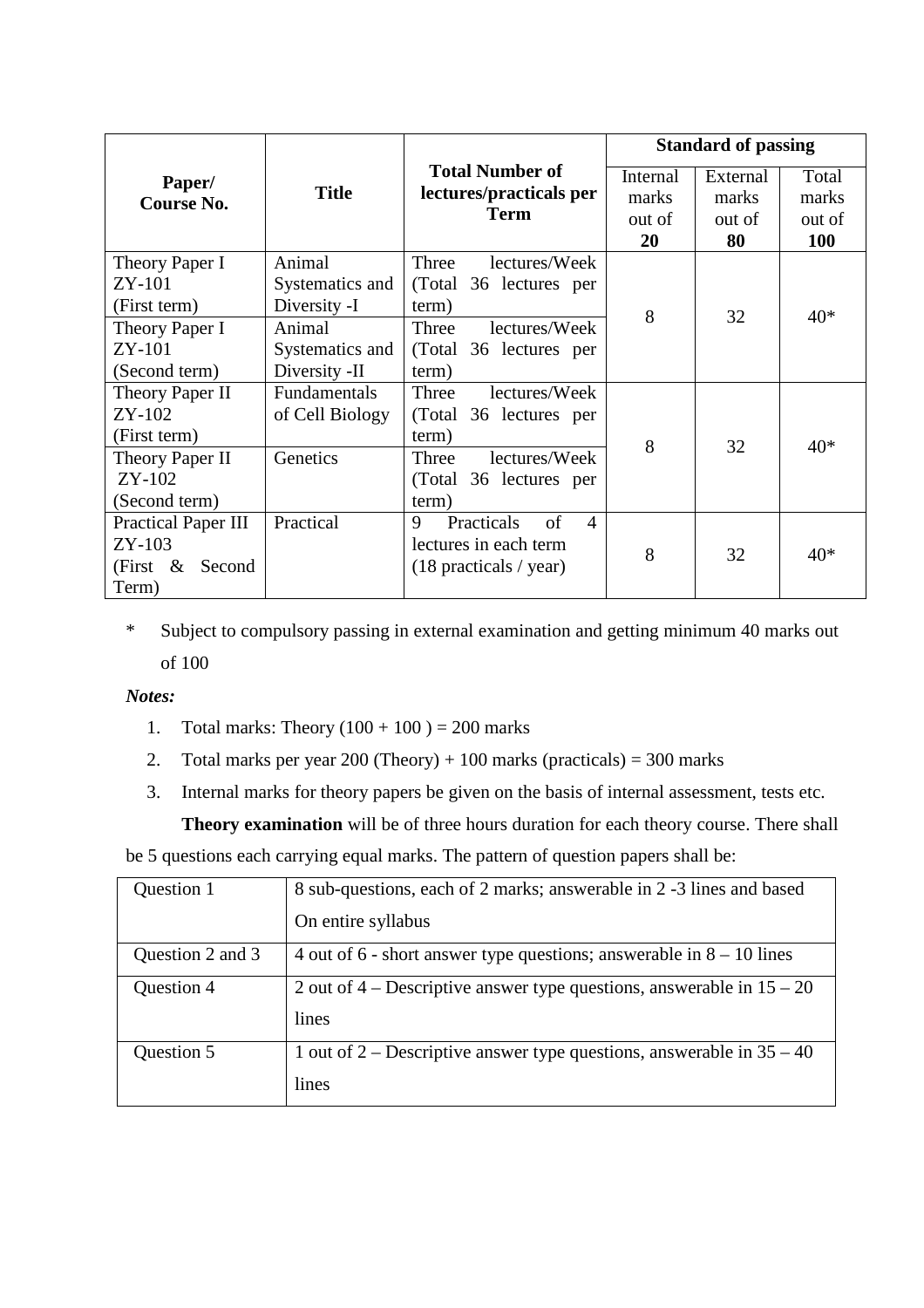**Internal examination**: Internal assessment of the student by respective teacher will be based on written test, 10 marks in each term. The written test shall comprise objective type questions – Multiple choice questions, True / False, Definitions, Answer in one or two line questions. There shall be 20 questions.

Practical: Regular assessment of each practical for 20 marks each: Marks for journal: 10, Marks for attendance: 05, Marks for experimental skills: 05.

**Practical Examination:** Practical examination shall be conducted by the respective college at the end of the academic year. Practical examination will be of more than 4 hours duration. Certified journal is compulsory for appearing in practical examination. There shall be two expert and two examiners per batch for the practical examination.

#### **Second Year B. Sc. Zoology**

#### **(To be implemented from academic year 2014-2015)**

Pattern of examination: Semester

| Theory courses: | Sem I: ZY - 211 and ZY - 212: Semester |
|-----------------|----------------------------------------|
|                 | Sem II: ZY-221 and ZY-222: Semester    |

Practical Course: Annual

|                   |                  |                        |                | <b>Standard of passing</b> |             |
|-------------------|------------------|------------------------|----------------|----------------------------|-------------|
|                   |                  |                        | Internal       | External                   | Total       |
|                   |                  |                        | marks out      | marks                      | passing     |
| Paper/            |                  | <b>Total Number of</b> | of             | out of                     | marks out   |
| <b>Course No.</b> | <b>Title</b>     | lectures/practicals    | 10             | 40                         | of 50       |
|                   |                  | per Term               | (Theory)       | (Theory)                   | (Theory)    |
|                   |                  |                        | out of         | out of                     | out of      |
|                   |                  |                        | 20             | 80                         | 100         |
|                   |                  |                        | (Practical)    | (Practical)                | (Practical) |
| ZY-211            | Animal           | Four lectures/Week     |                |                            |             |
|                   | Systematics and  | (Total)<br>48<br>per   | $\overline{4}$ | 16                         | $20*$       |
|                   | Diversity -III   | semester)              |                |                            |             |
| ZY-212            | Applied          | Four lectures/Week     |                |                            |             |
|                   | Zoology I        | (Total)<br>48<br>per   | $\overline{4}$ | 16                         | $20*$       |
|                   |                  | Semester)              |                |                            |             |
| ZY-211            | Animal           | Four lectures/Week     |                |                            |             |
|                   | Systematics and  | (Total)<br>48<br>per   | $\overline{4}$ | 16                         | $20*$       |
|                   | Diversity -IV    | Semester)              |                |                            |             |
| ZY-212            | Applied          | Four lectures/Week     |                |                            |             |
|                   | Zoology II       | 48<br>(Total)<br>per   | 4              | 16                         | $20*$       |
|                   |                  | Semester)              |                |                            |             |
| ZY-223            | Paper III        | 12 Practicals of 4     |                |                            |             |
| (Semester- I and  | Practical course | in<br>lectures<br>each | 8              | 32                         | 40**        |
| II)               |                  | Semester<br>(24)       |                |                            |             |
|                   |                  | practicals / year)     |                |                            |             |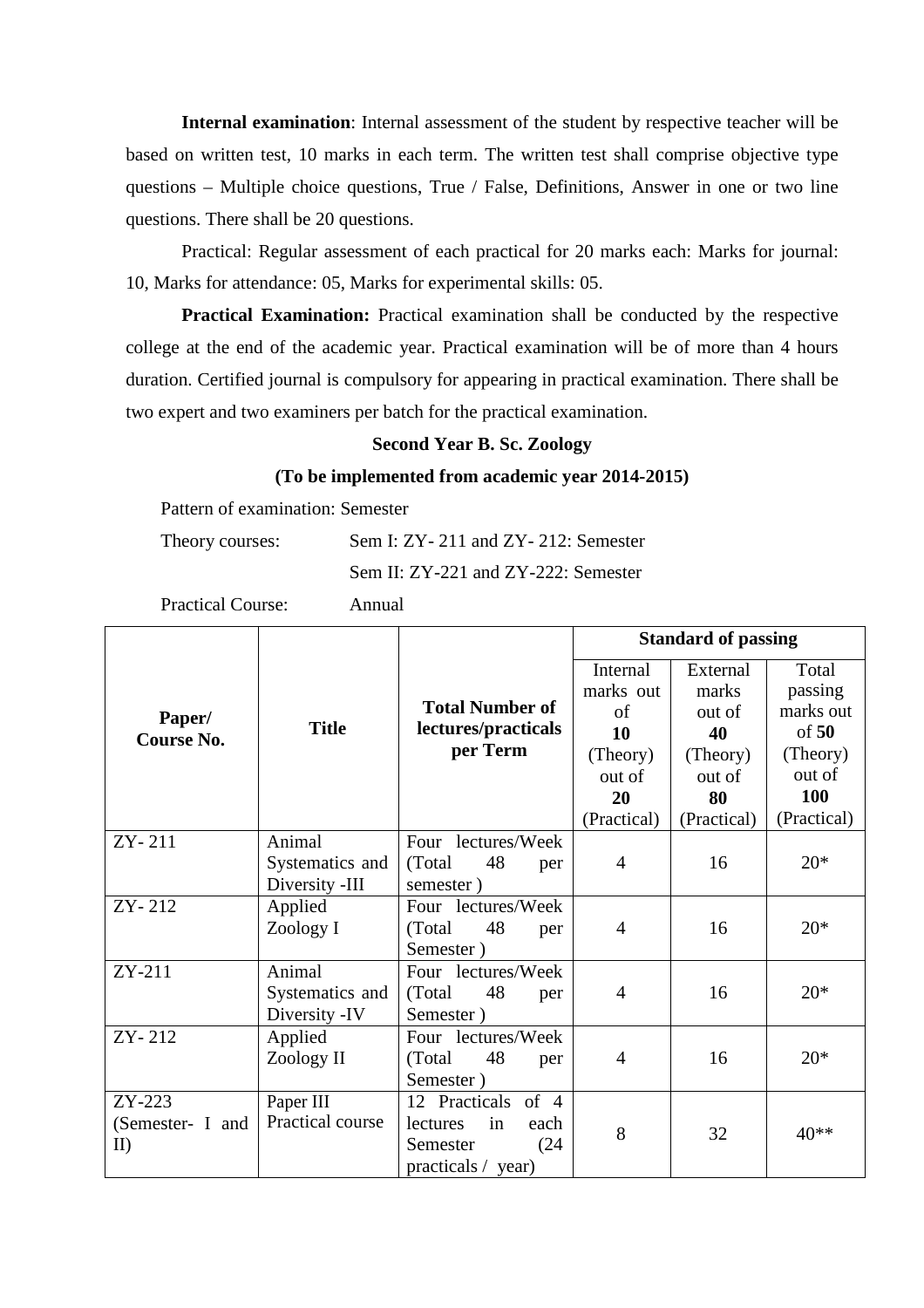- \* Subject to compulsory passing in external examination and getting minimum 20 marks out of 50
- \*\* Subject to compulsory passing in external examination and getting minimum 40 marks out of 100

#### *Notes:*

- 1. Total marks: Theory for each semester  $(50 + 50) = 100$  marks
- 2. Total marks per year  $200$  (Theory) + 100 marks (practicals) = 300 marks
- 3. Internal marks for theory papers be given on the basis of internal assessment tests.
- 4. Internal marks for Practical Course should be a regular assessment of each practical for 20 marks each : Marks for journal : 10, Marks for attendance : 05, Marks for experimental skills : 05.

**Theory examination** will be of two hours duration for each theory course. There shall be 4 questions each carrying equal marks as follows: The pattern of question papers shall be:

| Question 1       | 10 sub-questions, each of 1 marks based on entire 10 marks<br>syllabus   |          |
|------------------|--------------------------------------------------------------------------|----------|
| Question 2 and 3 | 10 marks each<br>2 out of 3 sub-questions, each of 5 marks; short answer |          |
|                  | type questions; answerable in 10-15 lines                                |          |
| Question 4       | 1 out of 2 sub-questions, each of 10 marks; long                         | 10 marks |
|                  | answer type questions (20-25lines)                                       |          |

**Internal examination**: Internal assessment of the student by respective teacher will be based on written test, 10 marks each Semester. The written test shall comprise of objective type questions – Multiple choice Questions, True / False, Definitions and Answer in Two or three lines.There shall be 20 questions.

Practicals: Regular assessment of each practical for 20 marks each: Marks for journal:10, Marks for attendance: 05, Marks for experimental skills: 05

**Practical Examination:** Practical examination shall be conducted at the respective college at the end of the academic year. Practical examination will be of more than 4 hours duration. Certified journal is compulsory for appearing in practical examination. There shall be two expert and two examiners per batch for the practical examination. One of the examiners will be external.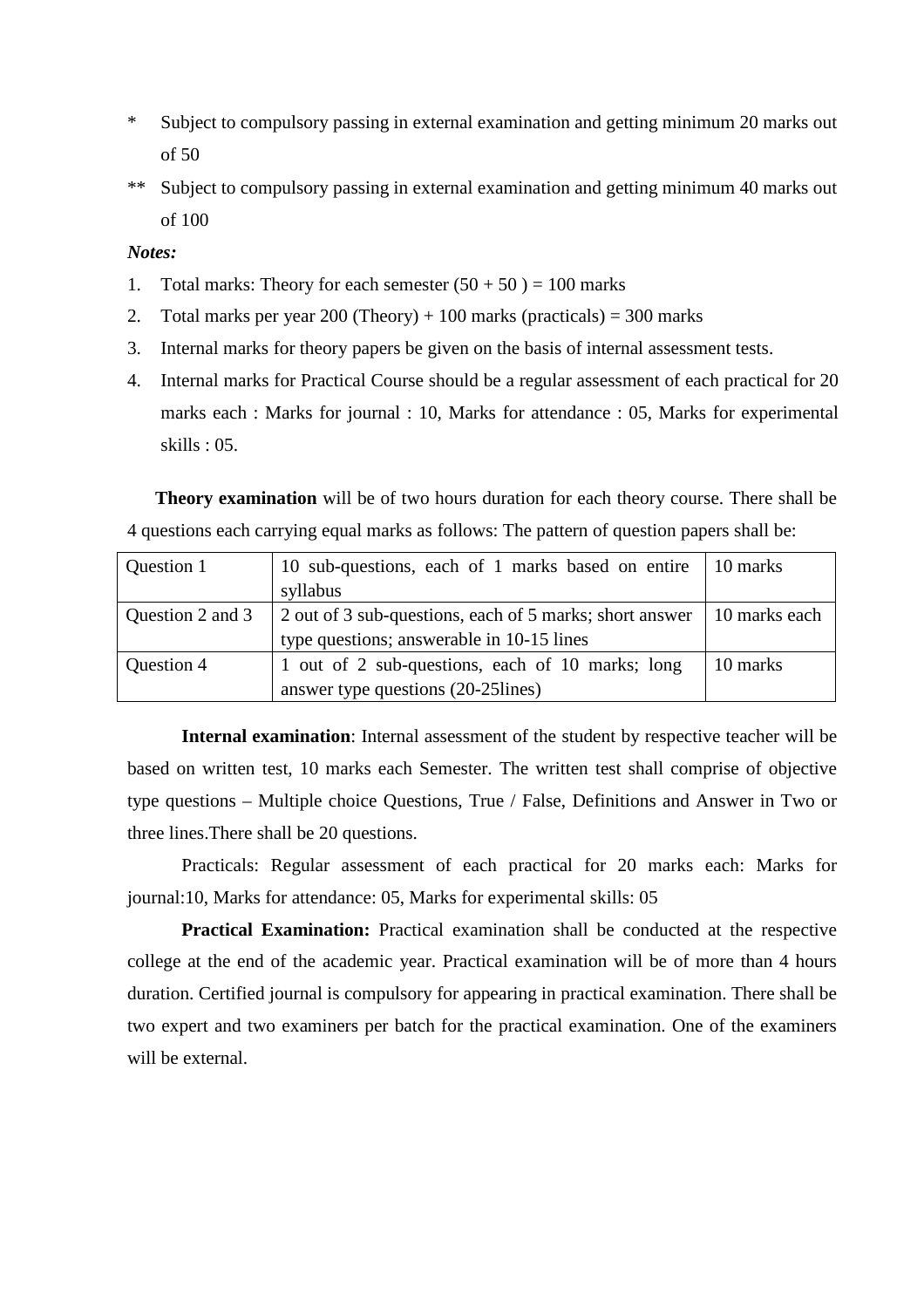# **Third Year B. Sc. Zoology**

# **(To be implemented from academic year 2015-2016)**

Pattern of examination: Semester

Theory courses: (Sem III: ZY-331 to ZY-336) : Semester

(Sem IV: ZY-341 to ZY-346)  $\therefore$  Semester

Practical Course:(ZY-347-349) : Annual

| <b>Theory Papers</b> |                                                              |                                                |                                                                        |                                                                        |                                                                              |
|----------------------|--------------------------------------------------------------|------------------------------------------------|------------------------------------------------------------------------|------------------------------------------------------------------------|------------------------------------------------------------------------------|
|                      |                                                              |                                                |                                                                        | Standard of passing                                                    |                                                                              |
| Paper/Course<br>No.  | Title                                                        | Total<br>Number of<br>lectures Per<br>Semester | Internal<br>marks<br>out of 10<br>(Theory)<br>out of 20<br>(Practical) | External<br>marks<br>out of 40<br>(Theory)<br>out of 80<br>(Practical) | Total<br>passing<br>marks out of<br>50 (Theory)<br>out of 100<br>(Practical) |
| <b>SEMIII</b>        |                                                              |                                                |                                                                        |                                                                        |                                                                              |
| ZY-331               | <b>Animal Systematics</b><br>and Diversity V                 | 48                                             | $\overline{4}$                                                         | 16                                                                     | $20*$                                                                        |
| ZY-332               | Mammalian<br>Histology                                       | 48                                             | $\overline{4}$                                                         | 16                                                                     | $20*$                                                                        |
| $ZY-333$             | <b>Biological</b><br>Chemistry                               | 48                                             | $\overline{4}$                                                         | 16                                                                     | $20*$                                                                        |
| ZY-334               | Environmental<br>Biology and<br>Toxicology                   | 48                                             | $\overline{4}$                                                         | 16                                                                     | $20*$                                                                        |
| ZY-335               | Parasitology                                                 | 48                                             | $\overline{4}$                                                         | 16                                                                     | $20*$                                                                        |
| ZY-336               | <b>General Pathology</b><br>or Cell Biology                  | 48                                             | $\overline{4}$                                                         | 16                                                                     | $20*$                                                                        |
| <b>SEM IV</b>        |                                                              |                                                |                                                                        |                                                                        |                                                                              |
| ZY-341               | <b>Biological</b><br>Techniques                              | 48                                             | $\overline{4}$                                                         | 16                                                                     | $20*$                                                                        |
| ZY-342               | Mammalian<br>Physiology and<br>Endocrinology                 | 48                                             | $\overline{4}$                                                         | 16                                                                     | $20*$                                                                        |
| $ZY-343$             | Genetics and<br><b>Molecular Biology</b>                     | 48                                             | $\overline{4}$                                                         | 16                                                                     | $20*$                                                                        |
| ZY-344               | Organic Evolution                                            | 48                                             | $\overline{4}$                                                         | 16                                                                     | $20*$                                                                        |
| ZY-345               | General<br>Embryology                                        | 48                                             | $\overline{4}$                                                         | 16                                                                     | $20*$                                                                        |
| ZY-346               | Public Health and<br><b>Hygiene or Medical</b><br>Entomology | 48                                             | $\overline{4}$                                                         | 16                                                                     | $20*$                                                                        |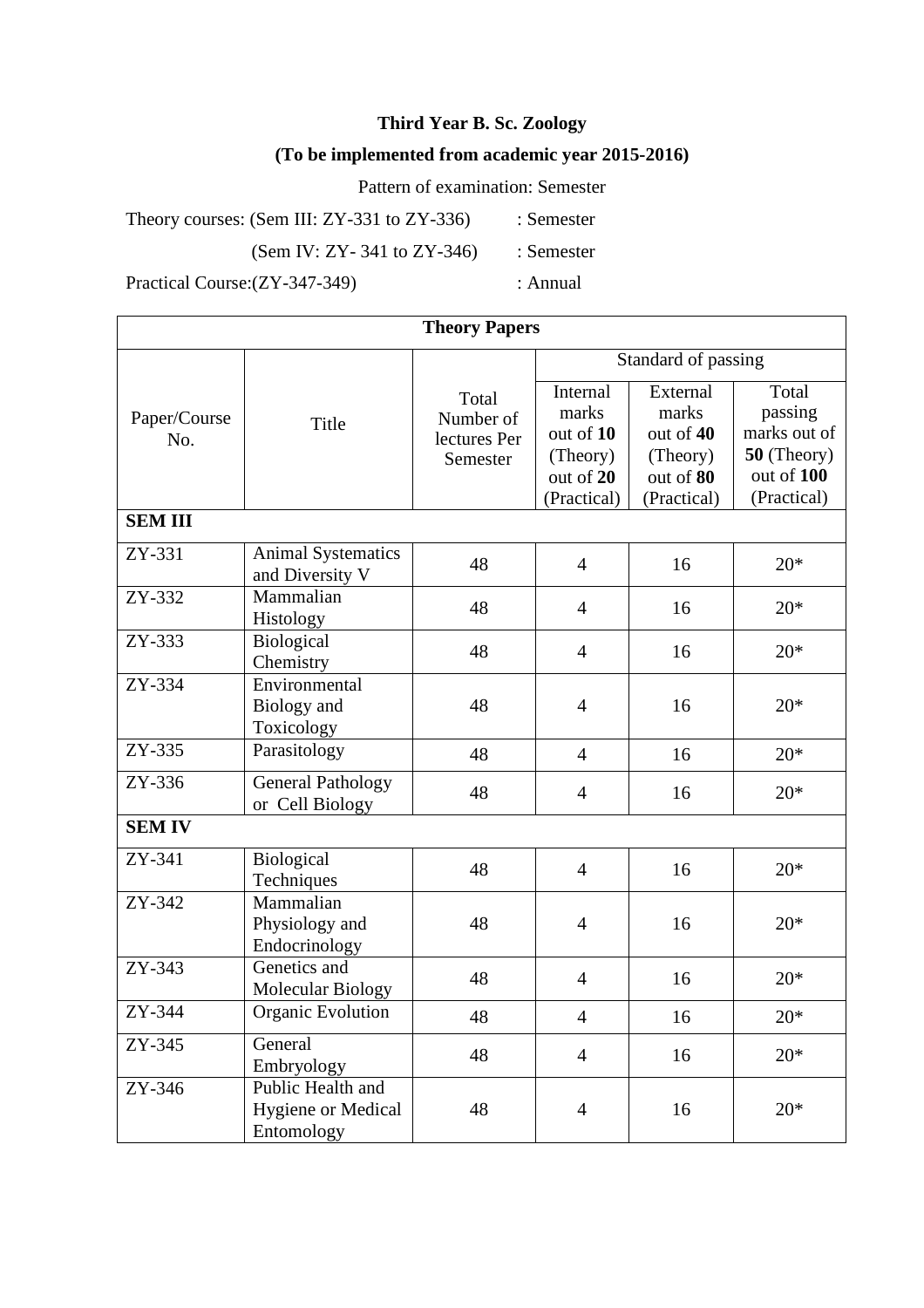| <b>Practical Papers</b>             |                        |                                                                                                                                              |   |    |        |
|-------------------------------------|------------------------|----------------------------------------------------------------------------------------------------------------------------------------------|---|----|--------|
| ZY-347<br>(Semester III<br>$&$ IV)  | Practical<br>Paper I   | Practicals related to<br>ZY-331, ZY-332,<br>ZY-341, ZY-342.<br>12 Practicals of 4<br>lectures in each<br>Semester (24<br>Practicals / year)  | 8 | 32 | 40**   |
| ZY-348<br>(Semester III<br>$&$ IV)  | Practical<br>Paper II  | Practicals related to<br>ZY-333, ZY-334,<br>ZY-343, ZY-344.<br>12 Practicals of 4<br>lectures in each<br>Semester (24<br>Practicals / year)  | 8 | 32 | $40**$ |
| ZY-349<br>(Semester III)<br>$&$ IV) | Practical<br>Paper III | Practicals related to<br>ZY-335, ZY-336, ZY-<br>345, ZY-346.<br>12 Practicals of 4<br>lectures in each<br>Semester (24<br>Practicals / year) | 8 | 32 | $40**$ |

- \* Subject to compulsory passing in external examination and getting minimum 20 marks out of 50
- \*\* Subject to compulsory passing in external examination and getting minimum 40 marks out of 100

*Notes:* 

- 1. Total marks: Theory for each semester  $(50 \times 6) = 300$  marks
- 2. Total marks per year  $600$  (Theory) + 300 marks (practicals) = 900 marks
- 3. Internal marks for theory papers be given on the basis of internal assessment tests.
- 4. Practicals: Regular assessment of each practical for 20 marks each: Marks for journal: 10, Marks for attendance: 05, Marks for experimental skills: 05.

**Theory examination** will be of two hours duration for each theory course. There shall

be 4 questions each carrying 10 marks. The pattern of question papers shall be:

| Question 1       | 10 sub-questions, each of 1 marks based on entire       | 10 marks      |
|------------------|---------------------------------------------------------|---------------|
|                  | syllabus                                                |               |
| Question 2 and 3 | 2 out of 3 sub-questions, each of 5 marks; short answer | 10 marks each |
|                  | type questions; answerable in $10 - 15$ lines           |               |
| Question 4       | 1 out of 2 sub-questions, each of 10 marks; long        | 10 marks      |
|                  | answer type questions $(20 – 25$ lines)                 |               |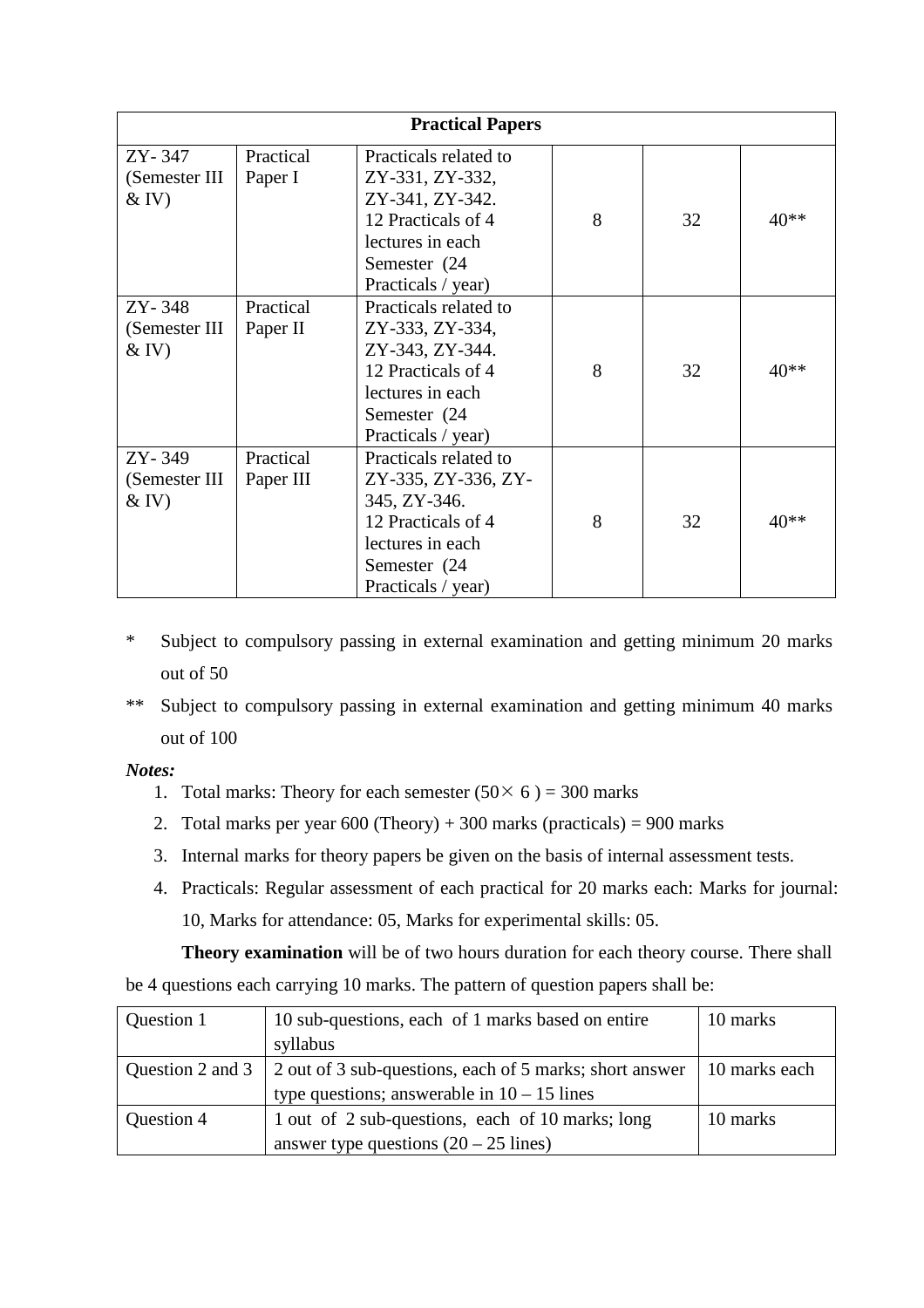**Internal examination**: Internal assessment of the student by respective teacher will be based on written test, 10 marks each Semester. The written test shall comprise of objective type questions – Multiple choice questions, True / False, Definitions, Answer in Two or three line questions. There shall be 20 questions.

Practicals: Regular assessment of each practical for 20 marks each: Marks for journal: 10, Marks for attendance: 05, Marks for experimental skills: 05.

**Practical Examination:** Practical examination shall be conducted at the respective college at the end of the academic year. Practical examination will be of more than 4 hours duration. Certified journal is compulsory to appear for practical examination. There shall be two expert and two examiners per batch for the practical examination. One of the examiners will be external.

### **5 B) Standard of Passing:**

- i) In order to pass in the first year theory examination, the candidate has to obtain 40 marks out of 100 in each course. (Minimum 32 marks out of 80 must be obtained in the University Theory Examination.)
- ii) In order to pass in the Second Year and Third Year theory examination, the candidate has to obtain 20 marks out of 50 in each course of each semester. (Minimum 16 marks out of 40 must be obtained in the University Theory Examination.)
- iii) In order to pass in practical examination, the candidate has to obtain 40 marks out of 100 in each course. (Minimum 32 marks out of 80 must be obtained in the University Examination.)

### **5 C) ATKT Rules:**

While going from F.Y.B.Sc. to S.Y.B.Sc. at least 8 courses (out of total 12) should be passed; however all F.Y.B.Sc. courses should be passed while going to T.Y.B.Sc.

While going from S.Y.B.Sc. to T.Y.B.Sc., at least 12 courses (out of 20) should be passed (Practical Course at S.Y.B.Sc. is equivalent to 2 courses).

#### **5 D) Award of Class:**

The class will be awarded to the student on the aggregate marks obtained during the second and third year in the principal subject only. The award of the class shall be as follows:

|                | Aggregate 70% and above                  | <b>First Class with Distinction</b> |
|----------------|------------------------------------------|-------------------------------------|
|                | Aggregate 60% and more but less than 69% | <b>First Class</b>                  |
|                | Aggregate 55% and more but less than 59% | <b>Higher Second Class</b>          |
| $\overline{A}$ | Aggregate 50% and more but less than 54% | <b>Second Class</b>                 |
|                | Aggregate 40% and more but less than 49% | Pass Class                          |
|                | Below 40%                                | Fail                                |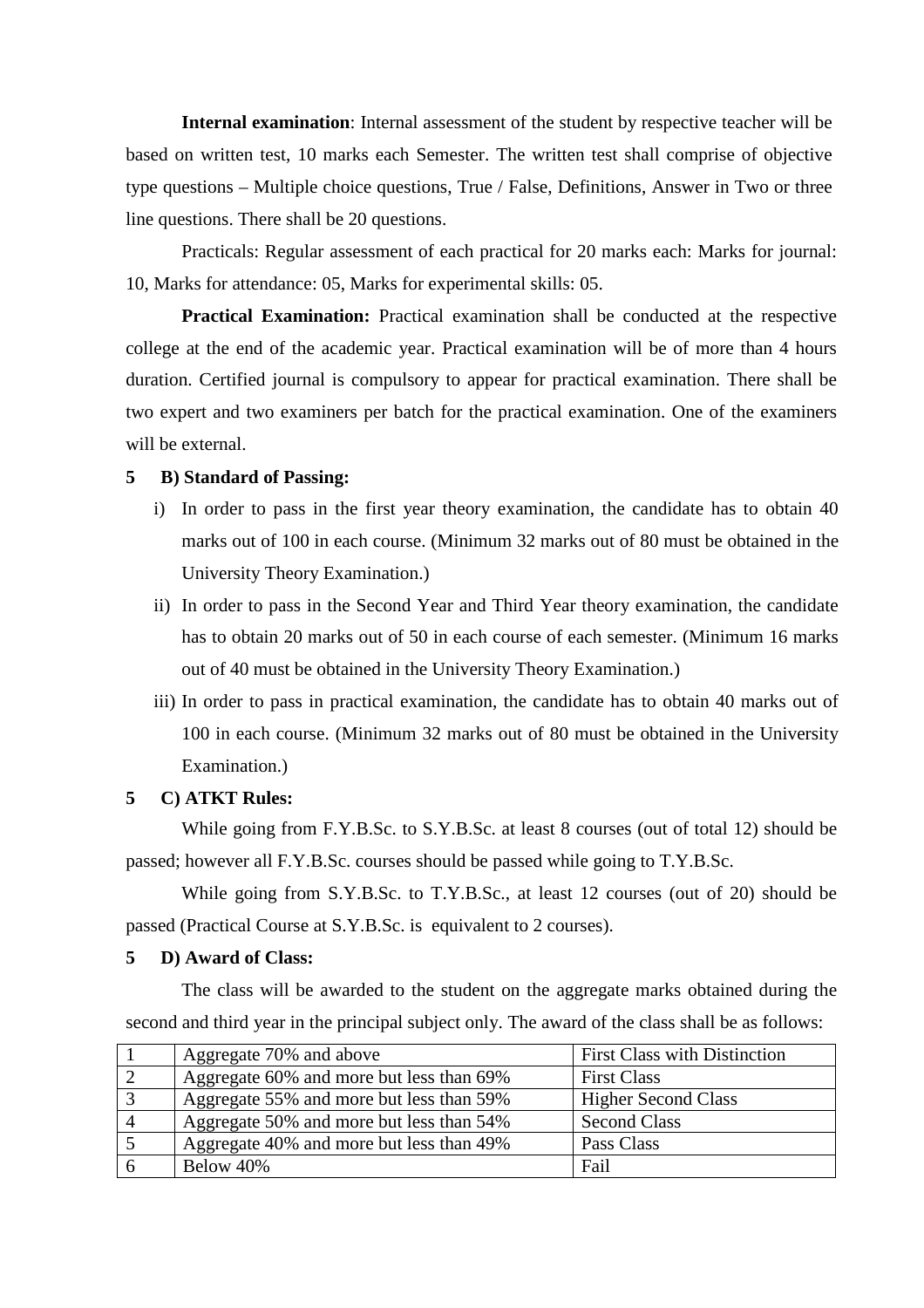#### **5 E) External Students:**

There shall be no external students.

#### **5 F) Setting of question papers:**

**F. Y. B. Sc.:** For theory papers I and II annual question papers shall be set by the University of Pune and assessment shall be done at the respective colleges. Questions should be designed to test the conceptual knowledge and understanding of the basic concepts of the subject. For Practical Paper III, papers shall be set by the University of Pune and assessment done at the respective colleges.

**S. Y. B. Sc. and T. Y. B. Sc.:** For theory papers for each semester and also for the annual practical examination, question papers shall be set by the University of Pune. Centralized assessment for theory papers shall be done as per the University instructions. Questions should be designed to test the conceptual knowledge and understanding of the basic concepts of the subject. For Practical Papers, papers shall be set by the University of Pune and assessment shall be done by the internal examiner and external examiner appointed by University of Pune.

### **5 G) Verification and Revaluation Rules:**

As per University Statues and Rules for verification and revaluation of marks in stipulated time after declaration of the semester examination result.

#### **6 Course Structure**:

**Duration:** The duration of B.Sc. Zoology Degree Program shall be three years.

#### **a) Compulsory Papers:**

F. Y. B. Sc.: 2 Theory + 1 Practical (Annual)

S. Y. B. Sc.: 2 Theory per semester + 1 Practical (Annual)

T. Y. B. Sc.: 6 Theory per semester + 3 Practical (Annual)

#### **b) Question Papers :**

#### **F. Y. B. Sc. Theory paper:**

University Examination – 80 marks (at the end of  $2<sup>nd</sup>$  term) Internal Examination – 20 marks

### **S. Y. / T. Y. - B. Sc. Theory paper:**

University Examination – 40 marks (at the end of each term) Internal Examination – 10 marks

# **F. Y. / S. Y. / T. Y. - B. Sc. Practical Paper:**

University Examination – 80 marks (at the end of  $2<sup>nd</sup>$  term)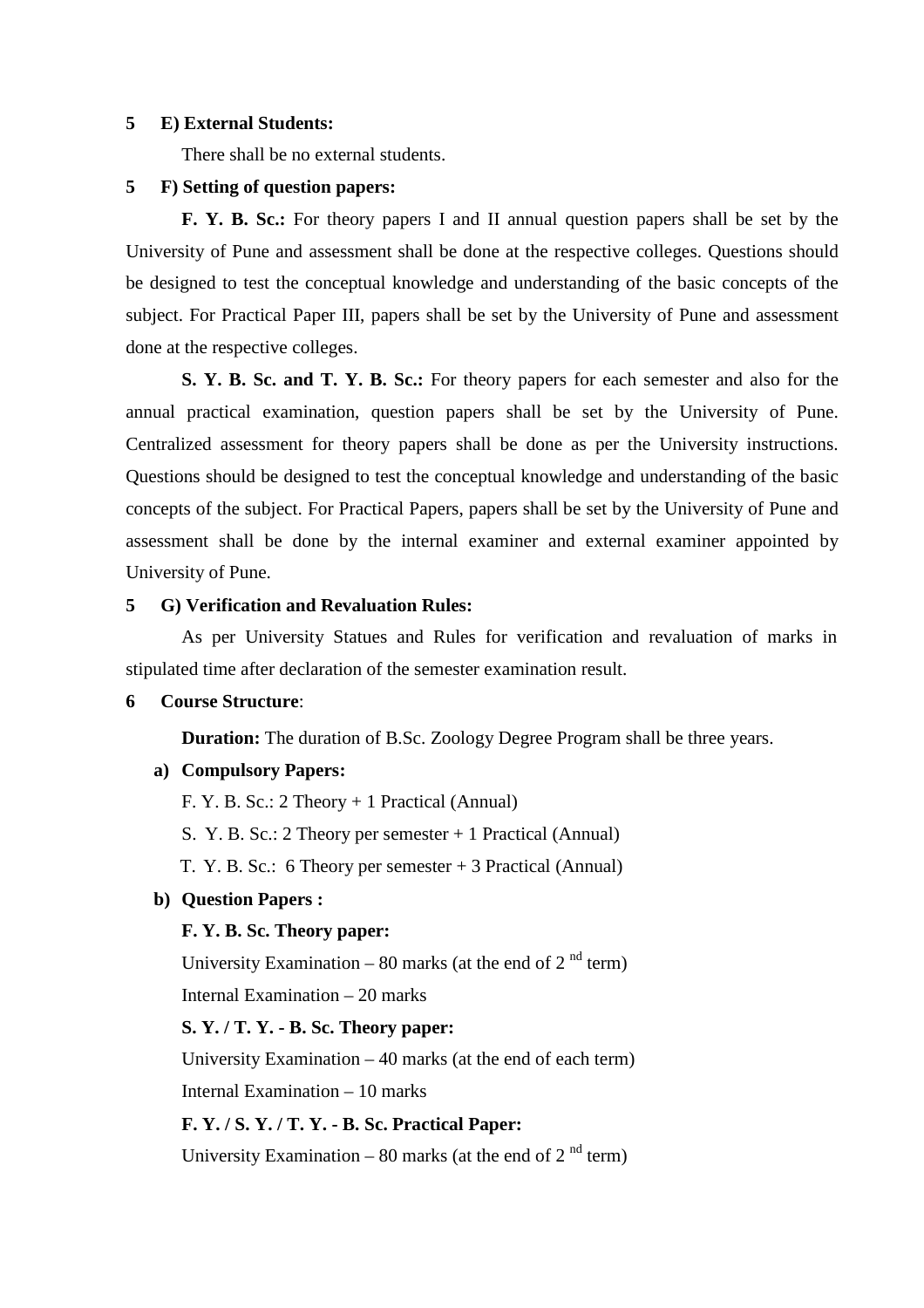Internal Examination – 20 marks

**Medium of Instruction:** The medium of instruction for the course shall be **English.** 

# **7 Equivalence of Previous Syllabus:**

# **F.Y.B.Sc. :-**

| <b>Old Course (2008 Pattern)</b>    | <b>New Course (2013 Pattern)</b>            |
|-------------------------------------|---------------------------------------------|
| Paper I: Nonchordates and Chordates | Animal Systematics and Diversity - I and II |
| Paper II: Genetics and Parasitology | Fundamentals of Cell Biology and Genetics   |
| Paper III: Practical course         | Paper III: Practical course                 |

## **S.Y.B.Sc. :-**

| <b>Semester</b>       | <b>Old Course (2009 Pattern)</b>                                | <b>New Course (2014 Pattern)</b>                  |
|-----------------------|-----------------------------------------------------------------|---------------------------------------------------|
| Semester-I            | Paper I: General Zoology and<br><b>Biological Techniques-I</b>  | Paper I: Animal Systematics and<br>Diversity-III  |
| Semester-I            | Paper II: Applied Zoology-I                                     | Paper II: Applied Zoology-I                       |
| Semester-II           | Paper I: General Zoology and<br><b>Biological Techniques-II</b> | Paper I: Animal Systematics and<br>Diversity - IV |
| Semester-II           | Paper II: Applied Zoology-II                                    | Paper II: Applied Zoology-II                      |
| Annual<br>Examination | Paper III: Practical course                                     | Paper III: Practical course                       |

## **T.Y.B.Sc. :-**

# **Semester- III**

|          | <b>Papers in Old Course</b><br>$(2010$ Pattern $)$                      |          | <b>Equivalent papers in new Course</b><br>$(2015$ Pattern)                 |
|----------|-------------------------------------------------------------------------|----------|----------------------------------------------------------------------------|
| ZY-331   | General Zoology                                                         | ZY-331   | Animal Systematics and Diversity V                                         |
| ZY-332   | <b>Mammalian Histology</b>                                              | ZY-332   | <b>Mammalian Histology</b>                                                 |
| ZY-333   | <b>Biological Chemistry</b>                                             | ZY-333   | <b>Biological Chemistry</b>                                                |
| ZY-334   | Environmental Biology and                                               | ZY-334   | Environmental Biology and                                                  |
|          | Toxicology                                                              |          | Toxicology                                                                 |
| $ZY-335$ | Any one of the following<br>a. Basic Entomology<br>b. General Pathology | $ZY-335$ | Parasitology                                                               |
| $ZY-336$ | Cell Biology                                                            | $ZY-336$ | Any one of the following<br><b>General Pathology</b><br>Cell Biology<br>b. |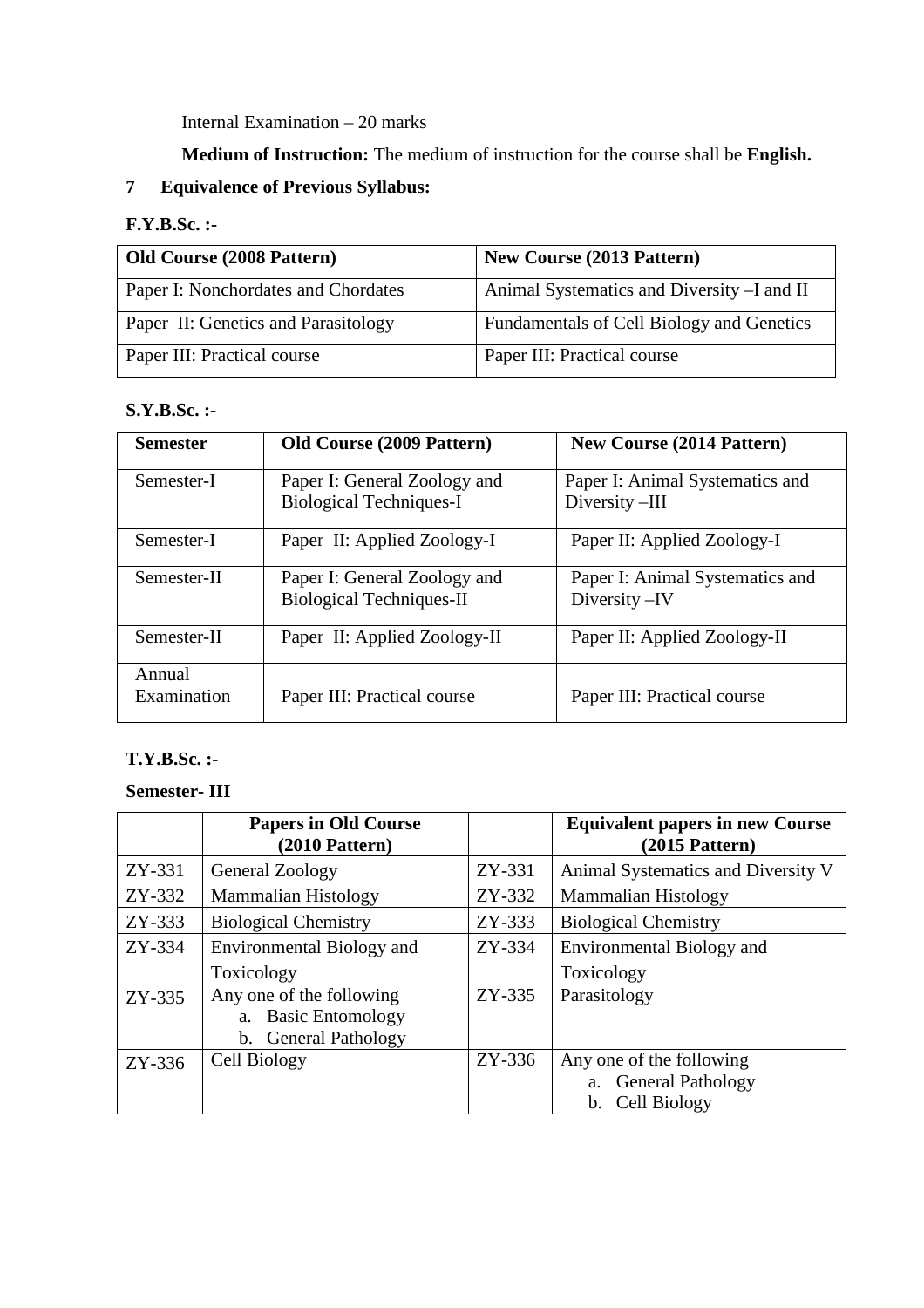### **Semester-IV**

|          | <b>Papers in Old Course</b>    |          | <b>Equivalent papers in new Course</b> |
|----------|--------------------------------|----------|----------------------------------------|
|          | $(2010$ Pattern $)$            |          | $(2015$ Pattern $)$                    |
| ZY-341   | Biotechnology                  | ZY-341   | <b>Biological Techniques</b>           |
| ZY-342   | Mammalian Physiology and       | ZY-342   | Mammalian Physiology and               |
|          | Endocrinology                  |          | Endocrinology                          |
| ZY-343   | Molecular Biology              | ZY-343   | Genetics and Molecular Biology         |
| ZY-344   | Organic Evolution              | ZY-344   | Organic Evolution                      |
| ZY-345   | Any one of the following       | $ZY-345$ | <b>General Pathology</b>               |
|          | a. Biodiversity                |          |                                        |
|          | b. Public Health and Hygiene   |          |                                        |
| $ZY-346$ | Genetics and Developmental     | $ZY-346$ | Any one of the following               |
|          | <b>Biology</b>                 |          | a. Public Health and Hygiene           |
|          |                                |          | b. Medical Entomology                  |
| ZY-347   | Practical I                    | $ZY-347$ | Practical I                            |
|          | ZY-331, ZY-332, ZY-341, ZY-342 |          | ZY-331, ZY-332, ZY-341, ZY-342         |
| ZY-348   | Practical II                   | ZY-348   | Practical II                           |
|          | ZY-333, ZY-334, ZY-343, ZY-344 |          | ZY-333, ZY-334, ZY-343, ZY-344         |
| ZY-349   | Practical III                  | ZY-349   | Practical III                          |
|          | ZY-335, ZY-336, ZY-345, ZY-346 |          | ZY-335, ZY-336, ZY-345, ZY-346         |

- **8 University Terms:** Dates for commencement and conclusion for the first and second terms will be declared by the University authorities. Terms can be kept by only duly admitted students. The term shall be granted only on minimum 75 percent attendance at theory and practical course and satisfactory performance during the term.
- **9 Qualification of Teachers:** M.Sc. Zoology or equivalent master degree in science with class/grades and NET/SET/Ph.D. as per prevailing rules and regulations laid down by University/Government /UGC.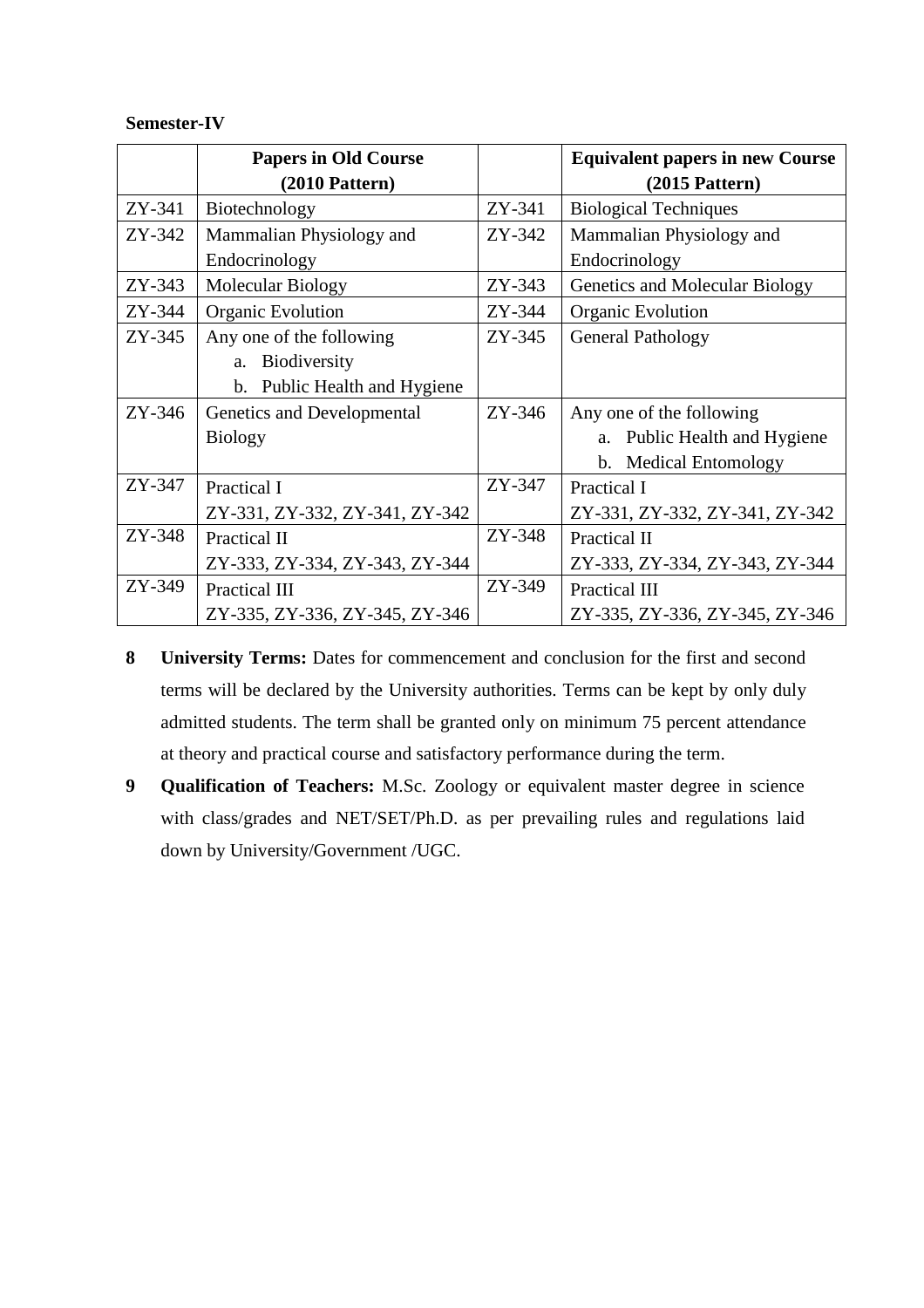# **SAVITRIBAI PHULE PUNE UNIVERSITY BOARD OF STUDIES IN ZOOLOGY**

### **Revised Syllabus for T. Y. B. Sc. (Zoology) to be implemented from June, 2015**

## **Semester-III:-**

- ZY-331: Animal Systematics and Diversity V
- ZY-332: Mammalian Histology
- ZY-333: Biological Chemistry
- ZY-334: Environmental Biology and Toxicology
- ZY-335: Parasitology
- ZY-336: General Pathology or Cell Biology

## **Semester-IV:-**

- ZY-341: Biological Techniques
- ZY-342: Mammalian Physiology and Endocrinology
- ZY-343: Genetics and Molecular Biology
- ZY-344: Organic Evolution
- ZY-345: General Embryology
- ZY-346: Public Health and Hygiene or Medical Entomology
- ZY-347: Practical I- ZY-331, ZY-332, ZY-341, ZY-342
- ZY-348: Practical II- ZY-333, ZY-334, ZY-343, ZY-344
- ZY-349: Practical III- ZY-335, ZY-336, ZY-345, ZY-346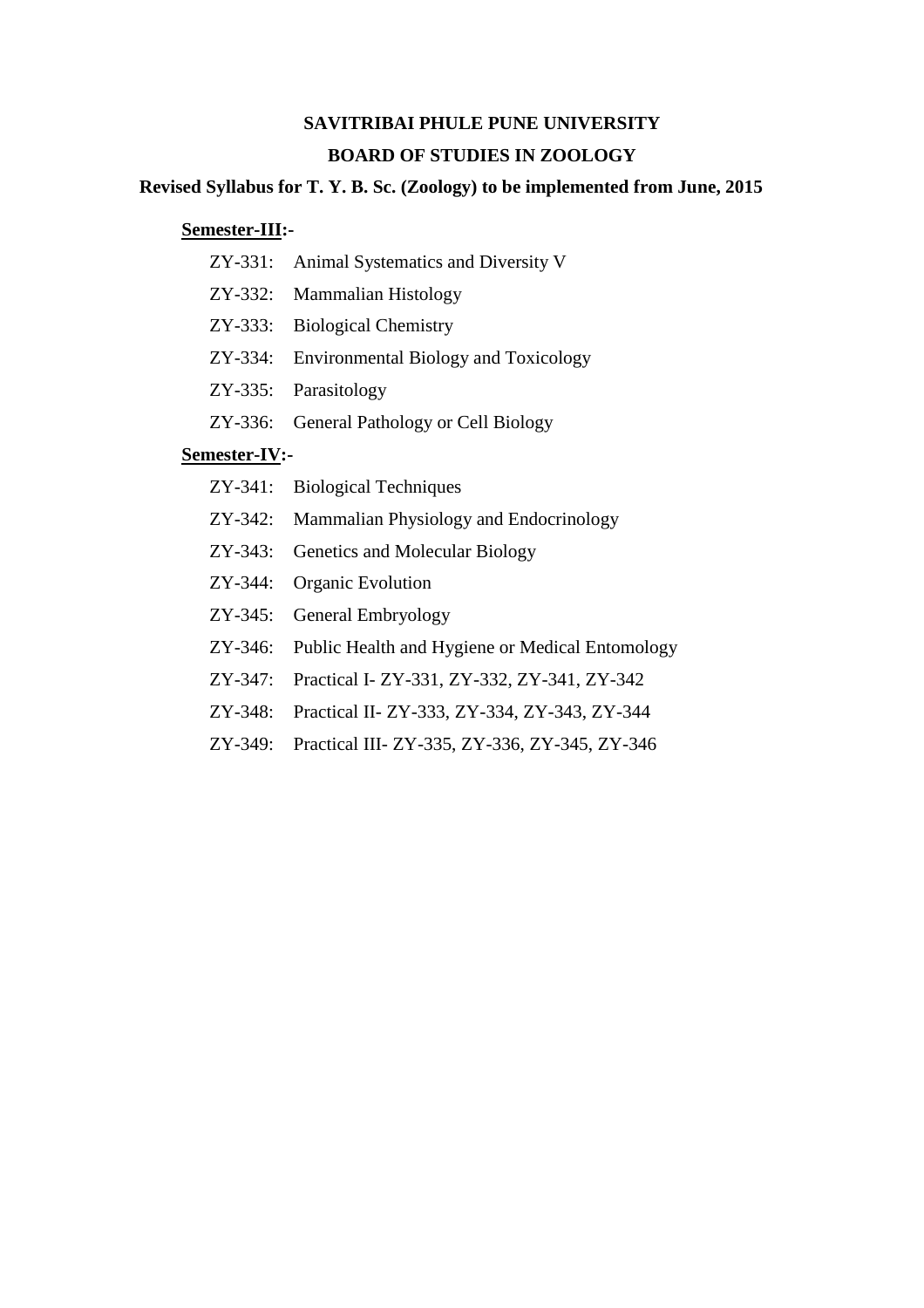# **SAVITRIBAI PHULE PUNE UNIVERSITY BOARD OF STUDIES IN ZOOLOGY COURSE STRUCTURE OF UNDERGRADUATE CLASSES (To be implemented from June 2015)**

#### **Class: F.Y. B. Sc.**

| Paper | Course<br>No. | <b>Term I</b>                       | <b>Term II</b>                       |
|-------|---------------|-------------------------------------|--------------------------------------|
| л.    | <b>ZY 101</b> | Animal Systematics and Diversity -I | Animal Systematics and Diversity -II |
| П     | ZY 102        | <b>Fundamentals of Cell Biology</b> | Genetics                             |
| III   | ZY 103        | Practical                           | course                               |

### **Class: S.Y. B. Sc.**

| Paper | Course<br>No. | <b>Semester I</b>                     | Course<br>No. | <b>Semester II</b>     |
|-------|---------------|---------------------------------------|---------------|------------------------|
|       | ZY.211        | Animal Systematics and Diversity -III | ZY. 221       | Animal Systematics and |
|       |               |                                       |               | Diversity -IV          |
| П     | ZY.212        | Applied Zoology I                     | ZY.222        | Applied Zoology II     |
| Ш     | ZY.223        | Practical course                      |               |                        |

## **Class: T.Y. B. Sc.**

| Paper        | <b>Course</b> | <b>Semester III</b>                                         | Course | <b>Semester IV</b>           |
|--------------|---------------|-------------------------------------------------------------|--------|------------------------------|
|              | ZY.331        | Animal Systematics and Diversity V                          | ZY.341 | <b>Biological Techniques</b> |
| $\mathbf{I}$ | ZY.332        | <b>Mammalian Histology</b>                                  | ZY.342 | Mammalian Physiology and     |
|              |               |                                                             |        | Endocrinology                |
| III          | ZY.333        | <b>Biological Chemistry</b>                                 | ZY.343 | Genetics and Molecular       |
|              |               |                                                             |        | <b>Biology</b>               |
| IV           | ZY.334        | <b>Environmental Biology and</b>                            | ZY.344 | <b>Organic Evolution</b>     |
|              |               | Toxicology                                                  |        |                              |
| V            | ZY.335        | Parasitology                                                | ZY.345 | <b>General Embryology</b>    |
| VI           | ZY.336        | General Pathology or                                        | ZY.346 | Public Health and Hygiene or |
|              |               | Cell Biology                                                |        | <b>Medical Entomology</b>    |
| VII          | ZY.347        | Practicals corresponding to ZY 331, ZY 332, ZY 341 & ZY 342 |        |                              |
| <b>VIII</b>  | ZY.348        | Practicals corresponding to ZY 333, ZY 334, ZY 343 & ZY 344 |        |                              |
| IX           | ZY.349        | Practicals corresponding to ZY 335, ZY 336, ZY 345 & ZY 346 |        |                              |

**Prin. (Dr) D. K. Mhaske** Chairman, B.O.S. in Zoology Savitribai Phule Pune University, Pune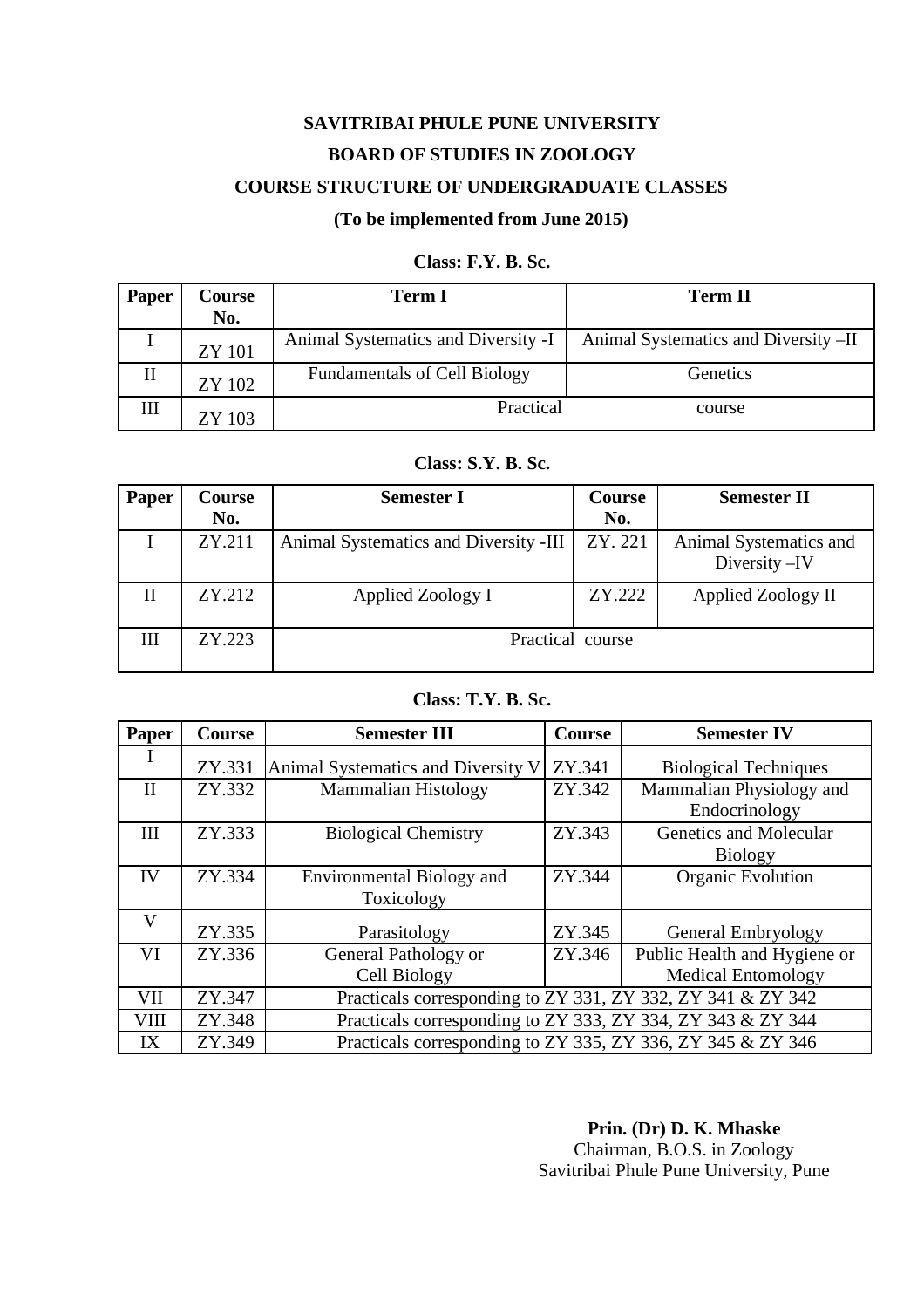# **T. Y. B. Sc. Zoology**

# **ZY- 331 (Paper I)**

# **Animal Systematics and Diversity- V**

# **Total lectures: 48**

| $\mathbf{1}$            |     |                                 | Study of Pila globosa with reference to the following:                                 | 12 |
|-------------------------|-----|---------------------------------|----------------------------------------------------------------------------------------|----|
|                         | 1.1 |                                 | Systematic position, habit, habitat and external characters                            |    |
|                         |     | 1.2 Body wall & pallial complex |                                                                                        |    |
|                         | 1.3 |                                 | Functional anatomy: digestive, respiratory, circulatory, excretory, reproductive,      |    |
|                         |     | nervous system & sense organs   |                                                                                        |    |
| $\overline{2}$          |     |                                 | Study of the following groups with reference to:                                       | 08 |
|                         | 2.1 | Protozoa                        | $:$ locomotion $&$ nutrition                                                           |    |
|                         | 2.2 | Porifera                        | : skeleton and canal system                                                            |    |
|                         | 2.3 | Coelenterata                    | : polymorphism and corals                                                              |    |
|                         | 2.4 | Hemichordata                    | : affinities                                                                           |    |
| 3                       |     |                                 | Study of Calotes versicolor with reference to the following:                           | 14 |
|                         |     |                                 | 3.1 Systematic position, habit, habitat and External characters                        |    |
|                         |     |                                 | 3.2 Functional Anatomy - Digestive, Circulatory, Excretory, Reproductive, Nervous      |    |
|                         |     | system and Sense organs         |                                                                                        |    |
| $\overline{\mathbf{4}}$ |     |                                 | Comparative study of following topics in vertebrates                                   | 08 |
|                         |     |                                 | 4.1 Integument: Skin of Scoliodon, Frog, Calotes, Pigeon & Rat                         |    |
|                         |     |                                 | 4.2 Heart: Structure of heart of Scoliodon, Frog, Calotes, Pigeon & Rat                |    |
|                         |     |                                 | 4.3 Kidney: Evolution of Archinephros, Pronephros, Mesonephros, Metanephros            |    |
|                         |     |                                 | 4.4 Brain: Morphological variation in the different regions of the brain of Scoliodon, |    |
|                         |     |                                 | Frog, Calotes, Pigeon and Rat/Rabbit                                                   |    |
| 5                       |     |                                 | Study of following groups with reference to                                            | 06 |
|                         |     | 5.1 Pisces                      | : Dipnoi, Accessory respiratory organs, Electric organs                                |    |
|                         |     | 5.2 Reptilia                    | : Temporal vacuities, General characters of Rhyncocephalia                             |    |

5.3 Mammalia : Dentition in mammals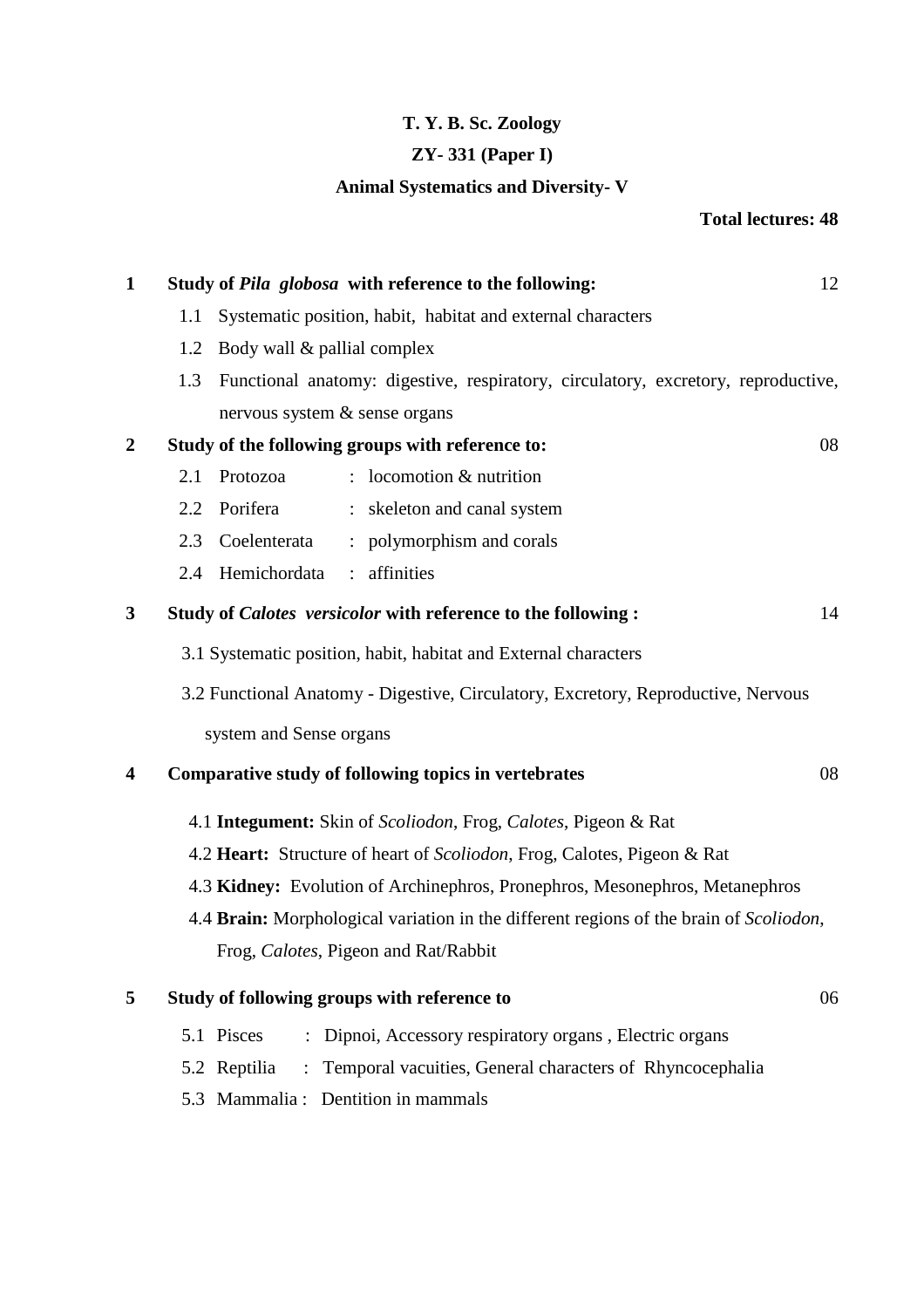- 1. Living Invertebrates, 1987: Pearse, Buchsbaum, Blackwell Scientific Publication, California.
- 2. A Text book of Zoology Invertebrates, Vol. I 1992,  $7<sup>th</sup>$  Edn. Parker and Haswell edited by Marshall William, C B S publishers and distributors, New Delhi.
- 3. Invertebrate Zoology, 1992; S. N. Prasad, Vikas Publishing House, New Delhi.
- 4. Life of Invertebrates, 1992; S.N. Prasad, Vikas Publishing House, New Delhi.
- 5. Invertebrate Zoology, 1992 4<sup>th</sup> Edn., reprint, P.S. Dhami and J. K. Dhami, R. Chand and Co., New Delhi.
- 6. Modern text book of Zoology, Invertebrates  $10^{th}$  Edn., 2009, R.L. Kotpal, Rastogi publ., Meerut.
- 7. Invertebrates Structure and Function, 2nd Edn.1979, EJW Barrington, John Wiley and Sons Inc.
- 8. Invertebrates Zoology, 1994, 6<sup>th</sup> Edition, Ruppert, E. Edward, R. D. Barnes; Saunders college Publishing, USA.
- 9. Invertebrate Zoology, 1991, P.A. Meglitsch and F. R. Schram, Oxford University Press; New York.
- 10. Invertebrate: A New synthesis, 1988, R.S.K. Barnes, P. Calow and P.J.W., Olive Blackwell Scientific, U.K.
- 11. An Introduction to Protochordata, 1990, H. S. Bhamrah and KavitaJuneja, Anmol publication, New Delhi.
- 12. The invertebrates: Protozoa through CtenophoraVol.I, 1959, Hyman, Libbie Henrietta, McGraw-Hill Book Co., Inc. New York.
- 13. A text book of Zoology, Vol.II, 1990, T. J. Parker and W. A. Haswell, Low price Publication, Delhi.
- 14. Modern Text Book of Zoology, 1992, R. L. Kotpal, Rastogi Publication, Meerut.
- 15. Chordate Zoology, 1982, P. S. Dhami and J. K. Dhami, R. Chand and Co., New Delhi.
- 16. The life of Vertebrates, 3<sup>rd</sup> edn.1993, J. Z. Young, Oxford University Press, USA.
- 17. The Phylum Chordata: Biology of Vertebrates and their Kin, 1987, H. H. Newman, Distributor Satish book enterprise, Agra.
- 18. A text book of Zoology, 1984, R. D. Vidyarthi, S. Chand and Co., New Delhi.
- 19. Comparative Anatomy of the Vertebrates, G. C. Kent, R. K Carr, 9<sup>th</sup>Edn., 2001, McGraw Hill, Boston, USA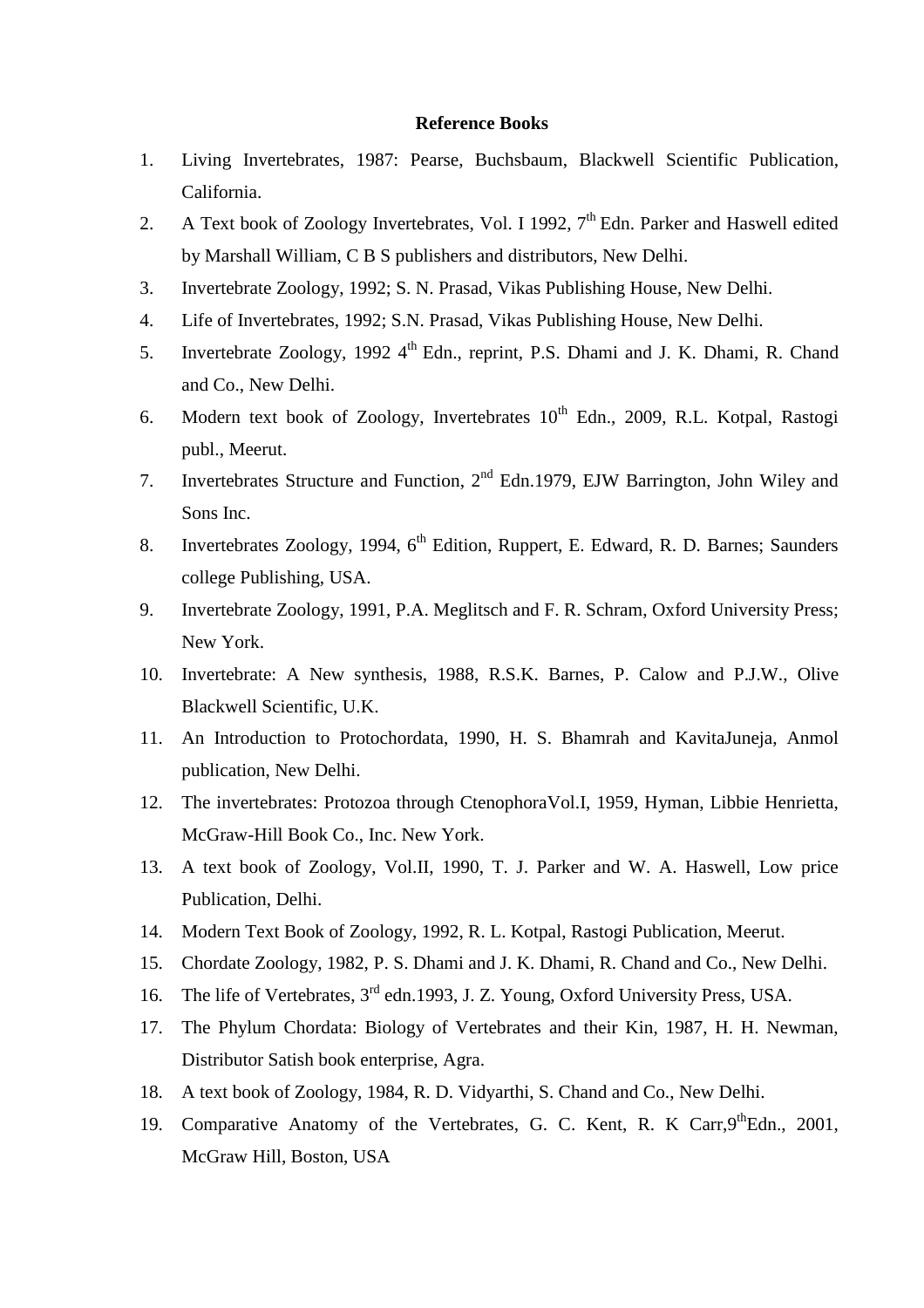- 20. Practical Zoology Invertebrates, 11<sup>th</sup> revised Edn., 2014, S. S. Lal, Rastogi publ., Meerut.
- 21. Vertebrate Practical Zoology, 11<sup>th</sup> revised Edition, 2014, S. S. Lal, Rastogi publ., Meerut.
- 22. Practical Zoology, 2004, Vijay Laxmi Sharma, Paragon International Publishers.
- 23. The anatomy of Garden Lizard, 1974, S.Y. Paranjape, Pune University Publication, Pune.
- 24. Chordate Zoology, 2009 reprint, E. L. Jorden, S. Chand and Co., New Delhi.
- 25. Text book of Zoology, Vertebrates, Vol. II, T.J. Parker and W.A. Haswell, edited by Marshall and Williams, CBS Publications, New Delhi.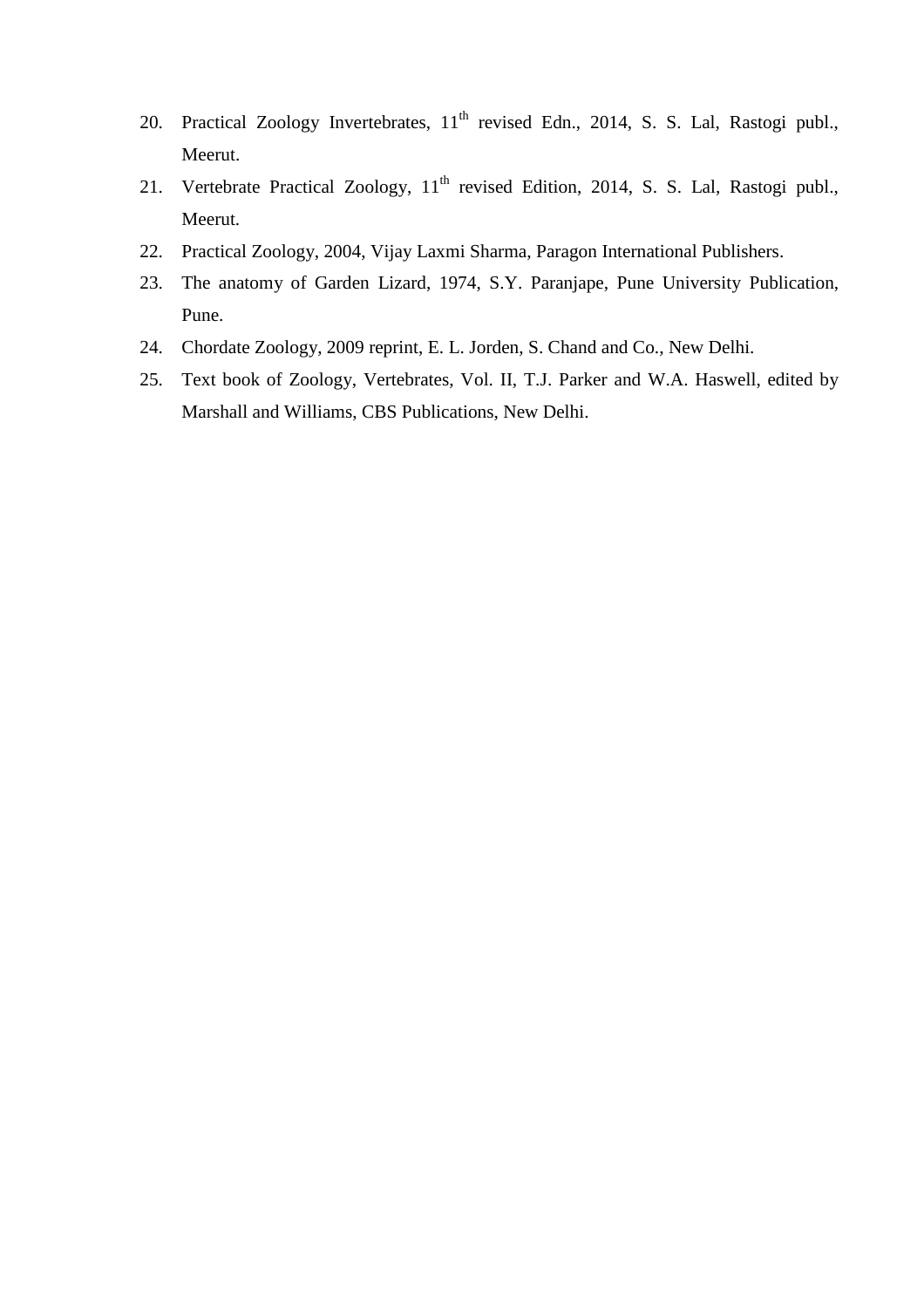# **ZY- 332 (Paper II)**

# **Mammalian Histology**

**Total lectures: 48**

| $\mathbf{1}$                      |     | <b>Introduction</b>                                                                                                        | $\mathbf{1}$   |
|-----------------------------------|-----|----------------------------------------------------------------------------------------------------------------------------|----------------|
|                                   |     | 1.1 Definition and scope                                                                                                   |                |
| $\overline{2}$<br><b>Tissues:</b> |     |                                                                                                                            | 6              |
|                                   |     | 2.1 Definitions and review of tissues (location, structure and functions): epithelial,<br>connective, nervous and muscular |                |
| 3                                 |     | <b>Histological study of following organs</b>                                                                              |                |
|                                   | 3.1 | Skin (V.S.)                                                                                                                | 3              |
|                                   | 3.2 | Tooth (V.S.)                                                                                                               | $\overline{2}$ |
|                                   | 3.3 | Tongue (C.S.) with reference to mucosa papillae and taste buds                                                             | $\overline{2}$ |
|                                   | 3.4 | Alimentary canal: Basic histological organization with reference to: Oesophagus                                            |                |
|                                   |     | $(T.S.)$ , stomach $(T.S.)$ , duodenum $(T.S.)$ Ileum $(T.S.)$ and rectum $(T.S.)$                                         | 8              |
|                                   | 3.5 | Glands associated with digestive system:                                                                                   | 6              |
|                                   |     | Salivary glands - parotid (C.S.), submandibular (C.S.) sublingual (C.S.), liver                                            |                |
|                                   |     | (C.S.) and pancreas (C.S.) including both exocrine and endocrine components                                                |                |
|                                   | 3.6 | Respiratory organs: Trachea (T.S.) and lung (C.S.)                                                                         | $\overline{2}$ |
|                                   | 3.7 | Blood vessels: Artery (T.S.), vein (T.S.) and capillaries (T.S.)                                                           | $\overline{2}$ |
|                                   | 3.8 | Kidney (L.S.), Structure of nephron and juxtaglomerular complex                                                            | $\overline{4}$ |
|                                   | 3.9 | Reproductive organs:                                                                                                       | 6              |
|                                   |     | a) Testis (T.S.) with reference to Seminiferous Tubules and cells of Leydig                                                |                |
|                                   |     | b) Ovary (C.S.) - primary, secondary and matured (Graffian) follicle, corpus                                               |                |
|                                   |     | luteum and corpus albicans                                                                                                 |                |
| 4                                 |     | <b>Histology of endocrine glands:</b>                                                                                      | 6              |
|                                   |     | 4.1 Pituitary gland                                                                                                        |                |

- 4.2 Thyroid gland
- 4.3 Adrenal gland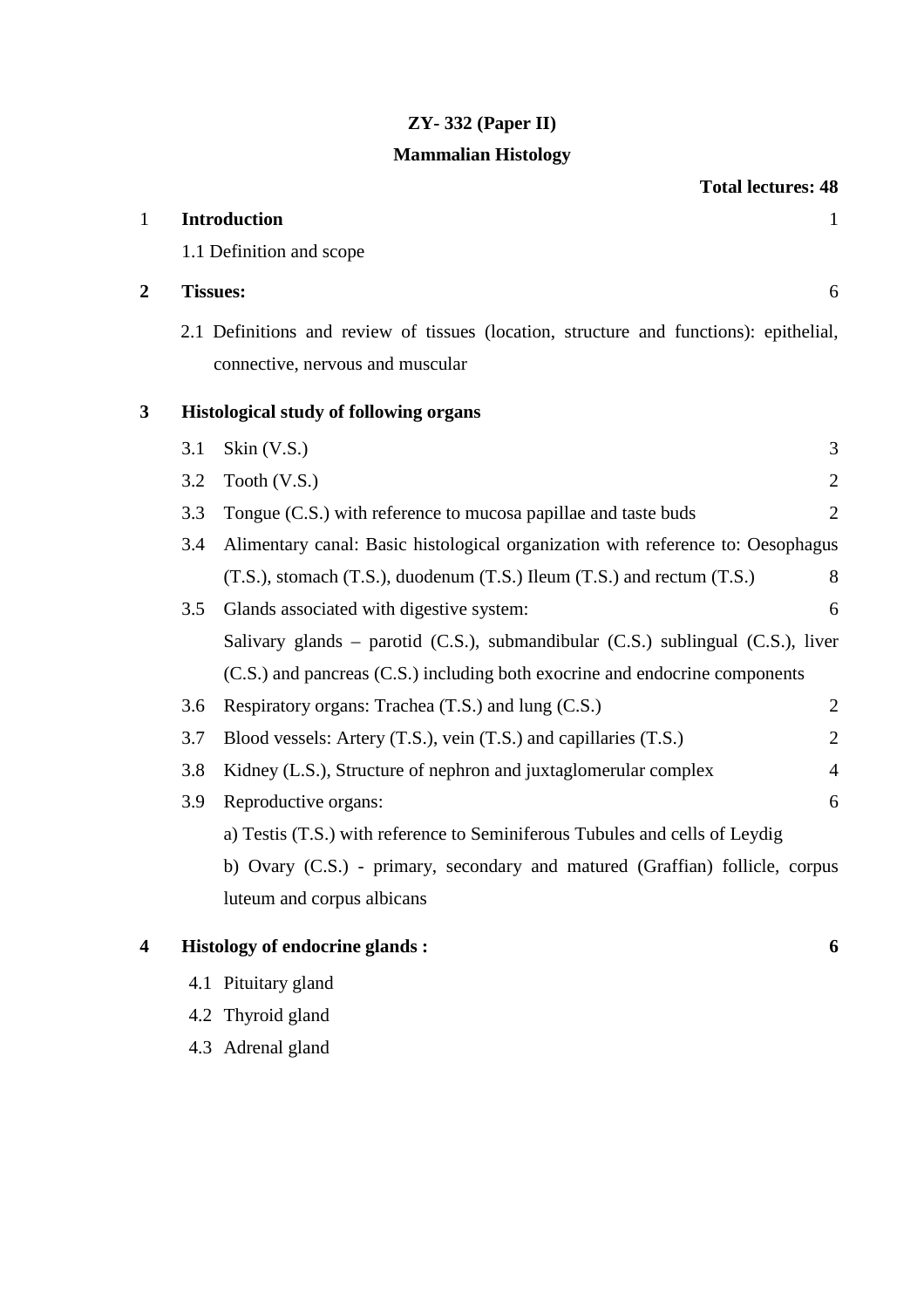- 1. Inderbir Singh's Textbook of Human Histology (With Colour Atlas and Practical Guide), 2014, 7<sup>th</sup> Edn., Neelam Vasudeva and Sabita Mishra, Jaypee Brothers Medical Publishers, New Delhi, India.
- 2. Bailey's Text book of Histology, 1971, 16th edn. Wilfred M. Copenhaver, Richord P. Bung & Mary Bartell Bunge, The William &Wilkings Company, Baltimore.
- 3. Histology, 1987, 9th Edn., Arthur W. Ham, David H. Cormack, J. B. Lippincott Co. Philadelphia.
- 4. Essential Histology, 2001,  $2^{nd}$  Edition, David H. Cormack, Lippincott Williams & Wilkins, Philadelphia.
- 5. A text book of Histology, 2014,  $5<sup>th</sup>$ edn. Krishna Garg, Indira Bahl & Mohini Kaul CBS publication & Distributors, Delhi.
- 6. Histology, 1977,  $4<sup>th</sup>$  Edn., R. O. Greep and L. Weiss, McGraw Hill Int. Book Co., New York.
- 7. Histology of Mammals, 1983, M. V. Athawale and A. N. Latey, Narendra Prakashan, Pune.
- 8. Hand book of Basic Mictotechnique, 1964, 3rd Edn., Peter Gray, McGrawHill Book Co. New York.
- 9. Hand Book of Histopathogical & Histochemical Techniques, 1983, 3<sup>rd</sup> Edition reprint, Butterworth & Co. (Publishers) Ltd, UK.
- 10. Hand Book of Histological and Histochemical Techniques, 1991, 1st Edn. S. K. David, CBS publisher & Distributors, Delhi.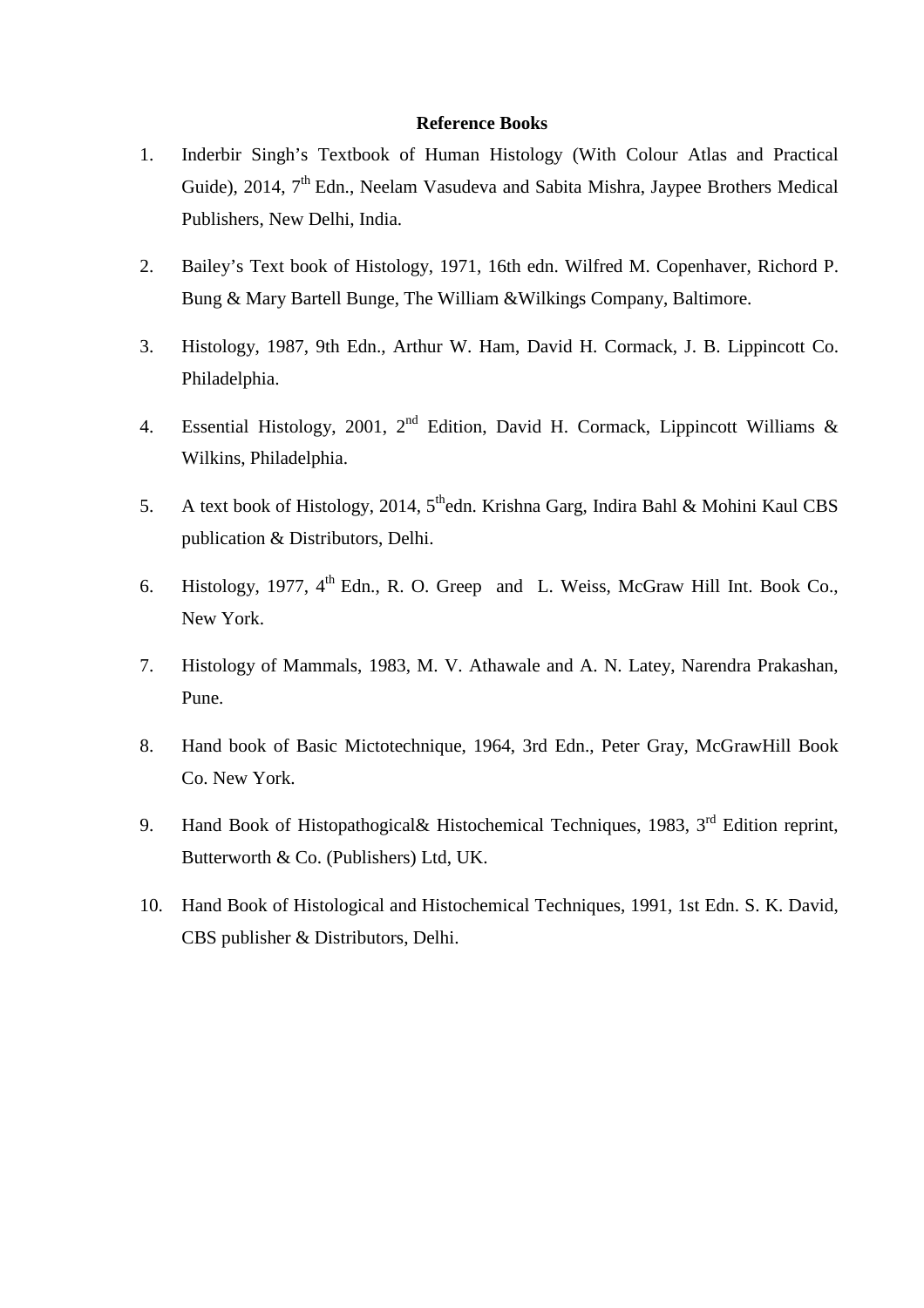# **ZY-333 (Paper III)**

### **Biological chemistry**

#### **Total lectures: 48**

#### **1. Basic Biochemistry:** 10

- 1.1 Bonds –Types: Ionic, covalent, noncovalent bonds (hydrogen, hydrophobic, electrostatic, Van der Waal forces) and their functions in bio molecules
- 1.2 Structure of water molecule (liquid, ice and colloid)
- 1.3 Physico-chemical properties of water
- 1.4 Concept of acid and base, pH, Sorenson's scale, derivation of Henderson Hasselbalch equation and its applications
- 1.5 Concept of Buffer-types of buffer, buffering capacity and buffers in biological system (Phosphate, bicarbonate)

#### **2. Carbohydrates:** 10

- 2.1 Definition and classification of carbohydrates
- 2.2 Isomerism in carbohydrates- Structural and stereoisomerism
- 2.3 Stereo chemical properties-enantitiomeres, anomers, epimerism, mutarotation, racemisation, biological significance and clinical significance-hypoglycemia and hyperglycemia

#### **3. Proteins:** 08

- 3.1 Essential and non essential amino acids
- 3.2 Structure and classification of amino acids, Peptide bond, types of proteins, protein structures (primary, secondary, tertiary and quaternary structures with suitable example), bonds responsible for protein structures and Biological significance of proteins

#### **4. Enzymes:** 12

- 4.1. Classification and properties of enzymes
- 4.2 Regulatory and non regulatory enzymes
- 4.3 Enzyme kinetics, MM equation and its importance and LB plot
- 4.4 Reversible and irreversible enzyme inhibition
- 4.5 Factors influencing enzyme activity (pH, temperature, substrate concentration, enzyme concentration)
- 4.6. Introduction of isoenzymes, allosteric enzymes, immobilized enzymes and ribozymes
- 4.7. Clinical significance of enzymes- PKU and AKU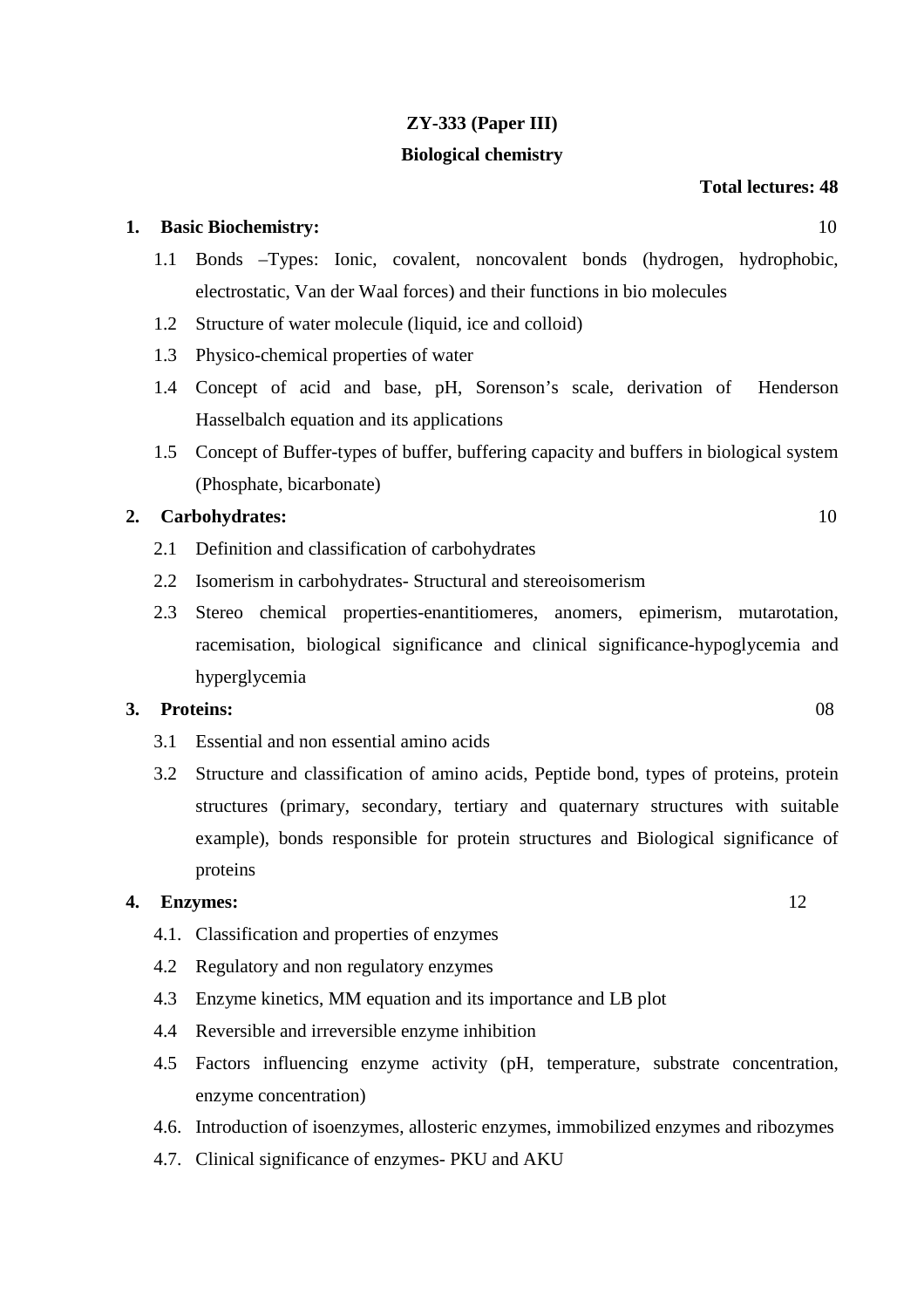## **5. Lipids:** 08

- 5.1 Introduction, classification and chemistry
- 5.2 Clinical significance (obesity, atherosclerosis, myocardial infarction)
- 5.3 Biological significance of lipids

- 1. Principles of Biochemistry, 1993, 2<sup>nd</sup> Edn, Lehninger A. L. Nelson D.L. & Cox M.M. CBH Publisher and distributors, Delhi.
- 2. Biochemistry, 1995  $5<sup>th</sup>$  Edn. Zuby G. Wm, C. Brown Communications USA
- 3. Harpers Biochemistry ,1996,<sup>26 th</sup> Edn., Murray R.k., Granner D.K., Mayes P.A. &Rodwell V.W. Prentice Hall international USA.
- 4. Outline of biochemistry, 1995 5<sup>th</sup> Edn, Conn E.E., Stumph P.K. Bruening G &Doi R.H.John Wiley & Sons, USA
- 5. Principals of Biochemistry, 1993, 1<sup>st</sup> Edn., Pattabhiraman T.N., Gajanan Book publisher s and distributors Bangalore.
- 6. Clinical Biochemistry, 1994, B. P. Godkar, Bhalini Publishing house, Mumbai.
- 7. Biochemistry, 1995 5<sup>th</sup> Edn, Strver Sanfrancisco, W. H. Freeman & Co.
- 8. Biochemistry, 1990, 8<sup>th</sup> Edn., D. Voet & J. Voet, John Willey, New York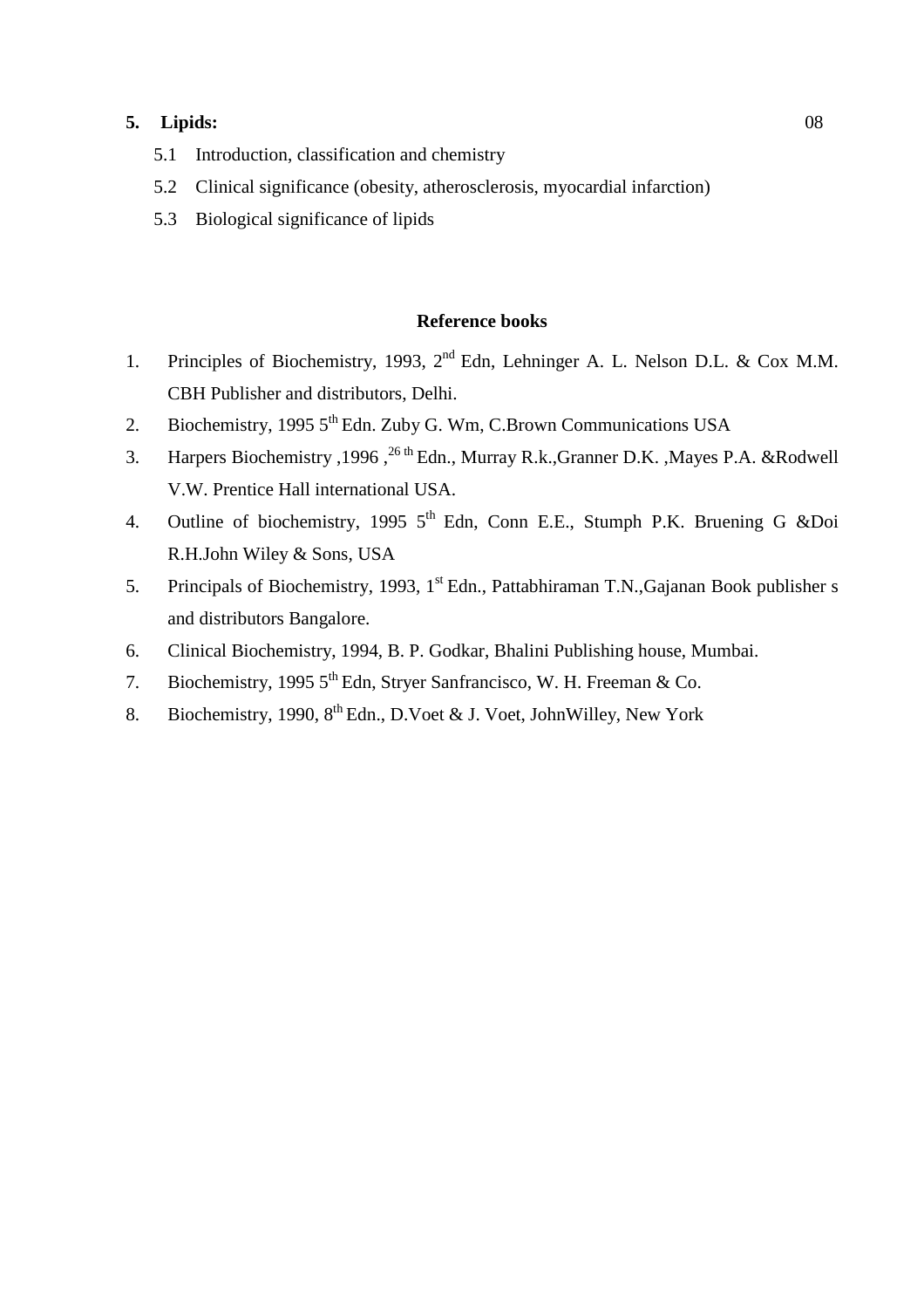# **ZY-334 (Paper IV)**

# **Environmental Biology and Toxicology**

# **Total lectures: 48**

| $\mathbf{1}$     |     | <b>Environmental Biology</b>                                                            | $\overline{c}$ |
|------------------|-----|-----------------------------------------------------------------------------------------|----------------|
|                  |     | Introduction-Definition, basic concepts and scope                                       |                |
| $\boldsymbol{2}$ |     | <b>The Ecosystem</b>                                                                    | 8              |
|                  | 2.1 | Definition, abiotic and biotic components and their interrelationship                   |                |
|                  | 2.2 | Energy flow in ecosystem and flow models                                                |                |
|                  | 2.3 | Major Ecosystems: (a) natural ecosystem: e.g. fresh water, forest (b) artificial        |                |
|                  |     | ecosystem: e.g. cropland                                                                |                |
|                  | 2.4 | Food chain in ecosystem and food web                                                    |                |
|                  | 2.5 | Ecological pyramids                                                                     |                |
| 3                |     | <b>Environmental Pollution:</b>                                                         | 12             |
|                  | 3.1 | Definition and types of pollution                                                       |                |
|                  | 3.2 | Pollutants, types of pollutants (metallic, gaseous, acids, alkalis, biocides)           |                |
|                  | 3.3 | Air pollution: Definition, sources of air pollution and their effects                   |                |
|                  | 3.4 | Air pollution and its relevance with the following                                      |                |
|                  |     | Acid rain<br>3.4.1                                                                      |                |
|                  |     | Greenhouse effect<br>3.4.2                                                              |                |
|                  |     | Ozone layer depletion<br>3.4.3                                                          |                |
|                  | 3.5 | Water pollution: definition, sources of water pollution and their effects on ecosystem. |                |
|                  |     | Community waste with reference to following:                                            |                |
|                  |     | Ι.<br>Sewage                                                                            |                |
|                  |     | Π.<br>Industrial wastes                                                                 |                |
|                  |     | III.<br><b>Agricultural</b> wastes                                                      |                |
|                  | 3.6 | Land / Soil pollution: definition, sources of land / soil pollution and their effects   |                |
|                  | 3.7 | Noise pollution: definition, sources of noise pollution and their effects and control   |                |
|                  |     | measures                                                                                |                |
| 4                |     | <b>Environment and Development</b>                                                      | 5              |
|                  | 4.1 | Bioindicators and environmental monitoring                                              |                |
|                  | 4.2 | Environmental challenges in India: land degradation, population explosion,              |                |
|                  |     | urbanization and industrialization                                                      |                |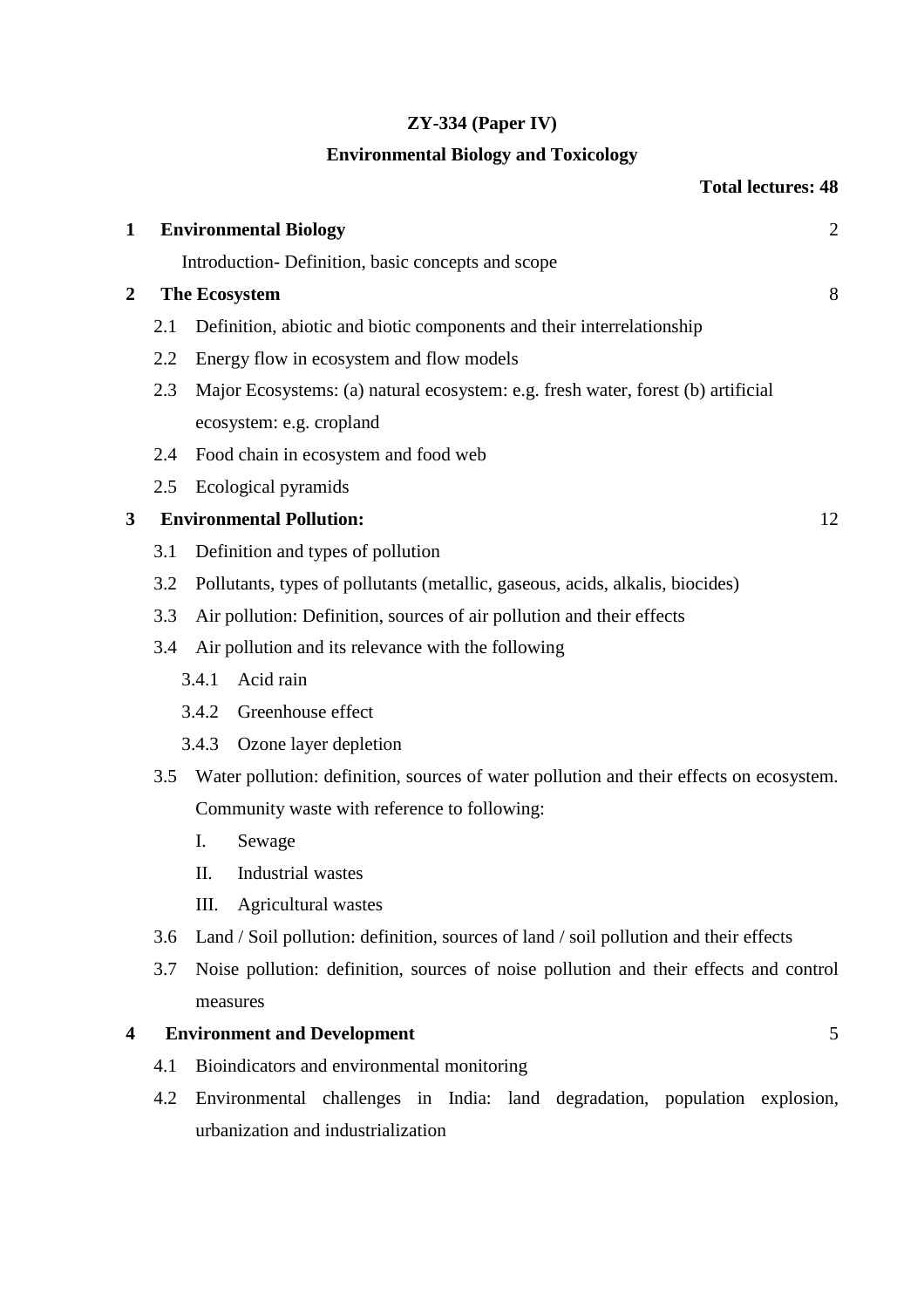| 5              |     | <b>Natural Resources and Conservation:</b>                                             | 5              |
|----------------|-----|----------------------------------------------------------------------------------------|----------------|
|                | 5.1 | Renewable and non-renewable resources                                                  |                |
|                | 5.2 | Soil conservation                                                                      |                |
|                | 5.3 | Forest conservation                                                                    |                |
|                | 5.4 | Energy sources: conventional and non-conventional                                      |                |
| 6              |     | <b>Wildlife Management:</b>                                                            | 5              |
|                | 6.1 | Definition, causes of wildlife depletion                                               |                |
|                | 6.2 | Importance of wildlife management in India                                             |                |
|                | 6.3 | Endangered species, vulnerable species, rare species and threatened species            |                |
|                | 6.4 | Wild life conservation                                                                 |                |
| $\overline{7}$ |     | <b>Toxicants and Toxicity:</b>                                                         | 7              |
|                | 7.1 | Definition of toxicology, scope and branches                                           |                |
|                | 7.2 | Types of toxicants                                                                     |                |
|                | 7.3 | Factors influencing toxicity (pH, temperature, reproductive status, age, physiological |                |
|                |     | state)                                                                                 |                |
|                |     | 7.4 Dose, $LD_{50}$ , $LC_{50}$                                                        |                |
| 8              |     | <b>Toxicants of Public Health and Hazards:</b>                                         | $\overline{A}$ |

Pesticides, heavy metals, fertilizers, food additives and radioactive substances

- 1. Ecology and environment, 2014, 12th revised Edition, P. D. Sharma, Rastogi Publ. Meerat.
- 2. Environmental Biology, 1996, P. S. Verma and V. K. Agrawal, S. Chand and Co. New Delhi.
- 3. Ecology, 2007, 1st Edn. Mohan P. Arora, Himalaya Publ. House, Delhi.
- 4. Fundamentals of ecology, 2009, 3rd Edn., M. C. Dash, Tata Mcgraw Hill, New Delhi.
- 5. Elements of ecology, 1967, George L. Clarke, John Wiley and Sons, New York.
- 6. Ecology of Natural resources, 1985, Francois Ramade, W. J. Duffin, John Wiley and Sons, New York.
- 7. Concepts of Ecology, 1996, E.J. Kormondy, Prentice Hall of India. New Delhi
- 8. Modern concept of Ecology, 1995, 8<sup>th</sup>Edn. H. D. Kumar, Vikas Publishing House, New Delhi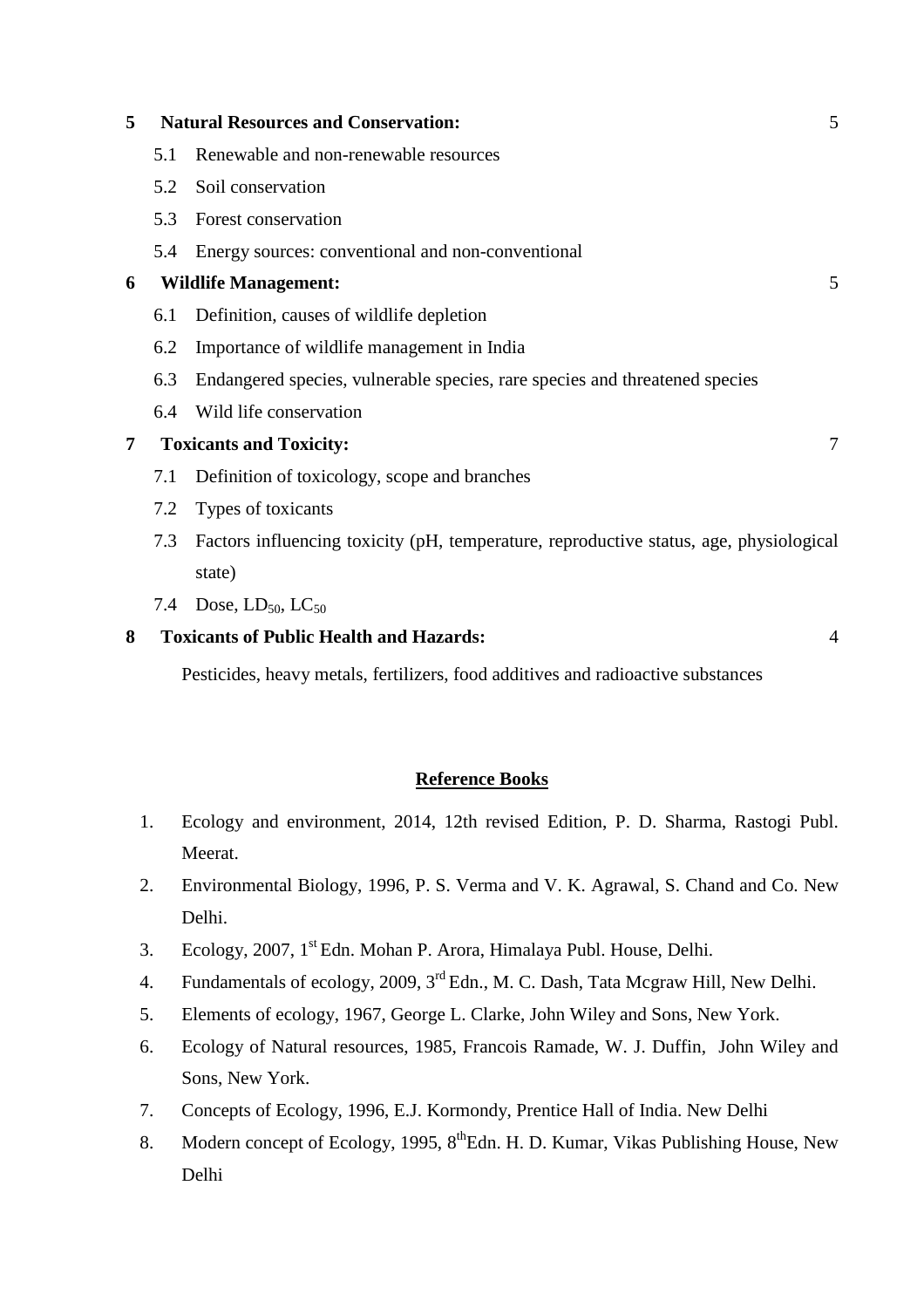- 9. Fundamentals of Ecology, 2006,  $5^{th}$  Edn., E. P. Odum, Oxford & IBM Publi.Co. New Delhi.
- 10. Environmental problems and Solution, 1998, 2<sup>nd</sup>Edn. D. K. Asthana, Meera Asthana, S. Chand Publi., New Delhi.
- 11. Toxicology, 2011, 3rd revised Edn., P.D. Sharma, Rastogi Publi. Meerut.
- 12. Pollution and Health hazards in India, 1987, R. Kumar,. Ashish Publi. House, New Delhi.
- 13. Toxicology Principles and Methods, 2010,  $2<sup>nd</sup>$  Edn., M. A. Subramanian,, M J P Publishers, Chennai.
- 14. Selective Toxicity, 1973, A. Albert, Chapman and Hall, London.
- 15. Environmental Toxicology, 2003, M. Satake, Y. Mido, Discovery Publi. House, New Delhi.
- 16. Introduction to General Toxicology, 1976, E. J. Ariens; A. M. Simonis; J. Offermeier, Academic Press, London.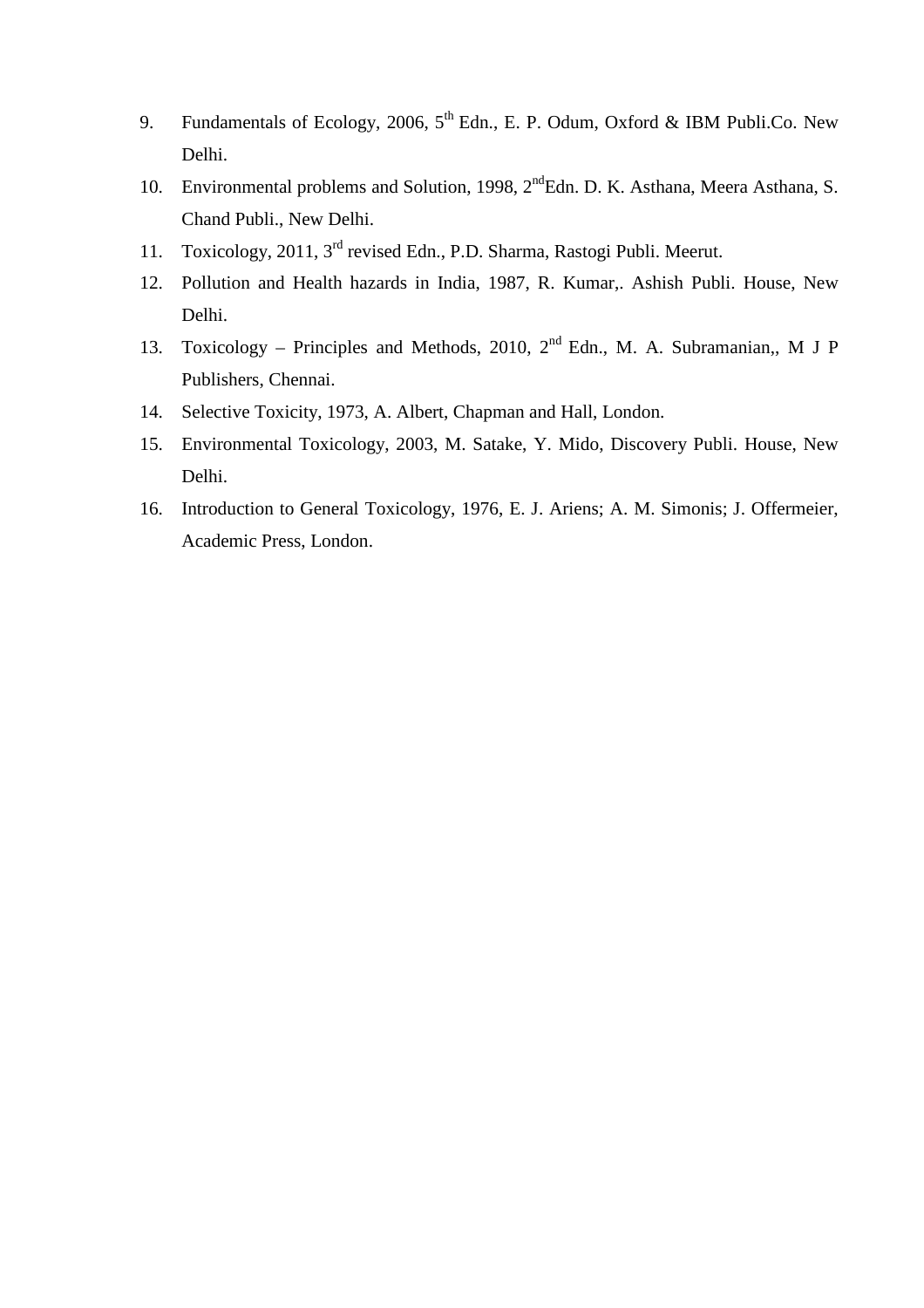# **ZY-335 (Paper V)**

## **Parasitology**

## **Total lectures: 48**

| $\mathbf{1}$            | <b>Introduction:</b> Scope and branches of Parasitology                                       | 3              |
|-------------------------|-----------------------------------------------------------------------------------------------|----------------|
|                         | Definition: host, parasite, vector, commensalisms, mutualism and parasitism                   |                |
| $\boldsymbol{2}$        | <b>Types of parasites:</b> ectoparasites, endoparasites and their subtypes                    | 3              |
| 3                       | Types of hosts: intermediate and definitive, paratenic, reservoir                             | 3              |
| $\overline{\mathbf{4}}$ | Host-Parasite relationship: Host specificity- definition, structural specificity,             |                |
|                         | physiological specificity and ecological specificity                                          | 3              |
| 5                       | <b>Study of the following parasites</b> with reference to habit, habitat, Life cycle, Mode of |                |
|                         | Infection, pathogenicity and control measures - Plasmodium vivax, Entamoeba histolytica,      |                |
|                         | Ascaris lumbricoides and Taenia solium                                                        | 16             |
| 6                       | Study of the following parasites with reference to morphology, life cycle, pathogenicity      |                |
|                         | and control measures: Head louse, Tick, Mite (Sarcoptes scabei)                               | 6              |
| 7                       | Parasitological significance of Zoonosis: Bird flu, Rabies and Toxoplasmosis                  | $\overline{4}$ |
| 8                       | <b>Control measures of arthropod vectors of human diseases:</b> Malaria (Anopheles            |                |
|                         | stephensi, A culicifacies), Dengue, Haemorrhagic fever (Aedes aegypti, A. albopictus),        |                |
|                         | Filariasis (Culex pipiens fatigans)                                                           | 6              |
| 9                       | Epidemic diseases: Typhoid, Cholera, Small pox; their occurrence and eradication              |                |
|                         | programmes                                                                                    | 4              |

- 1. Comparative Protozoology: Ecology, Parasitology, Life history, 1988, Anderson, O.R. Springer Verlag, Berlin.
- 2. Parasites and parasitism, Cameron, 1958, T. W. M. Methuen, London
- 3. An Introduction to Parasitology, 1961, Chandler, A.C.& C. P. Read, Wiley, New York
- 4. Parasitology and Helminthology in relation to Clinical Medicine, 1980, Edn.12 Chatterjee, K.D., Chatterjee Medical publishers, Calcutta.
- 5. The biology of animal parasites, 1964, Cheng T.C., Saunders, Philadelphia.
- 6. Symbiosis, 1970, Cheng T.C., Pegasus, New York.
- 7. Parasitology -The biology of animal parasites, 1971, Noble E.R. & G. A. Noble, Lea and Febiger, Philadelphia U.S.A.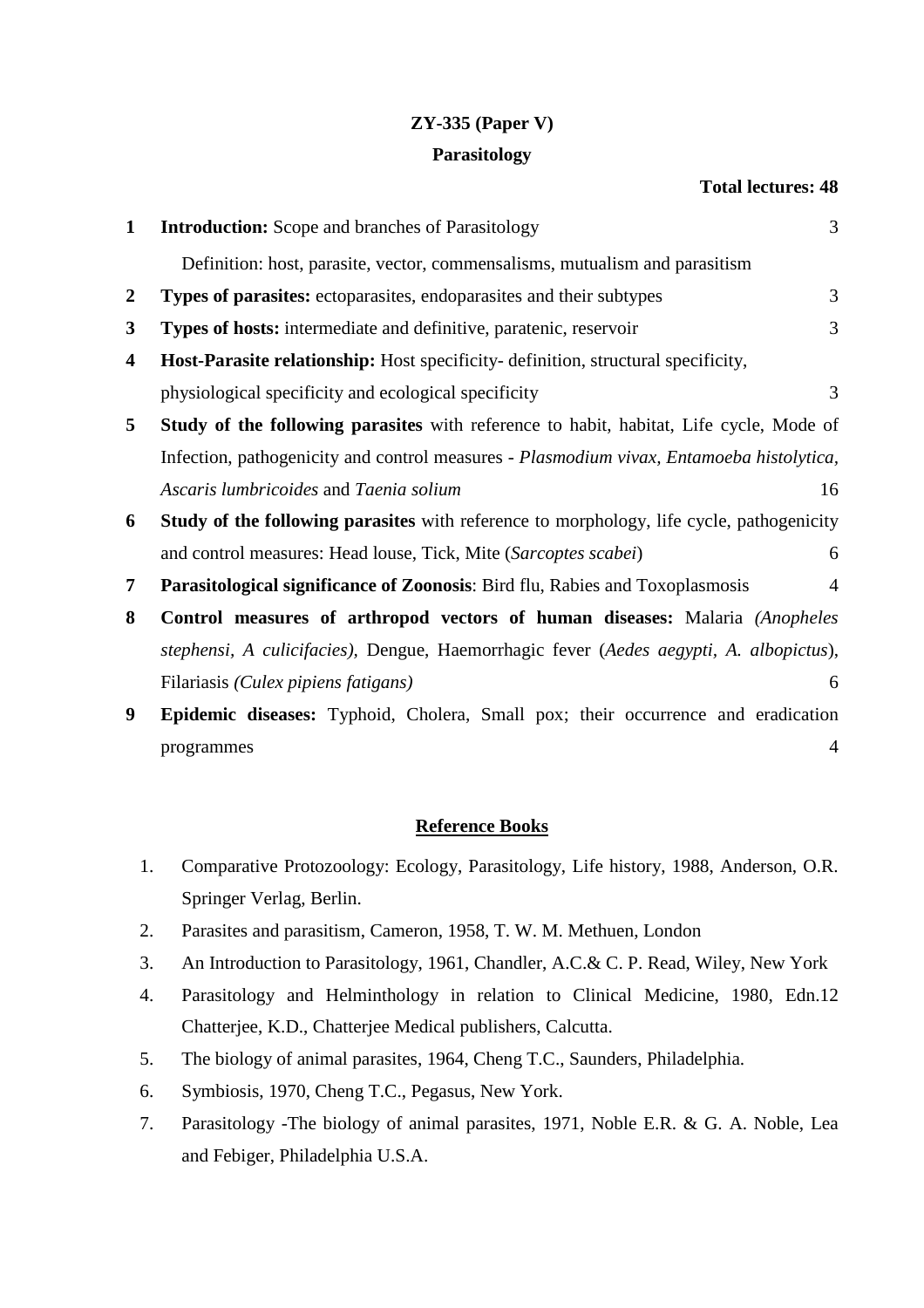- 8. Fundamentals of Ecology, 1971, Edn.3, Odum E.P., Saunders, Philadelphia U.S.A.
- 9. Entomology.Edn.10 Vols.1&2 McGraw Hill, New York.
- 10. Animal Parasitism, 1972, C.P. Read, Prentice Hall, Englewood Cliffs, N.J., U.S.A.
- 11. Parasites: Lice, Ticks& Fleas (Free Kindle), 2014, C.D. Shelton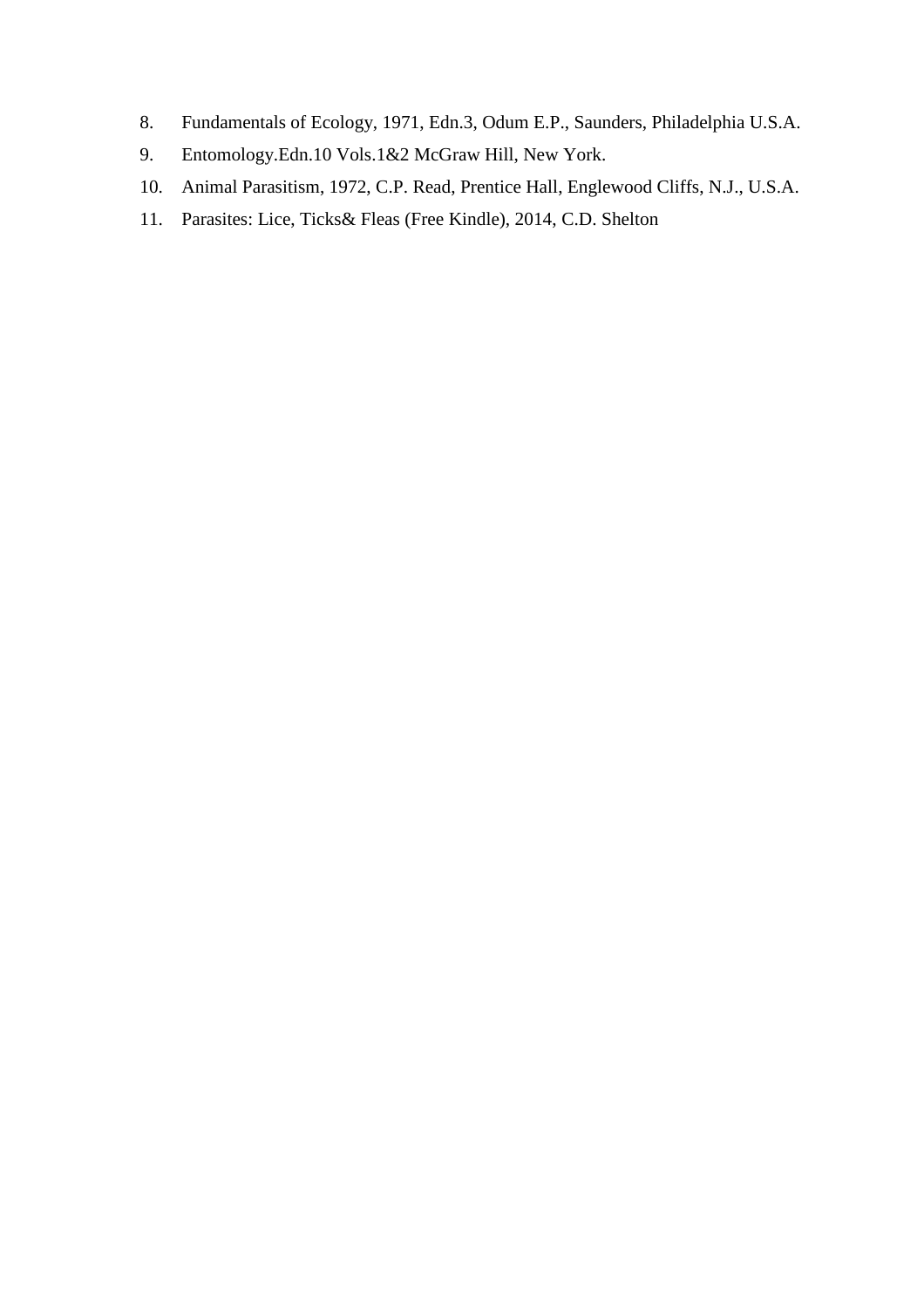# **ZY-336 (Paper VI)**

# **a) General Pathology**

|                  |                                                                                 | <b>Total lectures: 48</b>                            |  |
|------------------|---------------------------------------------------------------------------------|------------------------------------------------------|--|
| $\mathbf{1}$     |                                                                                 | <b>Introduction:</b><br>$\overline{4}$               |  |
|                  | 1.1                                                                             | Definition, scope and basic branches                 |  |
|                  | 1.2                                                                             | Applied pathology-biopsy and surgery                 |  |
|                  | 1.3                                                                             | Autopsy- post mortem changes                         |  |
| $\boldsymbol{2}$ |                                                                                 | <b>Clinical pathology</b><br>$\overline{4}$          |  |
|                  | 2.1                                                                             | Definition and scope                                 |  |
|                  | 2.2                                                                             | Gastric analysis                                     |  |
|                  | 2.3                                                                             | Urine examination                                    |  |
|                  | 2.4                                                                             | Importance of CSF examination                        |  |
|                  | 2.5                                                                             | Liver function test                                  |  |
|                  | 2.6                                                                             | Renal function test                                  |  |
| 3                |                                                                                 | Diseases:<br>4                                       |  |
|                  | 3.1                                                                             | Definition and causes                                |  |
|                  | 3.2                                                                             | Infectious diseases: aetiology and infectious agents |  |
| 4                |                                                                                 | <b>Retrogressive changes:</b><br>$\overline{4}$      |  |
|                  | Definition, cloudy (changes) swelling, degeneration, fatty degeneration, mucoid |                                                      |  |
|                  |                                                                                 | degeneration and amyloid degeneration                |  |
| 5                |                                                                                 | <b>Necrosis:</b><br>3                                |  |
|                  | 5.1                                                                             | Definition and causes                                |  |
|                  | 5.2                                                                             | Nuclear and cytoplasmic changes                      |  |
|                  | 5.3                                                                             | Types of necrosis                                    |  |
| 6                |                                                                                 | <b>Gangrene:</b><br>3                                |  |
|                  | 6.1                                                                             | Definition and causes                                |  |
|                  | 6.2                                                                             | Types: dry, moist and gas gangrene                   |  |
| 7                |                                                                                 | <b>Circulatory disturbances:</b><br>8                |  |
|                  | 7.1                                                                             | Hyperemia: active and passive (causes and effects)   |  |
|                  | 7.2                                                                             | Ischaemia: causes and effects                        |  |
|                  | 7.3                                                                             | Hemorrhage: causes, effects and hemorrhagic effects  |  |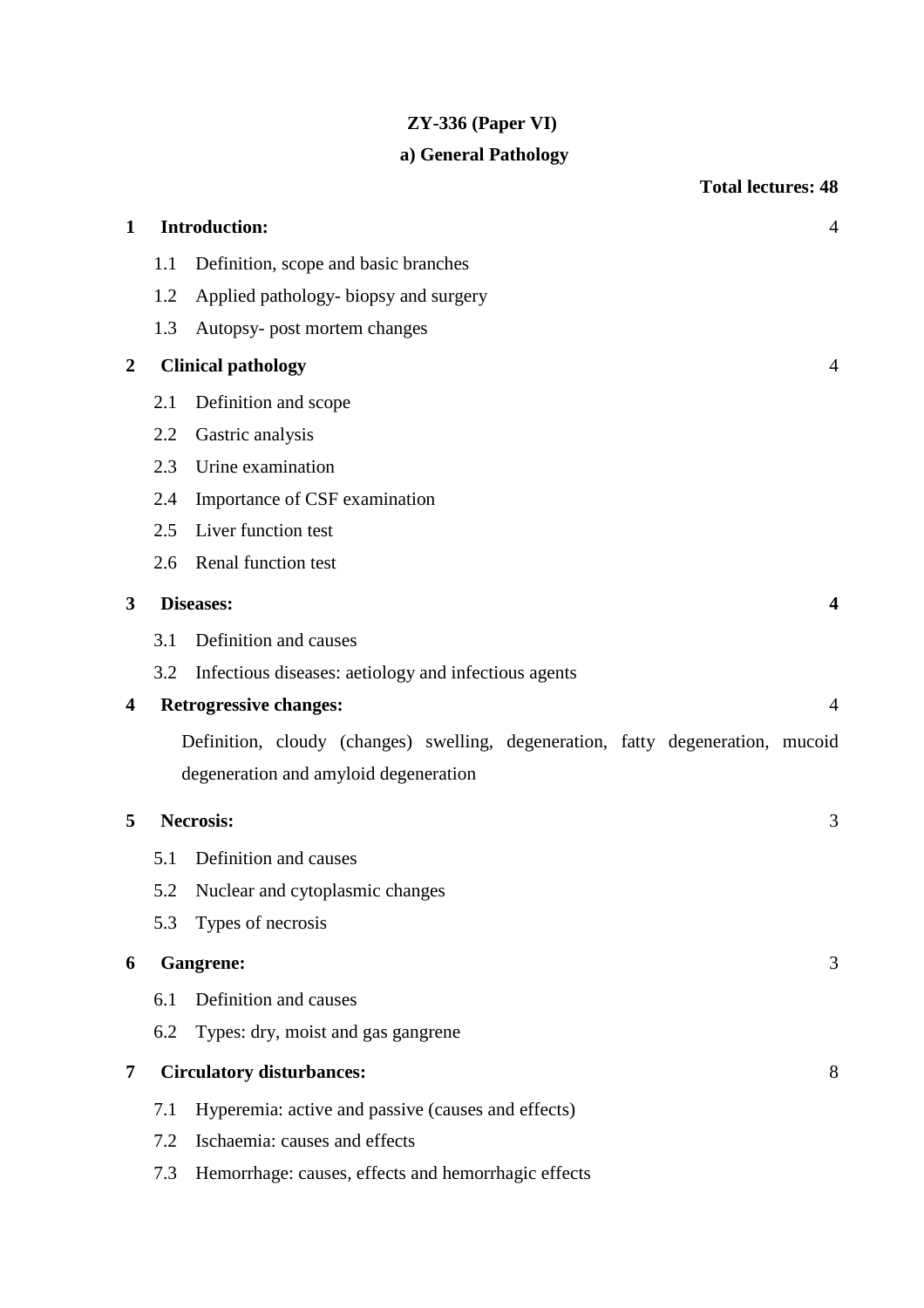|    | 7.4 | Thrombosis: thrombus formation, its causes and effects                             |
|----|-----|------------------------------------------------------------------------------------|
|    | 7.5 | Embolism: Definition, sources, types and effects                                   |
| 8  |     | <b>Inflammation:</b><br>5                                                          |
|    | 8.1 | Definition and causes, cardinals of inflammation (signs), vascular phenomenon and  |
|    |     | cellular response                                                                  |
|    | 8.2 | Acute and chronic inflammation                                                     |
| 9  |     | Repair:<br>$\overline{4}$                                                          |
|    | 9.1 | Process of Repair                                                                  |
|    | 9.2 | Types: by regeneration, by connective tissue proliferation                         |
|    | 9.3 | Healing: primary and secondary                                                     |
| 10 |     | Neoplasia:<br>$\overline{4}$                                                       |
|    |     | 10.1 Definition, causes and types of tumours-benign and malignant                  |
|    |     | 10.2 Leukemia: acute and chronic.                                                  |
| 11 |     | <b>Disorders of pigmentations:</b><br>$\overline{2}$                               |
|    |     | Brief idea about normal process of pigmentation, melanosis and jaundice            |
| 12 |     | <b>Disorders of mineral metabolism:</b><br>3                                       |
|    |     | Mechanism of calcification, pathological calcification (dystrophic and metastatic) |
|    |     | causes and its effects. Gout aetiology and pathogenesis                            |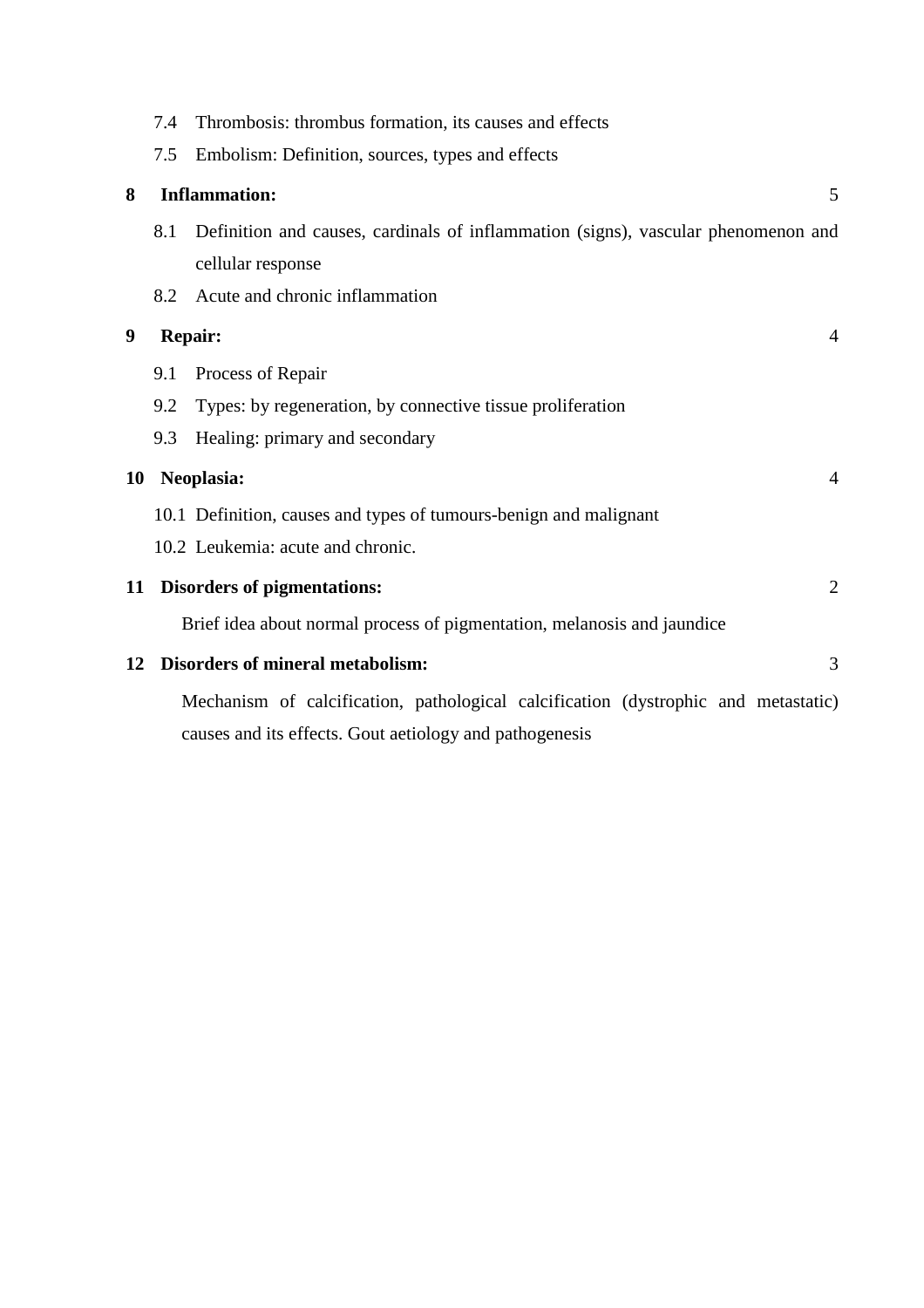- 1. A text book of Pathology, 2009,  $15<sup>th</sup>$  Rev Edn., Dey N. C. and Dey T. K. Sinha Debashish, New central book agency, Kolkota
- 2. General pathology and pathology of systems, 2008, 6<sup>th</sup> Edn., Bhende Y. M. and Deodhar S.G.; Popular Prakashan Ltd, India.
- 3. Robins Basic Pathology, 2012, 9<sup>th</sup> Edn., Vinay Kumar, Abul K. Abbas, Jon C. Aster, Saunders, Philadelphia.
- 4. Textbook of Pathology, 2014, 7th Edition, Harsh Mohan, Jaypee Brothers Medical Publishers (P) Ltd
- 5. Essentials in Hematology & Clinical Pathology, 2012, 1st Edition, Ramadas Nayak, Sharada Rai, Astha Gupta,
- 6. Concise Book On Medical Laboratory Technology, 2005 reprint, 1<sup>st</sup> Edn., C. R. Maiti, New Central Book Agency (p) Ltd, Kolkata, India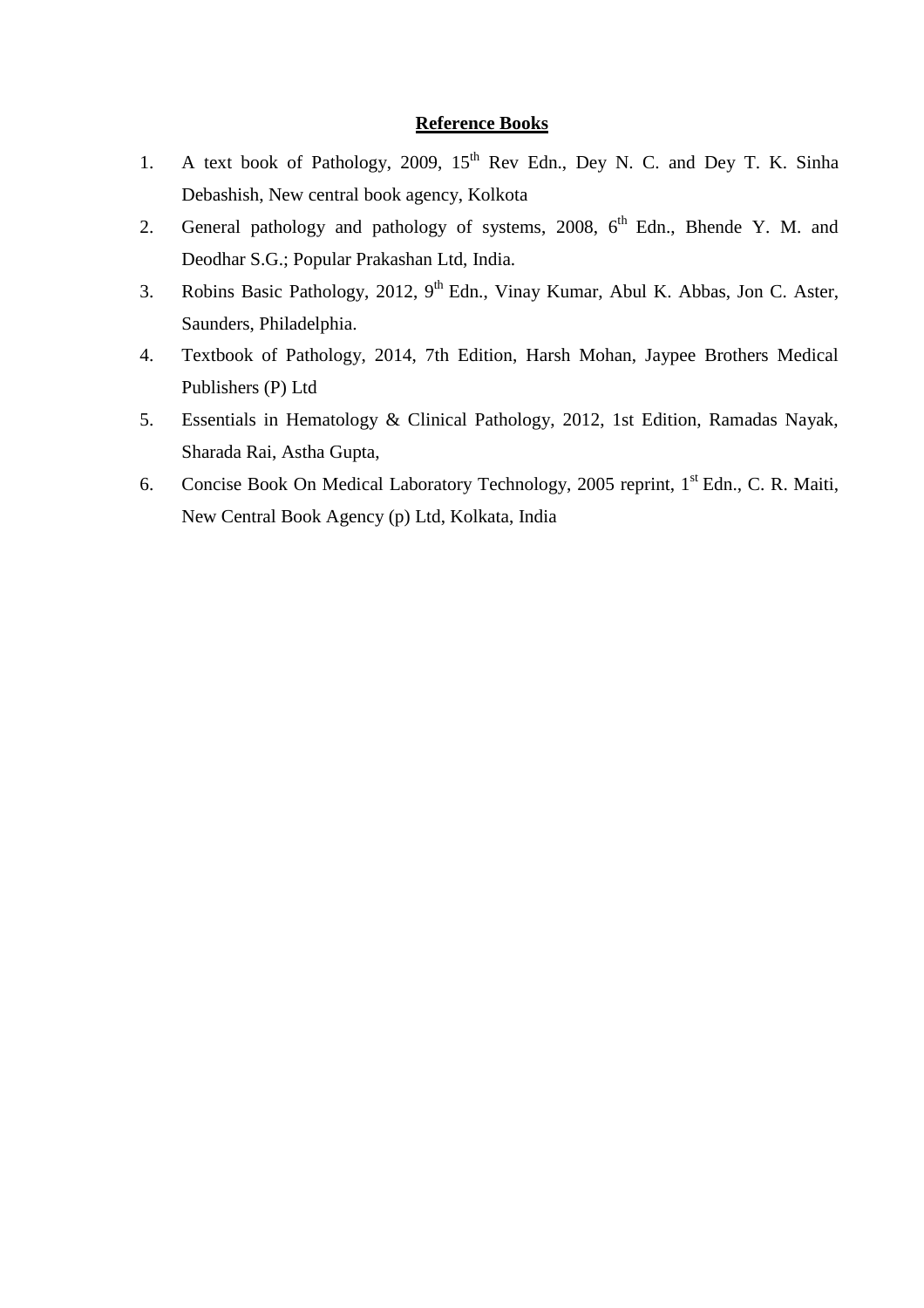# **ZY- 336 (Paper VI)**

# **b) Cell Biology**

|                         |     | <b>Total lectures: 48</b>                                                |   |
|-------------------------|-----|--------------------------------------------------------------------------|---|
| $\mathbf{1}$            |     | <b>Introduction to Cell biology:</b>                                     | 3 |
|                         | 1.1 | Definition and scope                                                     |   |
|                         | 1.2 | Prokaryotic and eukaryotic cell: size, shape and structure               |   |
| $\boldsymbol{2}$        |     | Plasma membrane:                                                         | 6 |
|                         | 2.1 | Unit membrane concept                                                    |   |
|                         | 2.2 | Models: Lipid membrane, Protein-Lipid (Danielli-Davson) and Fluid Mosaic |   |
|                         | 2.3 | Membrane receptors                                                       |   |
|                         | 2.4 | Membrane transport: Passive and Active                                   |   |
|                         | 2.5 | Exocytosis and Endocytosis (Phagocytosis and Pinocytosis)                |   |
| 3                       |     | <b>Endoplasmic reticulum:</b>                                            | 5 |
|                         | 3.1 | Occurrence and ultrastructure                                            |   |
|                         | 3.2 | Type: smooth and rough                                                   |   |
|                         | 3.3 | Functions                                                                |   |
| $\overline{\mathbf{4}}$ |     | Golgi complex:                                                           | 3 |
|                         | 4.1 | Origin, occurrence and morphology                                        |   |
|                         | 4.2 | Ultrastructure and functions                                             |   |
| 5                       |     | Lysosomes:                                                               | 3 |
|                         | 5.1 | Origin, occurrence and morphology                                        |   |
|                         | 5.2 | Ultrastructure, polymorphism and functions                               |   |
| 6                       |     | Mitochondria:                                                            | 4 |
|                         | 6.1 | Origin, occurrence and morphology                                        |   |
|                         | 6.2 | Ultrastructure and functions (explanation of the cycles not expected)    |   |
| 7                       |     | <b>Nucleus:</b>                                                          | 6 |
|                         | 7.1 | Shape, Size, number and position                                         |   |
|                         | 7.2 | Ultrastructure of nuclear membrane and pore complex                      |   |
|                         | 7.3 | Nucleolus: general organization, chemical composition and functions      |   |
|                         | 7.4 | Nuclear sap/nuclear matrix                                               |   |
|                         |     |                                                                          |   |

7.5 Nucleocytoplasmic interactions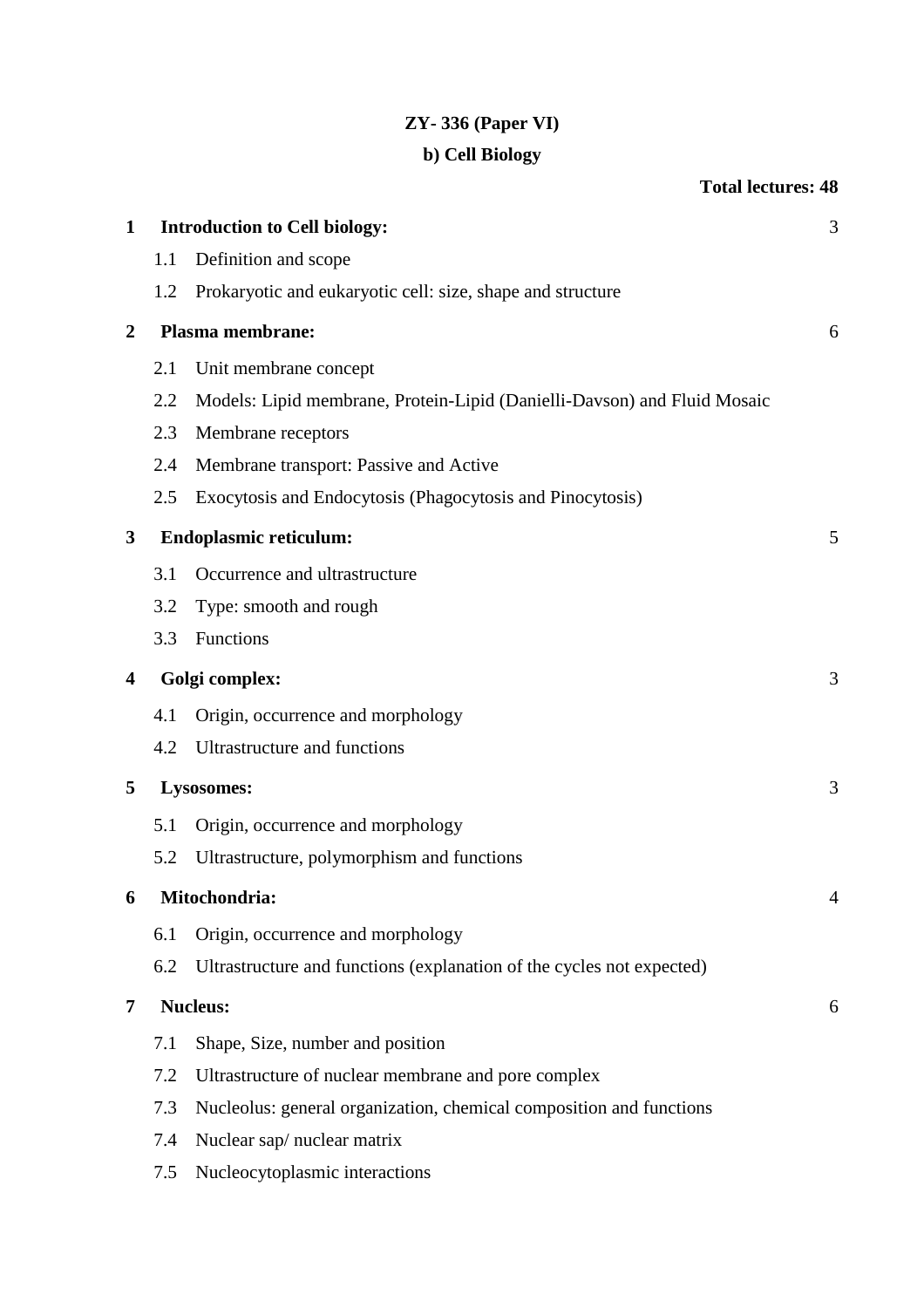#### **8 Cytoskeleton:** 3

- 8.1 Microfilaments: location, ultrastructure, biochemical composition and functions
- 8.2 Intermediate Filament: location, ultrastructure, biochemical composition and functions
- 8.3 Microtubules: location, ultrastructure, biochemical composition and functions
- **9 Cell cycle and cell division:** 6

Various phases of cell cycle, mitosis, meiosis & role of centriole in the cell division

### **10 Cellular ageing and cell death:** 4

10.1 Concept of ageing theories:

10.1.1 Intracellular changes: free radicals

- 10.1.2 Extra cellular changes
- 10.2 Cell death:
	- 10.2.1 Apoptosis: definition and significance
	- 10.2.2 Necrosis: definition and examples

#### **11 Cancer cell:** 5

- 11.1 Characteristics
- 11.2 Theories/ hypothesis regarding causes of cancer
	- 11.2.1 Extrinsic causes: physical, chemical and biological agents (viruses).
	- 11.2.2 Intrinsic causes: somatic mutations, oncogenes and ageing related phenomenon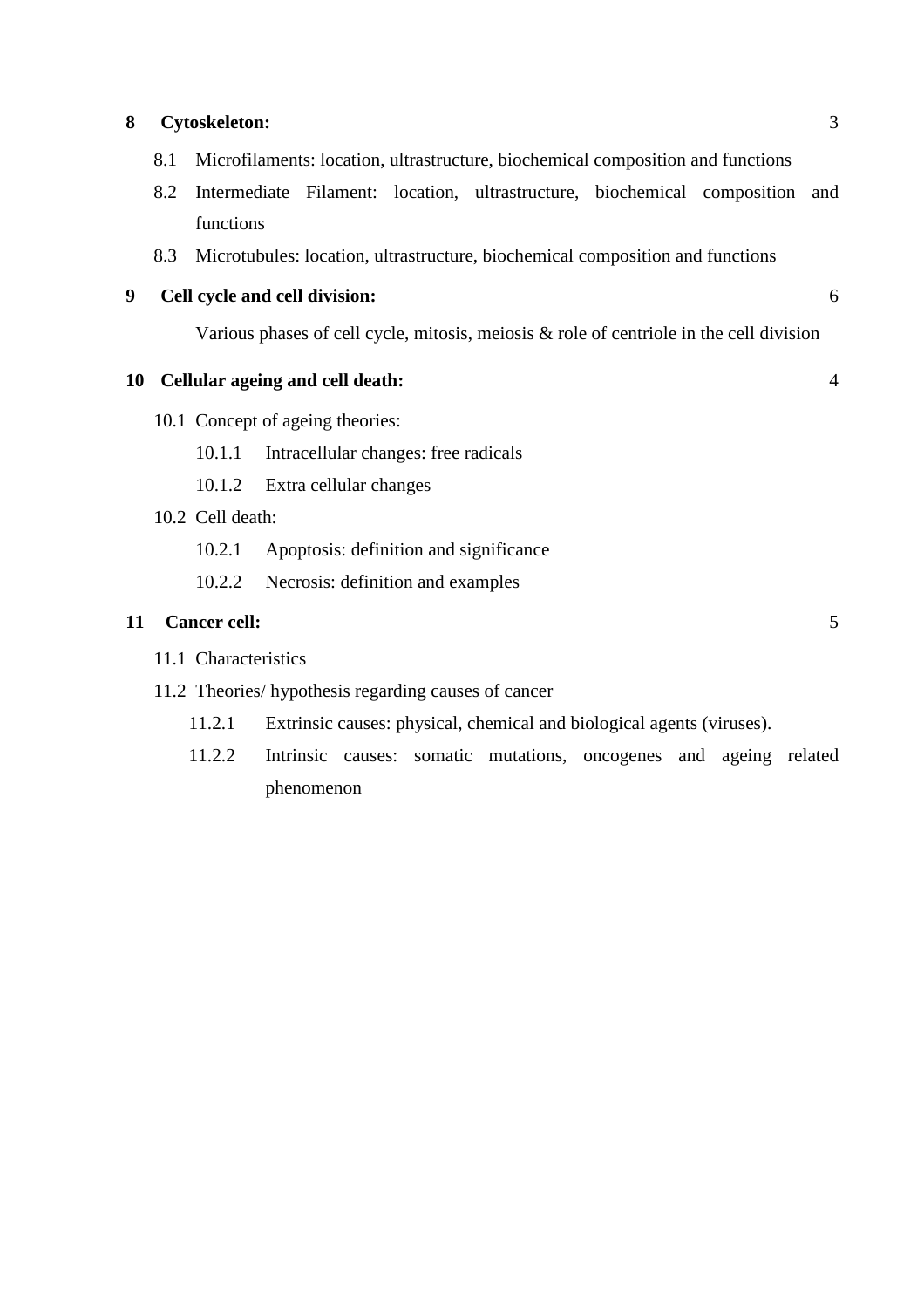- 1. Cell and molecular biology, 2010,  $8<sup>th</sup>$  Edn., De Robertis EDP and De Robertis EMF Jr., Lippincott Williams & Wilkins, Philadelphia
- 2. Molecular Cell biology, 2013, 1<sup>st</sup> Edn., C. B. Powar, Himalaya Publi. House.
- 3. Cell and molecular biology, 1968, Dupraw E. J., Academic Press, New York.
- 4. Molecular Cell biology, 1986, Avers C.J. Addison Wesley Pub. Co., New York & London.
- 5. Cell and Molecular biology, 2013,  $7<sup>th</sup>$  Edn., Gerald Karp, John Wiley and Sons, USA.
- 6. Cell biology, 1993, David E. Sadava, Johnes and Bartlett Publi., London.
- 7. Cell Structure and Function, 1991, 3rd Edn, A.G. Loewy & Siekevitz, Saunder college Publi., Philadelphia
- 8. Becker's World of the Cell, 2012, 8th Edition, Jeff Hardin, Gregory Paul Bertoni, Lewis J. Kleinsmith, Benjamin Cummings, UK
- 9. The Cell: A molecular approach, 2013,  $6<sup>th</sup>$  Edn., Geoffrey M. Cooper, Robert E. Hausman, Sinauer Associates, USA
- 10. Molecular Biology of the Cell, 2007,  $5<sup>th</sup>$  Edn., Bruce Alberts, Alexander Johnson, Julian Lewis, Martin Raff, Keith Roberts, Taylor & Francis, UK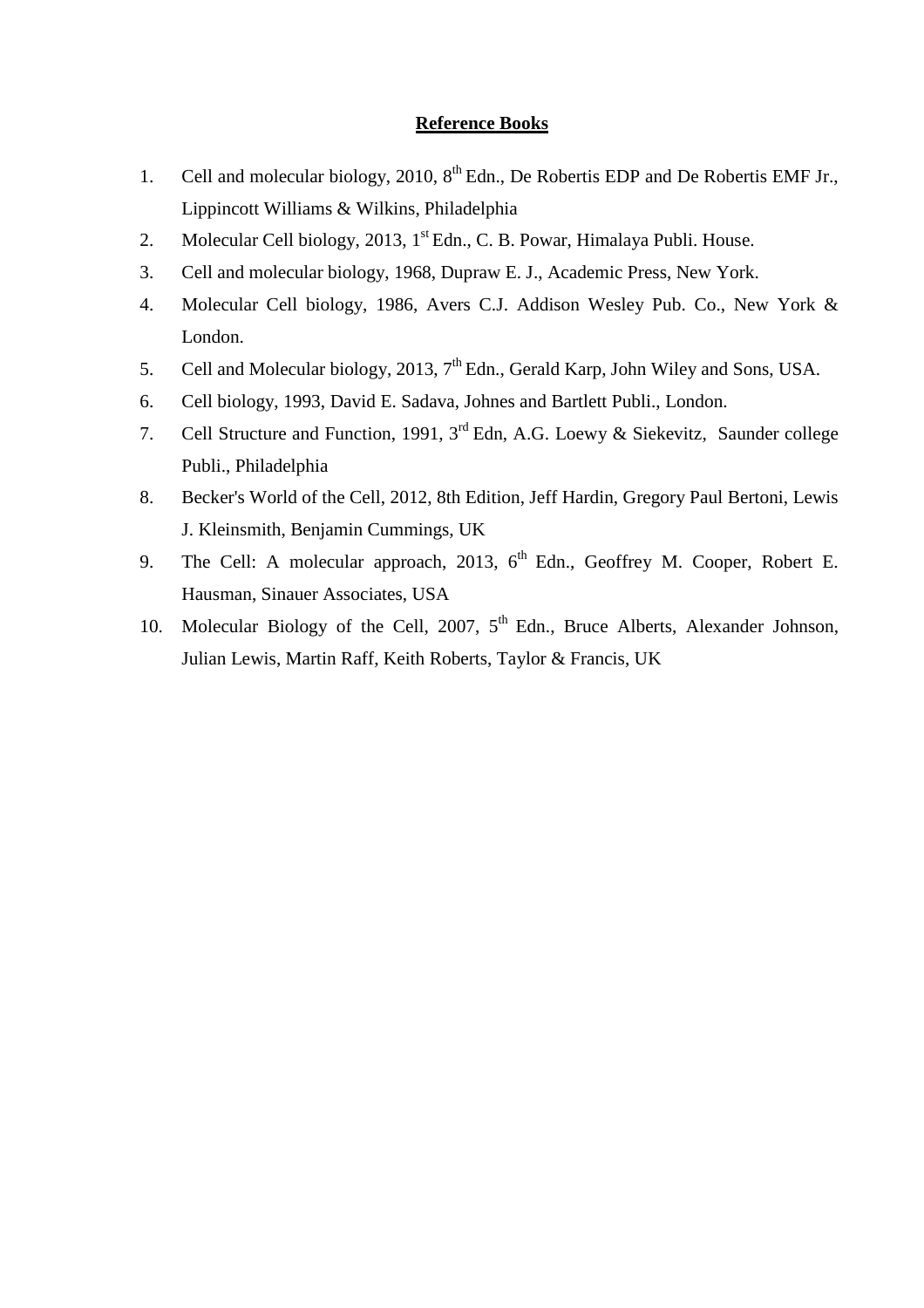## **ZY- 341(Paper I)**

### **Biological Techniques**

## **Total lectures: 48**

### **1 Introduction to biological techniques** 10

- 1.1 **Solution/strengths of chemicals:** percentage, normality, molarity, molality, osmolarity, osmolality, ppm, ppb
- 1.2 Separation techniques: principle and applications, techniques related to isolation, purification and characterization of bio molecules
	- 1.2.1 Chromatography (paper, ion-exchange), gel filtration
	- 1.2.2 Electrophoresis-(agarose, polyacrylamide)
	- 1.2.3 Ultracentrifugation
	- 1.2.4 Colorimetry and spectroscopy

## **2 Haematological Techniques:** 08

- 2.1 Blood cell count –Total count of RBCs, WBCs and Differential count of WBCs and their significance. Examination of bone marrow. Hb%, bleeding time, clotting time and their significance
- 2.2 Microscopy**:** simple, compound, phase contrast, electron their principle & working
- 2.3 Micrometry
- 2.4 Camera Lucida

## **3 Micro technique:** 10

- 3.1 Procurement of tissues and precautions to be taken to avoid tissue damage during procurement
- 3.2 Fixatives: Classification of fixatives and importance of fixation of tissues
- 3.3 Methods of fixation
- 3.4 Dehydration, clearing, impregnation and block making:
	- 3.4.1. Clearing and alcoholising agents
	- 3.4.2. Clearing and dealcoholisation
	- 3.4.3. **Impregnation and Embedding:** Types of embedding media**,** methods of embedding and block making. Comments on hardening of paraffin

#### **4 Microtomes and Knives:** 08

- 4.1 Types of microtomes
- 4.2 Types of microtome knives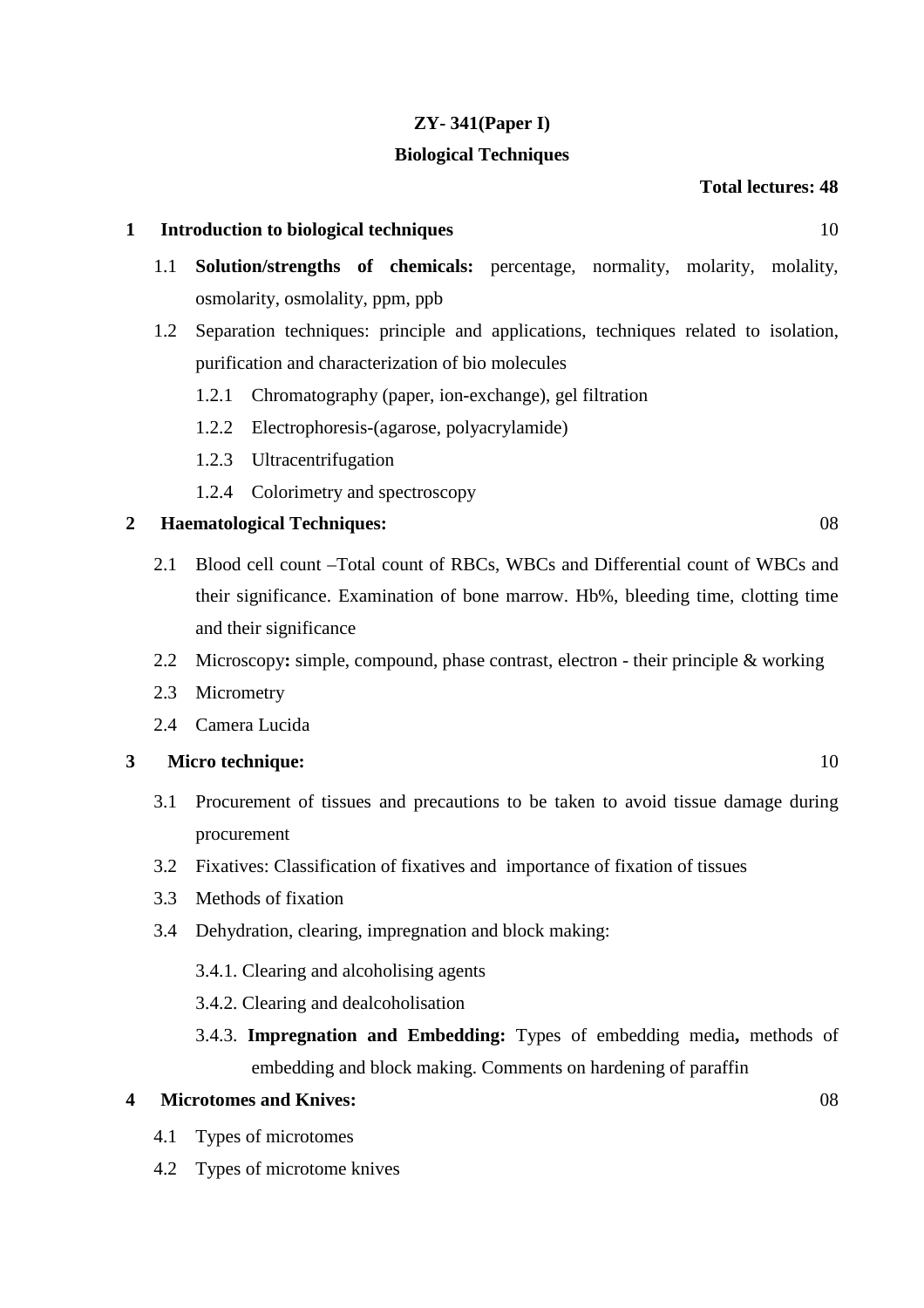4.3 Section cutting**:** Microtomy- steps and precautions**,** common faults in section cuttingreasons & remedies**.** Mounting and spreading of ribbons

# **5 Stains and Staining** 06

- 5.1 Classification of stains
- 5.2 Methods and types of staining
- 5.3 General procedure for staining of sections
- 5.4 Vital Stains
- 5.5 Mounting and labeling of sections: Classification of mounting media**,** refractive indices of mounting media

## **6 Histochemical staining:** 06

- 6.1 Demonstration of Carbohydrates (PAS technique)
- 6.2 Demonstration of Nucleic acid (Feulgen Reaction)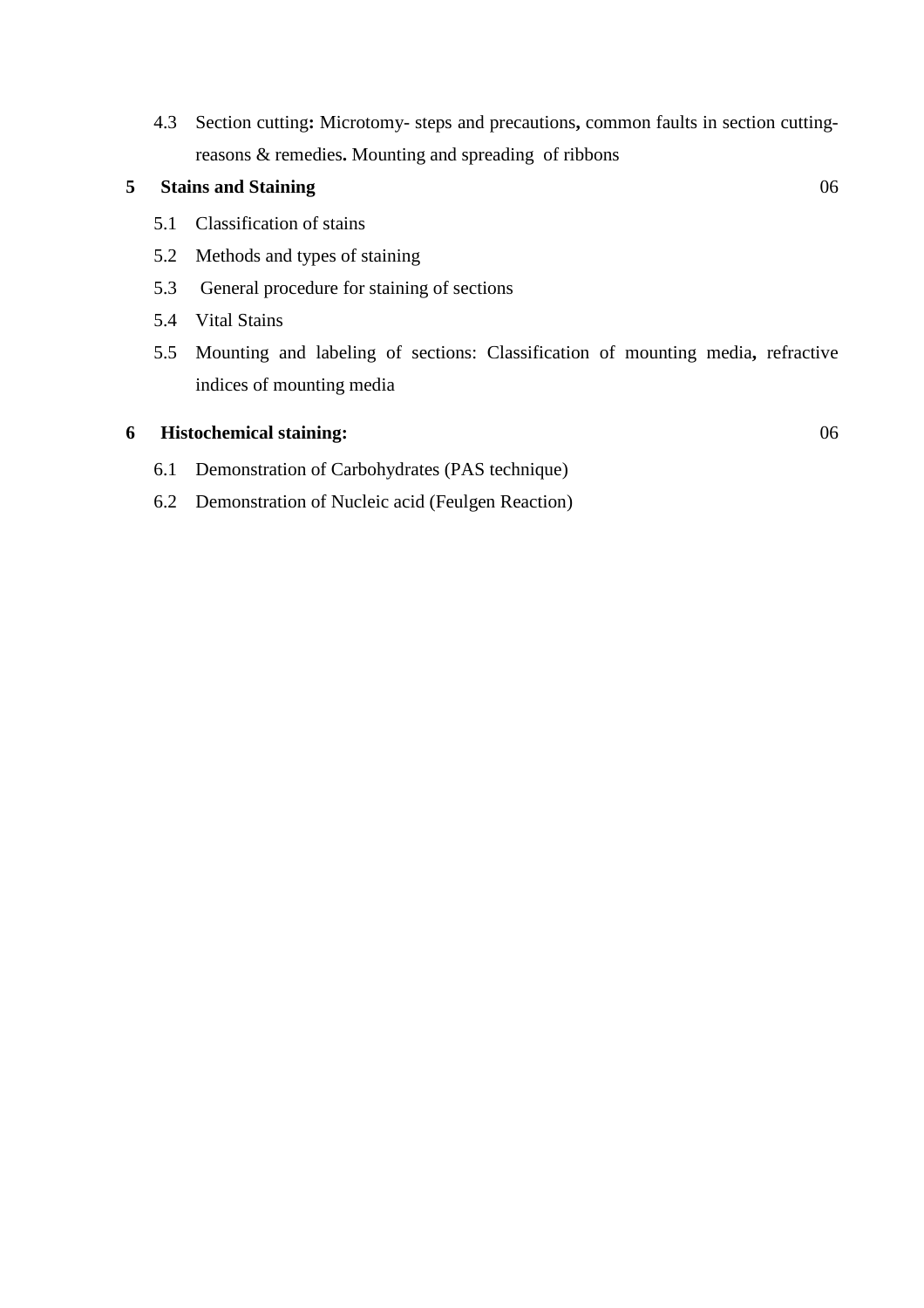#### **References**

- 1. Introduction of Medical Laboratory Technique, 1998, 7<sup>th</sup> Edn., Baker F. J., Silverton R. E., Pallister C. J., Butterworth-Heinemann, UK
- 2. Hematology: Basic Principles and Practice,  $2008$ ,  $5<sup>th</sup>$  Edn., Ronald Hoffman, Bruce Furie, Philip McGlave, Churchill Livingstone Elsevier, USA
- 3. Histological and Histochemical Methods, Theory and Practice,  $2008$ ,  $4<sup>th</sup>$  Edn., John A. Kiernan, Scion Publishing Ltd, UK
- 4. Basic Separation Techniques in Biochemistry, 1998, Okotore R. O., New Age International, New Delhi.
- 5. Cytological techniques: The Principles Underlying Routine Methods, 1963, Baker J.R, Methuen & Co, London
- 6. Davenport H. A.: Histological and Histochemical techniques.
- 7. Handbook of basic Microtechnique, 1958, 2<sup>nd</sup> Edn., Gray P., McGraw-Hill, USA
- 8. The microscope and how to use it, 1970, George Stehli, Dover Publications Inc., New York.
- 9. Histopathological technique and Practical Histochemistry, 1976, 4<sup>th</sup> Edn, Lillie R.D McGraw-Hill, USA
- 10. Staining methods (Histological and Histochemical), 1960, Mc Manus J. F. A. And Mowry R.W., Paul B. Hoeber, Inc.; Harper & Brothers, NY
- 11. Notes on Microscopical Techniques for Zoologist, 1964, Pantin C. F.A.: Cambridge University Press
- 12. Elementary Microtechnique, 1973, 4<sup>th</sup> Edn., Peacock H.A., Edward Arnold Publ. Ltd., UK
- 13. Histochemistry, 1968, Pearse A.G.E., Vol. I & II., W.B. Saunders Company (WBS) of Philadelphia
- 14. Microscope and microscopic life, 1979, 2nd Edn., Peter Healey, Hamlyn, UK
- 15. Biological Instrumentation and methodology, 2008, 2<sup>nd</sup> Revised Edition, P.K. Bajpai, S. Chand and Co. Ltd., New Delhi.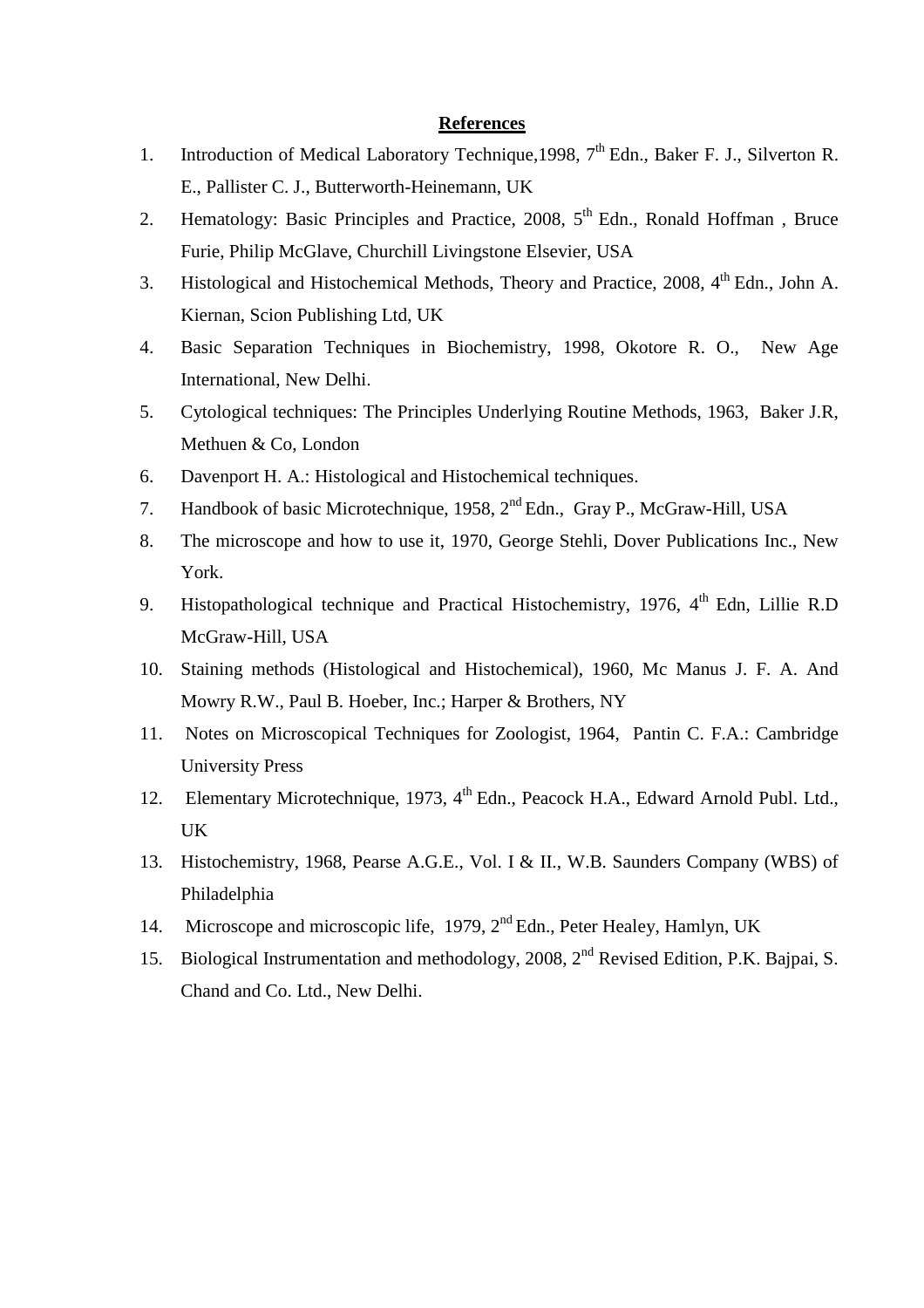# **ZY- 342 (Paper II)**

# **Mammalian Physiology & Endocrinology**

|                  |     | <b>Total lectures: 48</b>                                                           |              |
|------------------|-----|-------------------------------------------------------------------------------------|--------------|
| 1                |     | <b>Introduction: Definition and scope</b>                                           | $\mathbf{1}$ |
| $\boldsymbol{2}$ |     | <b>Nutrition:</b>                                                                   | 6            |
|                  | 2.1 | Concept of nutrition and energy requirements                                        |              |
|                  | 2.2 | Physiology of digestion: digestive enzymes and their actions- salivary, gastric and |              |
|                  |     | intestinal digestion. Role of liver and pancreas in digestion                       |              |
| $\mathbf{3}$     |     | <b>Circulation:</b>                                                                 | 6            |
|                  | 3.1 | Cardiac Cycle-systole, diastole and pacemakers                                      |              |
|                  | 3.2 | Cardiac output and blood pressure                                                   |              |
|                  | 3.3 | Definitions and significance of electrocardiogram, colour doppler, angioplasty,     |              |
|                  |     | angiography, angina pectoris, and coronary bypass                                   |              |
| 4                |     | <b>Respiration:</b>                                                                 | 5            |
|                  | 4.1 | Definition and types-Pulmonary and tissue respiration                               |              |
|                  | 4.2 | Mechanism of transport of gases                                                     |              |
|                  |     | (a) Transport of Oxygen-Oxyhaemoglobin formation                                    |              |
|                  |     | (b) Transport of Carbon-dioxide                                                     |              |
|                  |     | (c) Respiratory Quotient and BMR                                                    |              |
| 5                |     | <b>Excretion:</b>                                                                   | 5            |
|                  | 5.1 | Physiology of Urine formation-ultrafiltration, reabsorption, tubular secretion      |              |
|                  | 5.2 | Counter-Current Multiplier theory for urine concentration                           |              |
|                  | 5.3 | Role of ADH, and Renin angiotensin system                                           |              |
|                  | 5.4 | Definitions and clinical significance of-renal failure, renal calculi, dialysis     |              |
| 6                |     | <b>Muscles:</b>                                                                     | 5            |
|                  | 6.1 | Ultrastructure of striated muscle                                                   |              |
|                  | 6.2 | Sliding filament theory of muscle contraction – physical and chemical changes       |              |
|                  | 6.3 | Response of muscles to stimulation-simple muscle twitch, muscle fatigue and rigor   |              |
|                  |     | mortis                                                                              |              |
| 7                |     | <b>Nervous Excitation:</b>                                                          | 5            |
|                  | 7.1 | Origin and conduction of nerve impulse, saltatory conduction                        |              |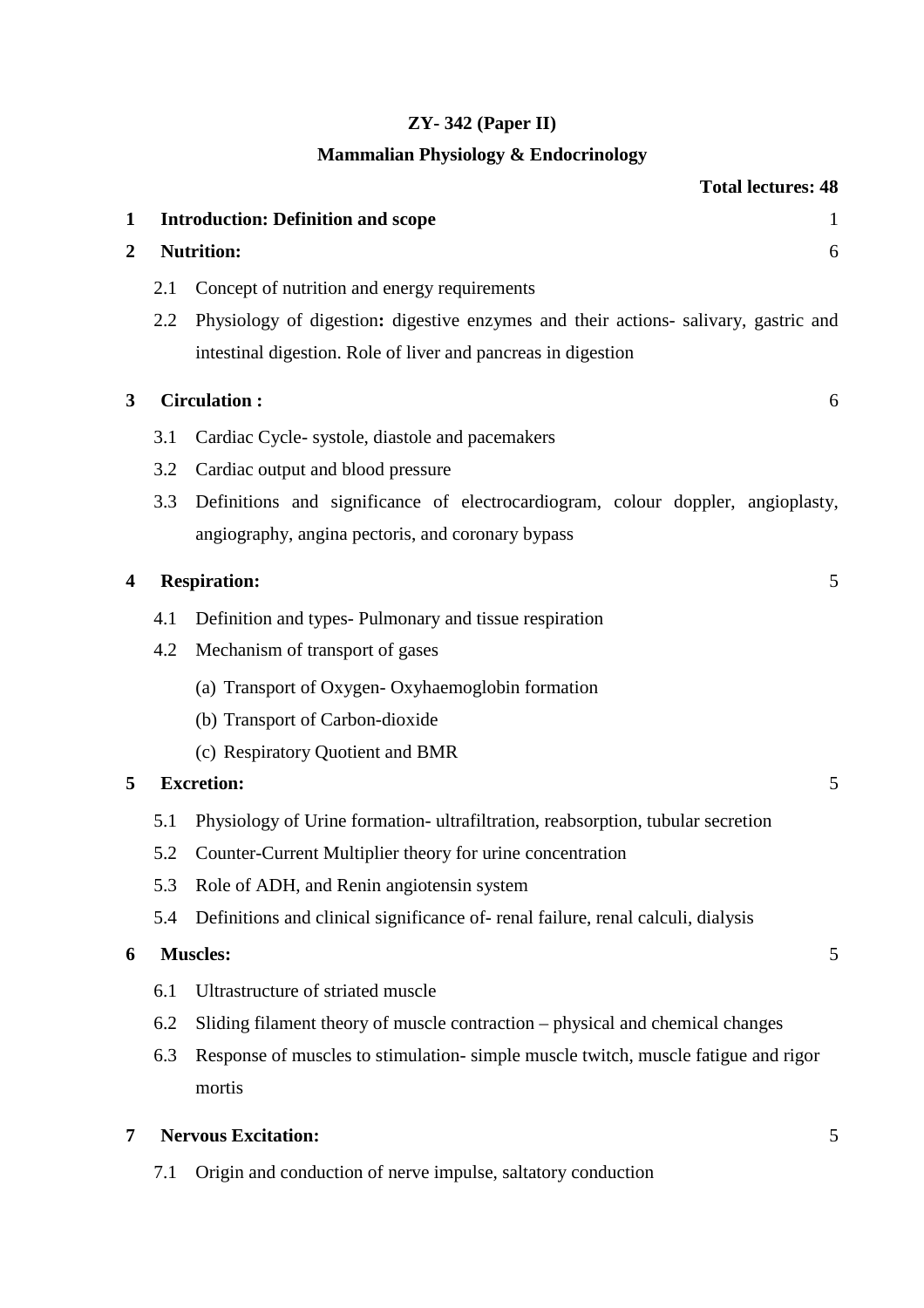- 7.2 Synapse- ultrastructure and transmission of nerve impulse
- 7.3 Definitions/concepts: impulse, stimulation, conduction, response, EEG, epilepsy

#### **8 Reproduction:** 8

- 8.1 Reproductive cycles with hormonal control- estrous and menstrual
- 8.2 Hormonal control of pregnancy
- 8.3 Hormonal control of parturition and lactation
- 8.4 Hormonal control of male reproduction

#### **9 Endocrinology:** 7

- 9.1 Introduction
- 9.2 Mechanism of hormone action
- 9.3 Endocrine disorders: gigantism, acromegaly, dwarfism, diabetes insipidus, goiter, cretinism, myxodema, rickets, Addisson Disease, Cushing's syndrome

- 1. Textbook of Medical Physiology, Guyton A.C. & Hall J.E., 2006, 11<sup>th</sup> Edition, Hercourt Asia Pvt. Ltd. / W.B. Saunders Company
- 2. Principles of Anatomy & Physiology, 2006,  $11<sup>th</sup>$  Edition, Tortora G.J. & Grabowski S., John Wiley & sons, Inc.
- 3. Human physiology, Vol. I & II, 1980, 12th Edn. Dr. C. C. Chatterjee, Medical applied agency, Kolkata
- 4. Text book of Animal Physiology, 2008, 2nd Edn. Nagabhushanam, S. V. S. Rana, S. Kalavathy, Oxford University Press, India.
- 5. Animal Physiology: Adaptation and Environment, 1997, Schmidt-Nielsen, Knut, Cambridge University Press,
- 6. General and Comparative Physiology, 1983, 3rd Edn., Hoar W. S., Prentice Hall, UK.
- 7. Medical Physiology, 2006, Asis Das, Books and Allied Pvt. Ltd., Kolkata
- 8. Endocrinology, 2005, Lohar P. S., M J P Publishers, Chennai
- 9. Vander, Sherman, Luciano's Human Physiology: The Mechanisms of Body Function, 2003, 9th Edn., Eric P. Widmaier, Hershel Raff , Kevin T. Strang , Mc Graw Hill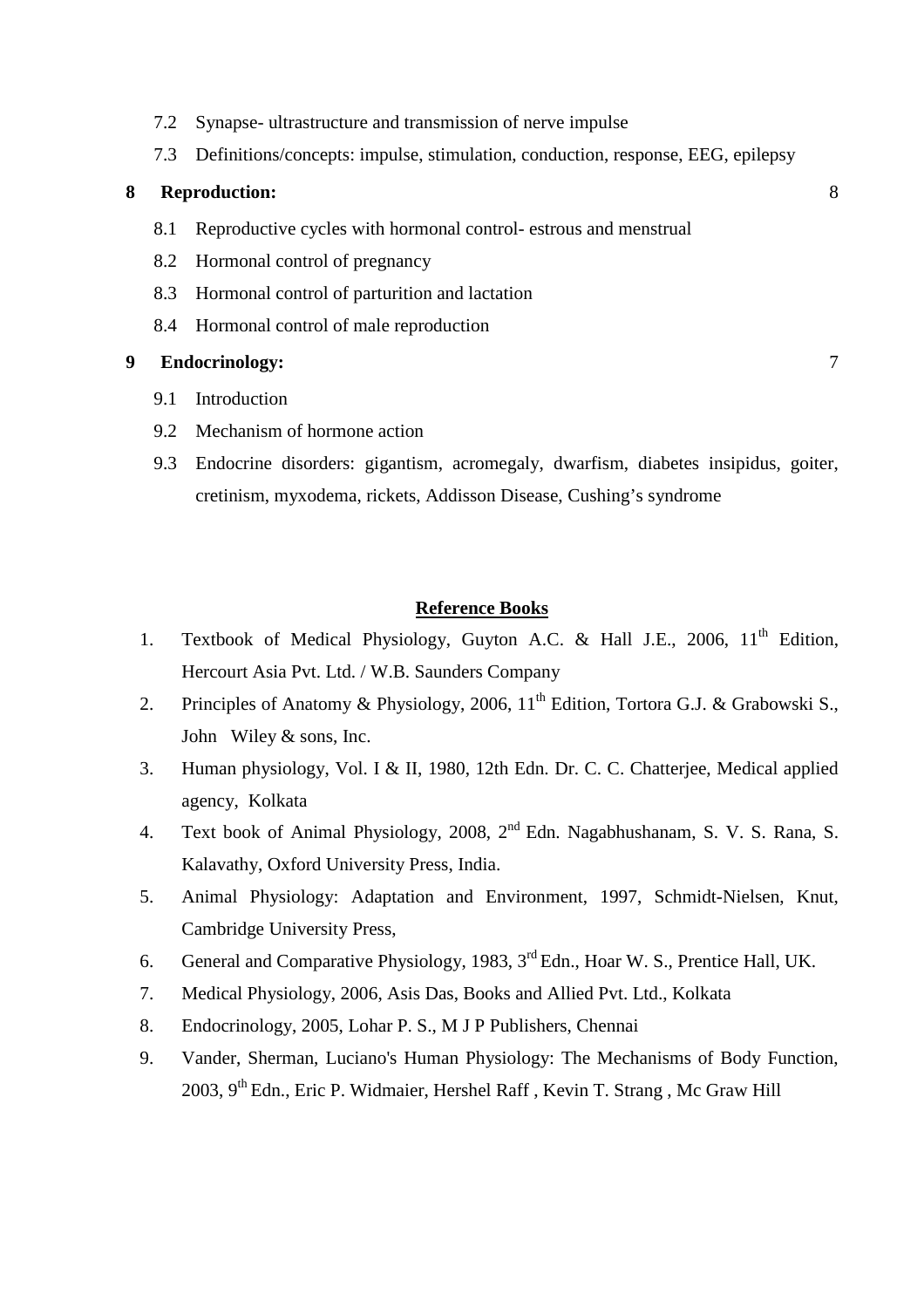## **ZY -343 (Paper III)**

### **Genetics and Molecular Biology**

# **Total lectures: 48**

| 1. |      | Linkage, crossing over and molecular basis of recombination<br>5                       |
|----|------|----------------------------------------------------------------------------------------|
| 2. |      | <b>Gene Mutation</b><br>6                                                              |
|    | 2.1  | Definition                                                                             |
|    | 2.2  | Types of mutations: spontaneous, induced, somatic, gametic, forward, reverse. Types    |
|    |      | of point mutation- deletion, insertion, substitution, transversion, transition         |
|    | 2.3  | Mutagenic agents.                                                                      |
|    |      | a) UV radiation and ionising radiation                                                 |
|    |      | b) Base analogs, alkylating and intercalating agents                                   |
| 3. |      | <b>Population Genetics</b><br>5                                                        |
|    | 3.1  | Basic Concepts in population genetics: Mendelian population, gene pool, gene           |
|    |      | frequency, chance mating (Panmictic mating)                                            |
|    | 3.2  | Hardy Weinberg law and its equilibrium                                                 |
| 4. |      | <b>Molecular Biology</b>                                                               |
|    |      | 4.1. DNA as genetic material- evidences (Griffith's, Avery et al and Hershey and Chase |
|    |      | experiment), RNA as genetic material-TMV<br>$\overline{4}$                             |
|    |      | 4.2. Chromatin-Heterochromatin, Euchromatin, histones,<br>nucleosome<br>arrangement,   |
|    |      | packaging of DNA<br>3                                                                  |
| 5. |      | <b>Central Dogma of Molecular Biology</b>                                              |
|    |      | 5.1. DNA Replication-Semiconservative (Messelson and Stahl experiment) Mechanisim      |
|    |      | in prokaryotes and eukaryotes<br>5                                                     |
|    | 5.2. | Transcription- Transcriptional unit, RNA polymerase, transcription in prokaryotes      |
|    |      | and eukaryotes, post transcriptional modification (splicing- mRNA, modifications at    |

5.3. **Translation-**Genetic code, properties of genetic code, ribosome structure [prokaryotes and eukaryotes], protein synthesis–initiation, elongation, termination and concept of post translational modification (glycosylation) 5

 $3'$  and  $5'$  end)  $5'$ 

- **6.** Concept of operon regulation of gene action, Lac operon, Trp operon 5
- **7. Recombinant DNA Technology-** 5 Introduction, restriction enzymes, cloning vector, PCR (polymerase chain reaction),

DNA finger printing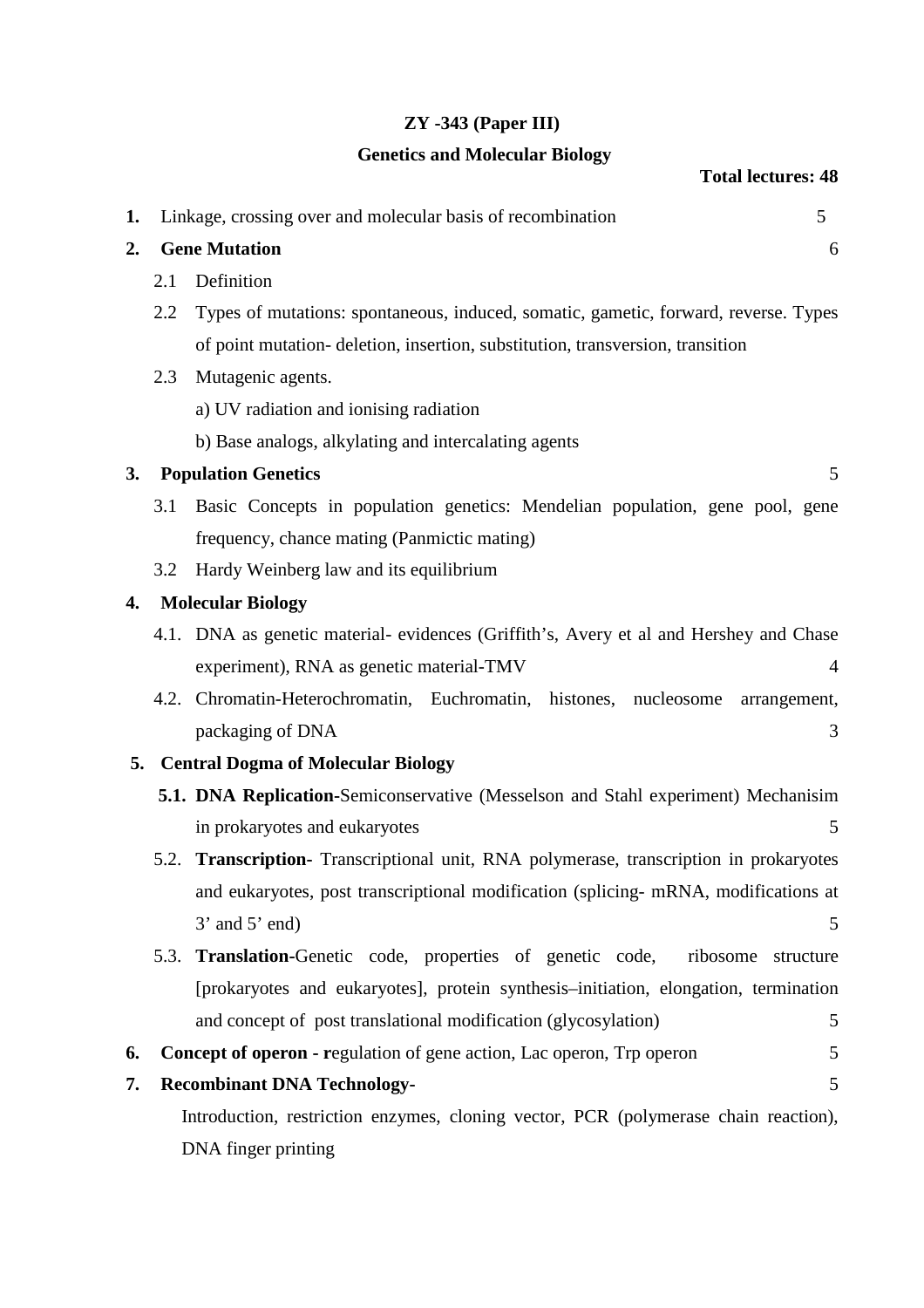- 1. Principles of Genetics, 1997, P. D. Snustad, M. L. Simmons J. B. Jenkins, John Wiley & Sons, USA
- 2. Genetics, 2014, 9<sup>th</sup> Edn., Verma P. S. and Agarwal V. K., S. Chand and Co., New Delhi
- 3. Genetics, 2014, 4<sup>th</sup> rev Edn., 3<sup>rd</sup> reprint, Gupta P. K., Rastogi Publications, Meerut
- 4. Genetics, 2004, 1<sup>st</sup> Edn. Sarin, C., Tata McGraw Hill, New Delhi.
- 5. Principles of Genetics, 2006, 8<sup>th</sup> Edn., Gardner E. J., Simmons M. J. and Snustad D. P., Wiley India Pvt Ltd
- 6. Genetics, 1997, 3rd Edn., D. L. Hartl, Jones and Bartlett Publishers, USA
- 7. Genetics, 1985, 3rd revised Edn., Strickberger M. W., Macmillan USA
- 8. Molecular Biology of the Cell, 2007, 5<sup>th</sup> Edn., Bruce Alberts, Alexander Johnson, Julian Lewis, Martin Raff, Keith Roberts, Taylor & Francis, UK
- 9. Gene V & VI, 1994, Lewin Boxford University Press ,Oxford
- 10. Molecular Biology of the gene, 1993, Watson J. Hopkins, Roberts, Steitz and Weiner, Benjamin Cummings.
- 11. Text book of Molecular biology, 1994, K. ShivramaSastry, G. Padmanabhan & C. Subramanyan, Mc. Millan India.
- 12. Cell and molecular biology, 2010,  $8<sup>th</sup>$  Edn., De Robertis EDP and De Robertis EMF Jr., Lippincott Williams & Wilkins, Philadelphia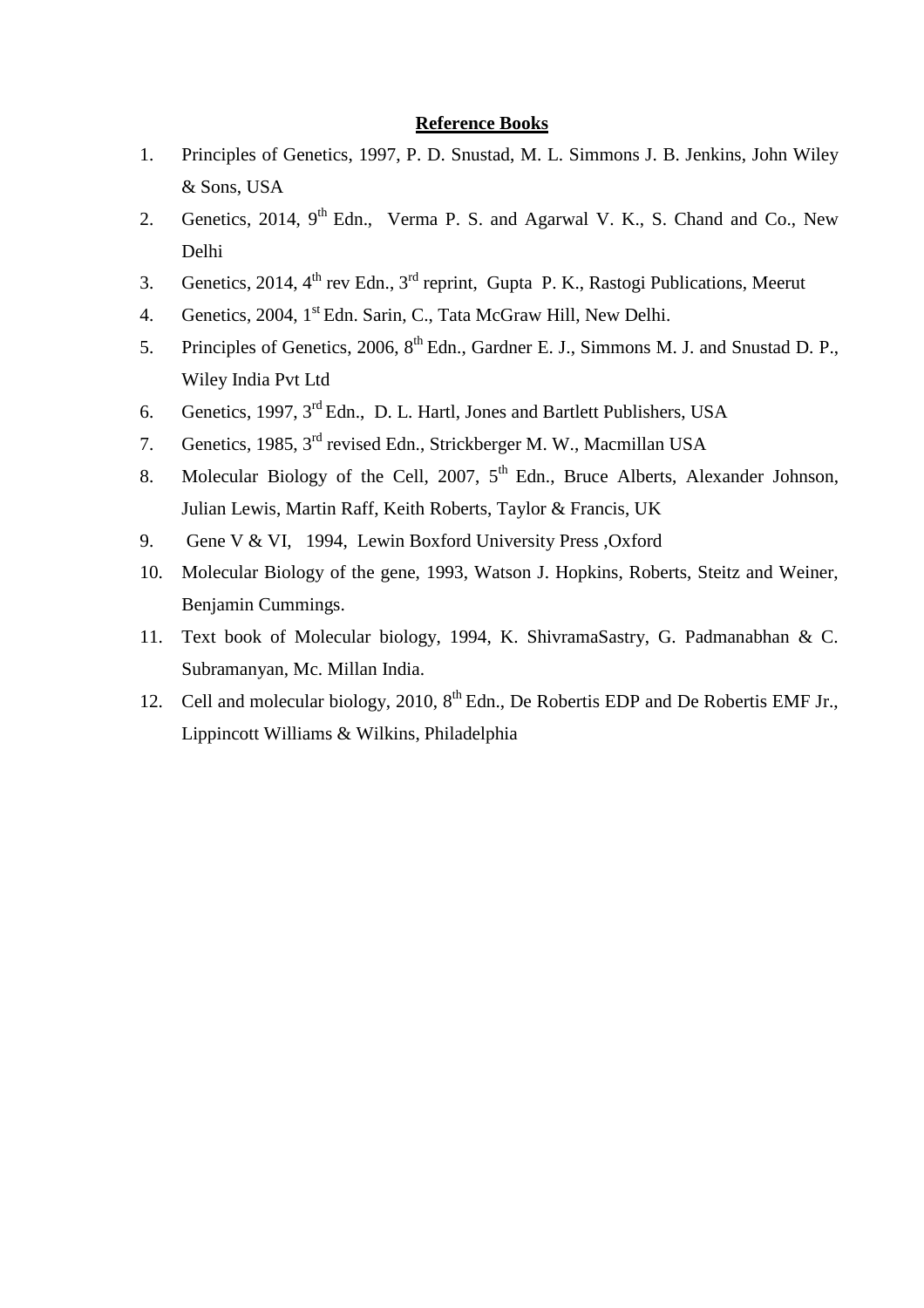# **ZY-344 (Paper IV)**

# **Organic Evolution**

|                  |     |                                                                                | <b>Total lectures: 48</b> |
|------------------|-----|--------------------------------------------------------------------------------|---------------------------|
| $\mathbf{1}$     |     | Introduction.                                                                  | 4                         |
|                  | 1.1 | Origin of life                                                                 |                           |
|                  | 1.2 | Origin of eukaryotic cell (Origin of mitochondria, plastids & symbionts)       |                           |
| $\boldsymbol{2}$ |     | Evidences in favour of organic evolution:                                      | 8                         |
|                  |     | Evidences from: anatomy, embryology, geographical distribution, palaentology,  |                           |
|                  |     | physiology, biochemistry, genetics and molecular biology                       |                           |
| 3                |     | Theories of organic evolution                                                  | 8                         |
|                  | 3.1 | Lamarckism                                                                     |                           |
|                  | 3.2 | Darwinism and Neo Darwinism                                                    |                           |
|                  | 3.3 | <b>Mutation Theory</b>                                                         |                           |
|                  | 3.4 | Modern Synthetic theory                                                        |                           |
| 4                |     | <b>Isolation:</b>                                                              | 6                         |
|                  | 4.1 | Isolating mechanism                                                            |                           |
|                  | 4.2 | Classification of isolating mechanism: Pre-zygotic and post-zygotic            |                           |
| 5                |     | <b>Speciation:</b>                                                             | $\overline{4}$            |
|                  | 5.1 | Types of speciation(Allopatric & Sympatric)                                    |                           |
|                  | 5.2 | Mechanism of speciation                                                        |                           |
|                  | 5.3 | Patterns of speciation                                                         |                           |
|                  | 5.4 | Factors influencing speciation                                                 |                           |
| 6                |     | <b>Geological Time Scale</b>                                                   | $\overline{4}$            |
| 7                |     | <b>Animal Distribution:</b>                                                    | $\overline{2}$            |
|                  | 7.1 | Methods of distribution                                                        |                           |
|                  | 7.2 | Classification of animal distribution                                          |                           |
|                  | 7.3 | Patterns of animal distribution                                                |                           |
|                  | 7.4 | Factors affecting distribution                                                 |                           |
| 8                |     | <b>Antiquity of Man:</b>                                                       | 7                         |
|                  |     | Evolution of anthropoids including man (Kenyapithecus to <i>Homo sapiens</i> ) |                           |
| 9                |     | Zoogeographical Realms: With reference to fauna                                | 5                         |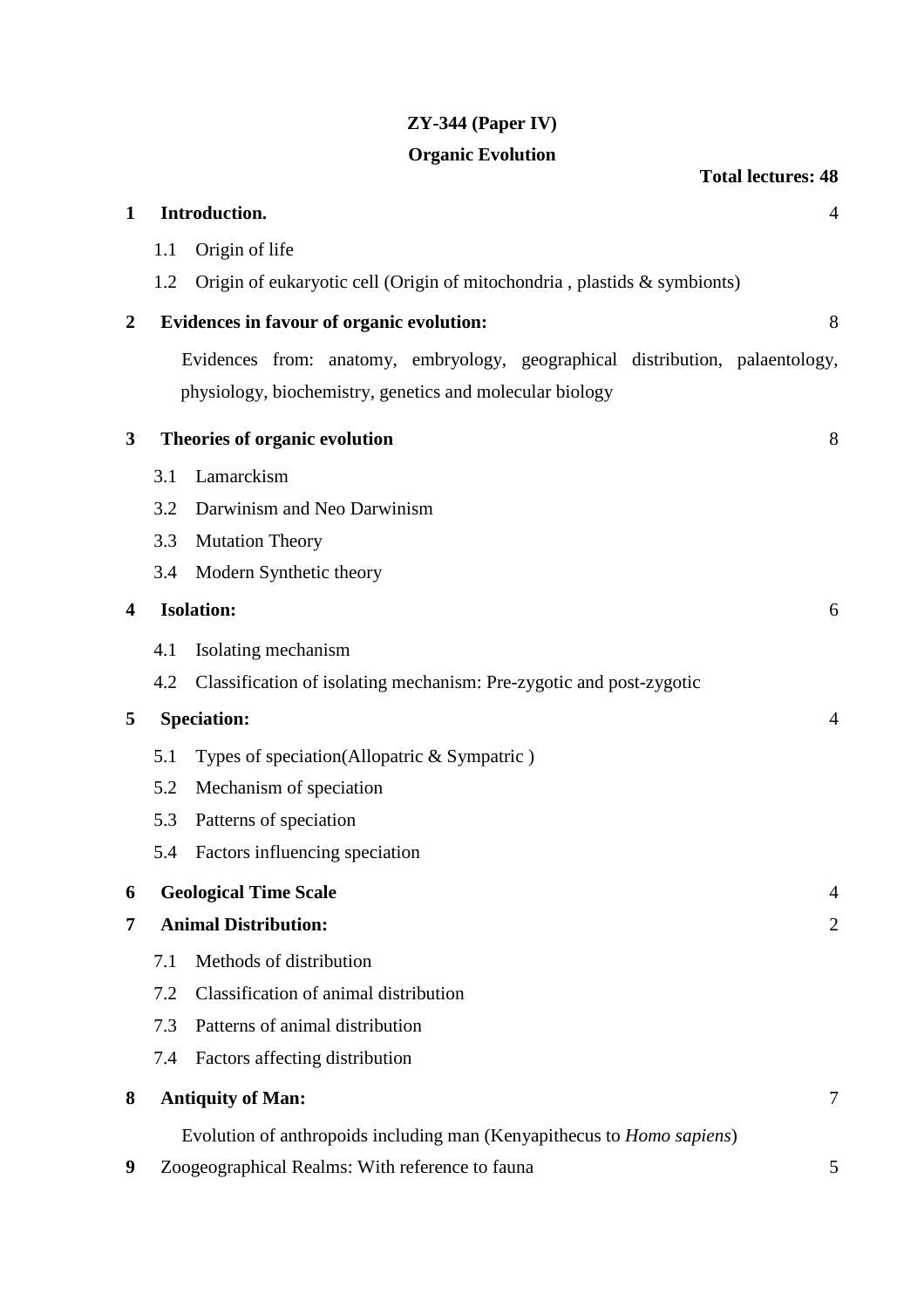- 1. Organic Evolution, Richard Swann Lull, Light & Life Publishers.
- 2. Introductions to Evolution, Paul Amos Moody, Kalyani Publishers, New Delhi.
- 3. Organic Evolution, 1991 T.S. Gopalkrishanan, Itta Sambashivarab Publ. House
- 4. Evolution, 1996 P. K. Gupta, Rastogi Publ., Meerut
- 5. Evolutionary Biology, 1990, Mohan P. Arora, Himalaya Publi. House, Delhi.
- 6. Evolution, 1968, E. O. Dodson, Reinhold Publ. Crop., New York.
- 7. The major features of evolution, 1953, Simpson G. G. Columbia, New York.
- 8. The origin of species, 1959, Charles Darwin, New American Library, New York.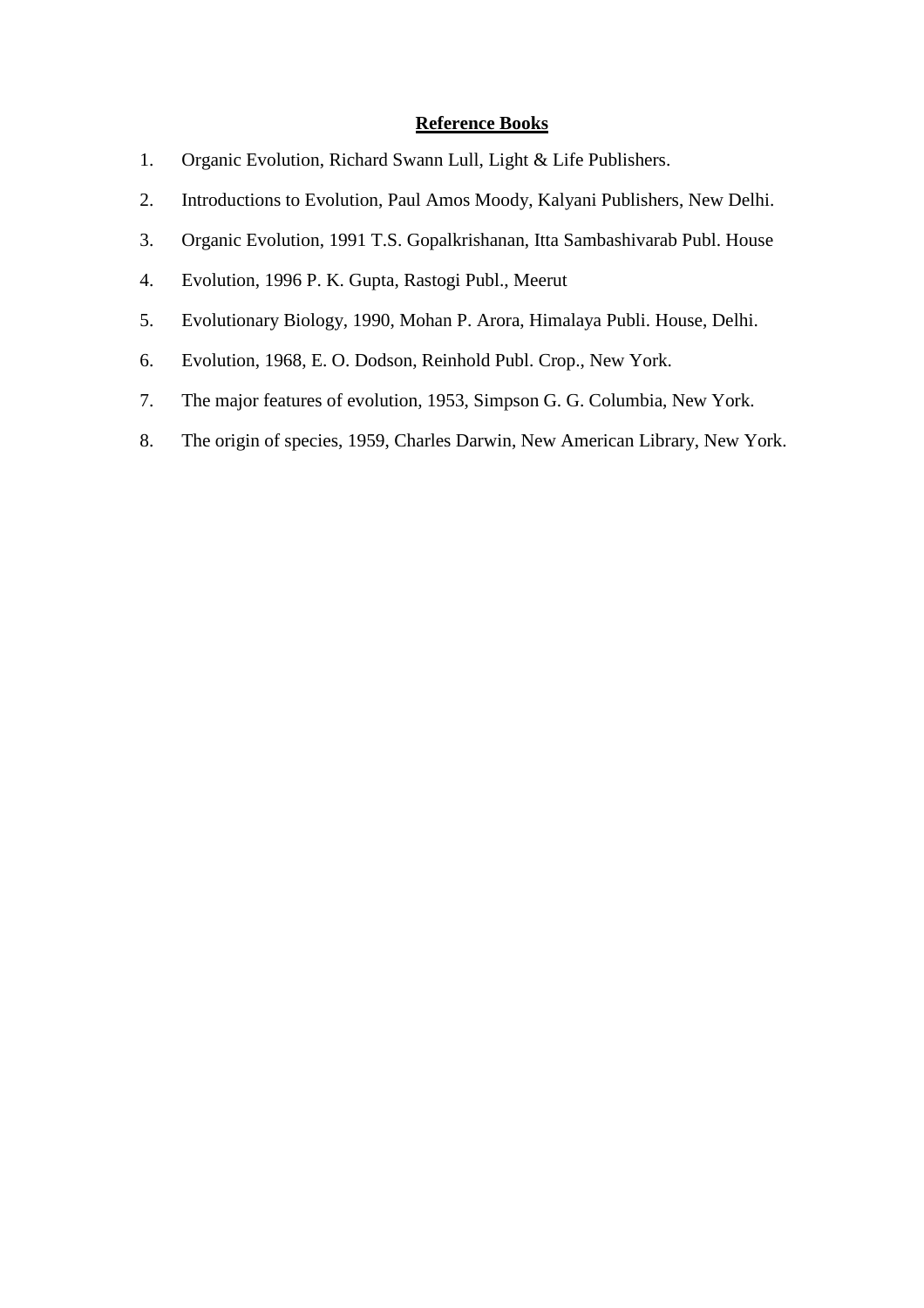# **ZY-345 (Paper V)**

# **General Embryology**

|              |     | <b>Total lectures: 48</b>                                                             |
|--------------|-----|---------------------------------------------------------------------------------------|
| $\mathbf{1}$ |     | <b>Introduction:</b><br>4                                                             |
|              | 1.1 | Definition and scope                                                                  |
|              | 1.2 | Theories of preformation, pangenesis, epigenesis, axial gradient and germ plasm       |
| $\mathbf 2$  |     | <b>Concepts in Developmental Biology:</b><br>$\overline{2}$                           |
|              |     | Growth, differentiation, dedifferentiation, cell determination, cell communication,   |
|              |     | morphogenesis, induction and regeneration                                             |
| 3            |     | <b>Gametogenesis:</b><br>8                                                            |
|              | 3.1 | General aspects and origin of germ cells                                              |
|              | 3.2 | Sperm: general structure, mention variations with reference to Insect, Amphioxus,     |
|              |     | Frog, Bird and Human                                                                  |
|              | 3.3 | Ultra structure of typical sperm. (entire, T.S. through head, middle piece and tail)  |
|              | 3.4 | Spermatogenesis: phases & spermiogenesis (nuclear and cytoplasmic changes)            |
|              | 3.5 | Oogenesis phases: growth phase- pre-vitellogenesis, vitellogenesis and post-          |
|              |     | vitellogenesis                                                                        |
|              | 3.6 | Oocyte maturation: role of MPF (maturation promotion factor)                          |
|              | 3.7 | Ovum: general structure                                                               |
|              | 3.8 | Egg membranes: primary, secondary and tertiary                                        |
|              | 3.9 | Types of eggs                                                                         |
| 4            |     | <b>Fertilization:</b><br>$\overline{7}$                                               |
|              | 4.1 | Concept and types                                                                     |
|              | 4.2 | Attraction of gametes: sperm activation, chemotaxis (fertilizin and antifertilizin as |
|              |     | enzymes and gamones as hormones)                                                      |
|              | 4.3 | Sperm penetration: acrosome reaction, capacitation & decapacitation                   |

- 4.4 Activation of ovum: fertilization cone, polyspermy prevention: fast block (fertilization potential) & slow block (cortical reaction) & perivitelline space fertilization membrane
- 4.5 Amphimixis
- 4.6 Significance of fertilization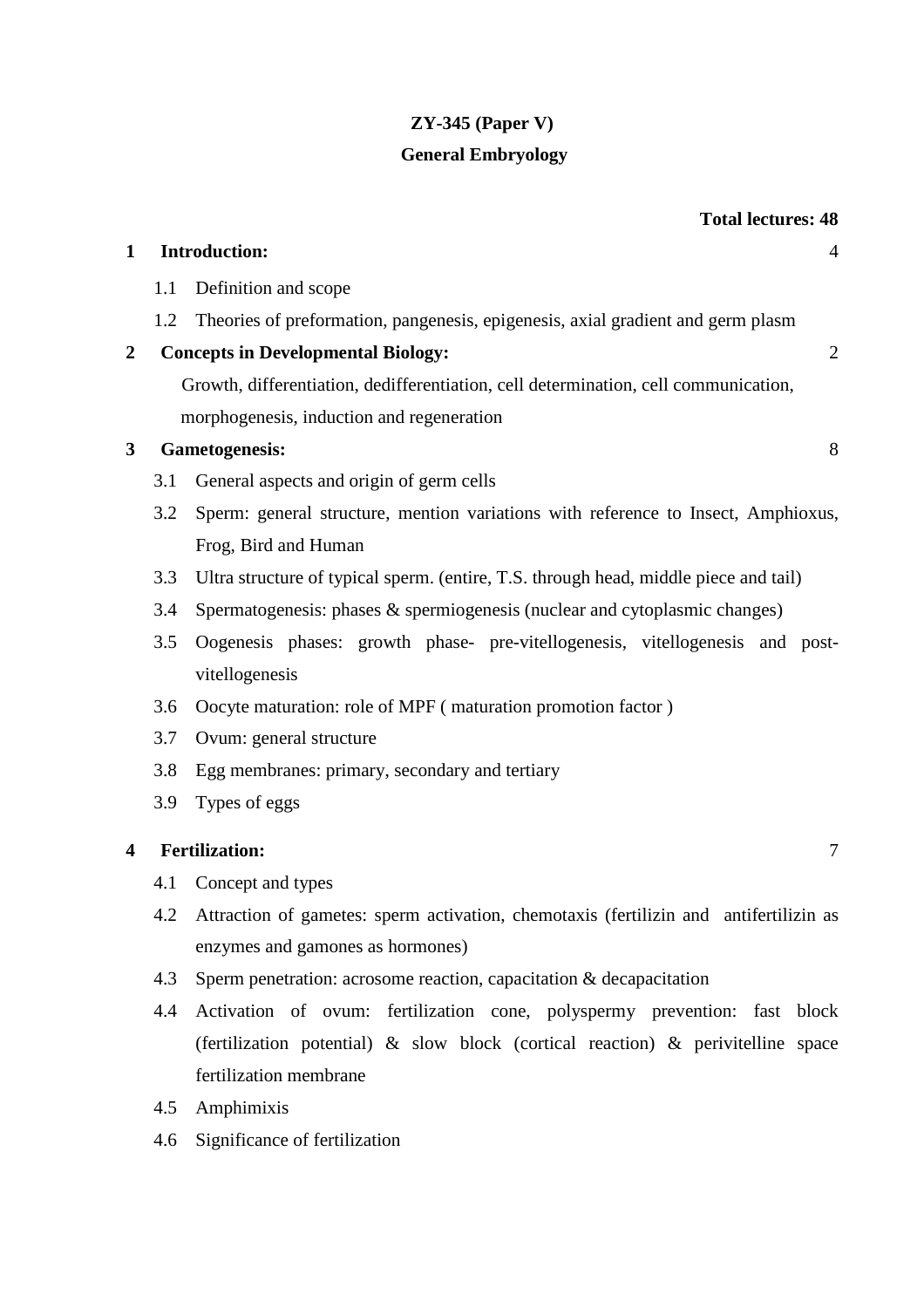#### **5 Cleavage** 5

- 5.1 Mechanism
- 5.2 Planes and symmetry
- 5.3 Patterns / Types
- 5.4 Significance
- **6 Blastula:** Definition and types3

### **7 Gastrulation:** 6

- 7.1 Concept
- 7.2 Basic cell movements in gastrulation: epiboly, emboly, convergence, invagination, ingression &involution (with reference to frog )
- 7.3 Organizer: primary, secondary, tertiary
- 7.4 Organogenesis: cell differentiation, tissue differentiation & organ formation up to rudimentary stage

## **8 Chick Embryology:** 11

- 8.1 Structure of Hen's egg
- 8.2 Fertilization and cleavage
- 8.3 Gastrulation:
	- 8.3.1 Formation of primitive endoderm
	- 8.3.2 Primitive streak development
	- 8.3.3 Head process and regression of Primitive streak
- 8.4 Development of nervous system up to 48 hours
- 8.5 Development of heart and blood vessels up to 48 hours
- 8.6 Development of digestive system up to 48 hours
- **9** Extra embryonic membranes 2

- 1. An Introduction to Embryology 2012, 5<sup>th</sup>Edn., Balinsky B. L., Fabian B. C. Brooks Cole Pub. Co., USA.
- 2. Developmental Biology: Patterns**,** principle and problems, 1982, Saunders J. W., Prentice Hall Coll Div.
- 3. Developmental Biology 1992 3rd den Browder L. W., Erickson C.A. & Jeffery W. R., Saunders college pub., London.
- 4. Developmental Biology, 2013,  $10^{th}$ Edn. Gilbert S. F., Sinauer Associates Inc.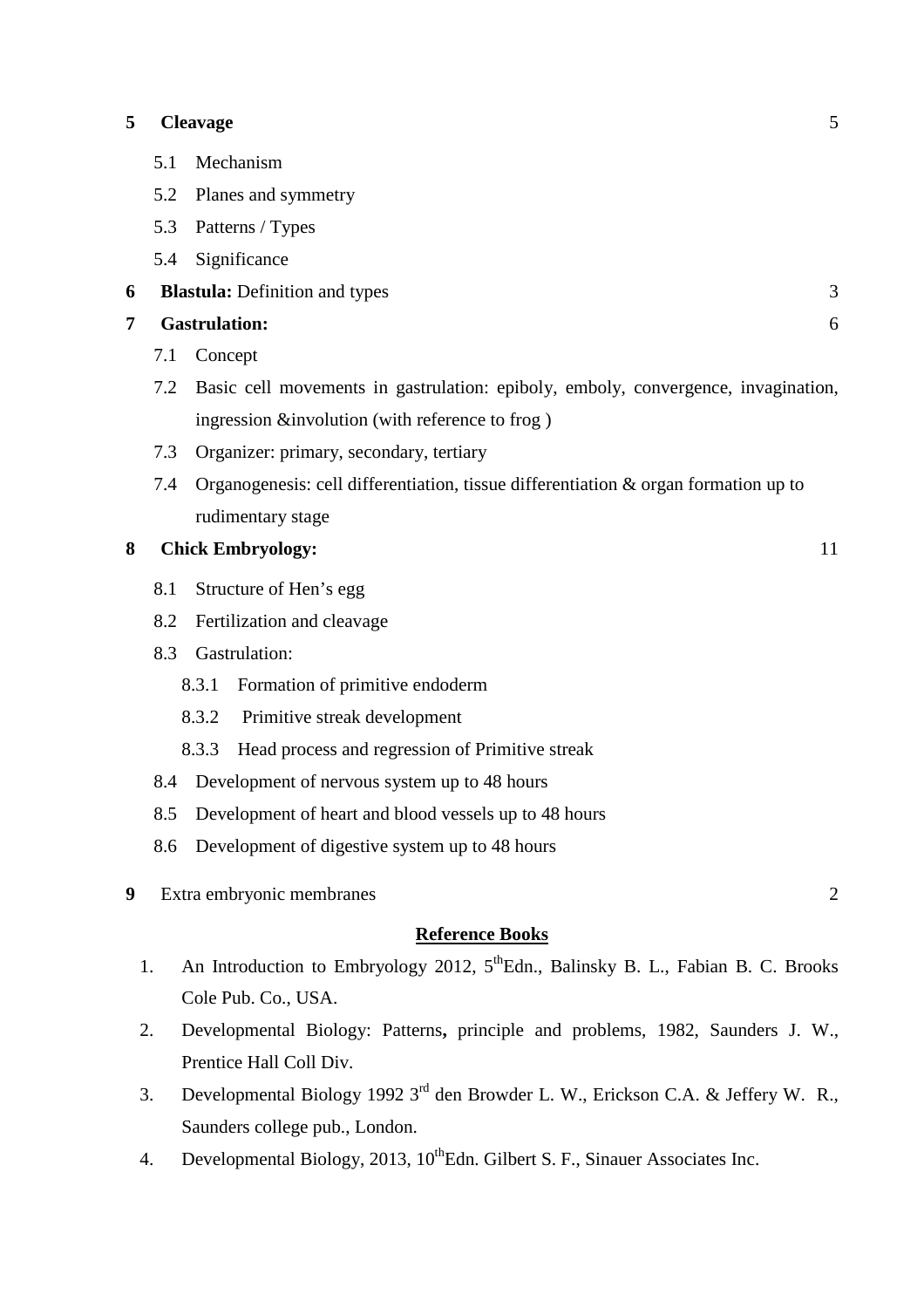# **ZY- 346 (Paper VI)**

# **a) Public Health and Hygiene**

|     | <b>Total lectures: 48</b>                                                                       |
|-----|-------------------------------------------------------------------------------------------------|
|     | Introduction and scope of public health<br>$\mathbf{1}$                                         |
|     | <b>Health:</b><br>$\overline{4}$                                                                |
| 2.1 | Definition, factors affecting health (inborn, environmental)                                    |
| 2.2 | Personal and community health.                                                                  |
| 2.3 | Effects of alcohol, tobacco and drugs                                                           |
| 2.4 | WHO and its programmes                                                                          |
|     | 6                                                                                               |
| 3.1 | <b>Sources: Plants and Animals</b>                                                              |
| 3.2 | Necessity: deficiency diseases                                                                  |
| 3.3 | Beverages and condiments                                                                        |
| 3.4 | Food preservation methods                                                                       |
|     | Air and ventilation:<br>3                                                                       |
| 4.1 | Composition of air                                                                              |
| 4.2 | Purification of air                                                                             |
| 4.3 | Ventilation system: natural and artificial                                                      |
|     | Water and water supplies:<br>5                                                                  |
| 5.1 | Sources and properties of water, quality of water for human consumption                         |
| 5.2 | Process of purification of water-small scale and large scale                                    |
| 5.3 | Slow sand or biological filtration of water and rapid sand or mechanical filtration of<br>water |
|     | 3                                                                                               |
|     | Composition, properties and diseases spread by soil                                             |
|     | <b>Sanitation:</b><br>5                                                                         |
| 7.1 | Definition and concept                                                                          |
| 7.2 | Disposal of human and animal waste, refuse, sewage                                              |
|     | Diseases:<br>10                                                                                 |
|     | Communicable diseases: causative organisms, signs and symptoms, modes of                        |
|     | transmission, prevention and control measures of: influenza, chicken pox, measles,              |
|     | tuberculosis, leprosy, swine flu and encephalitis                                               |
|     | Food:<br>Soil:<br>8.1                                                                           |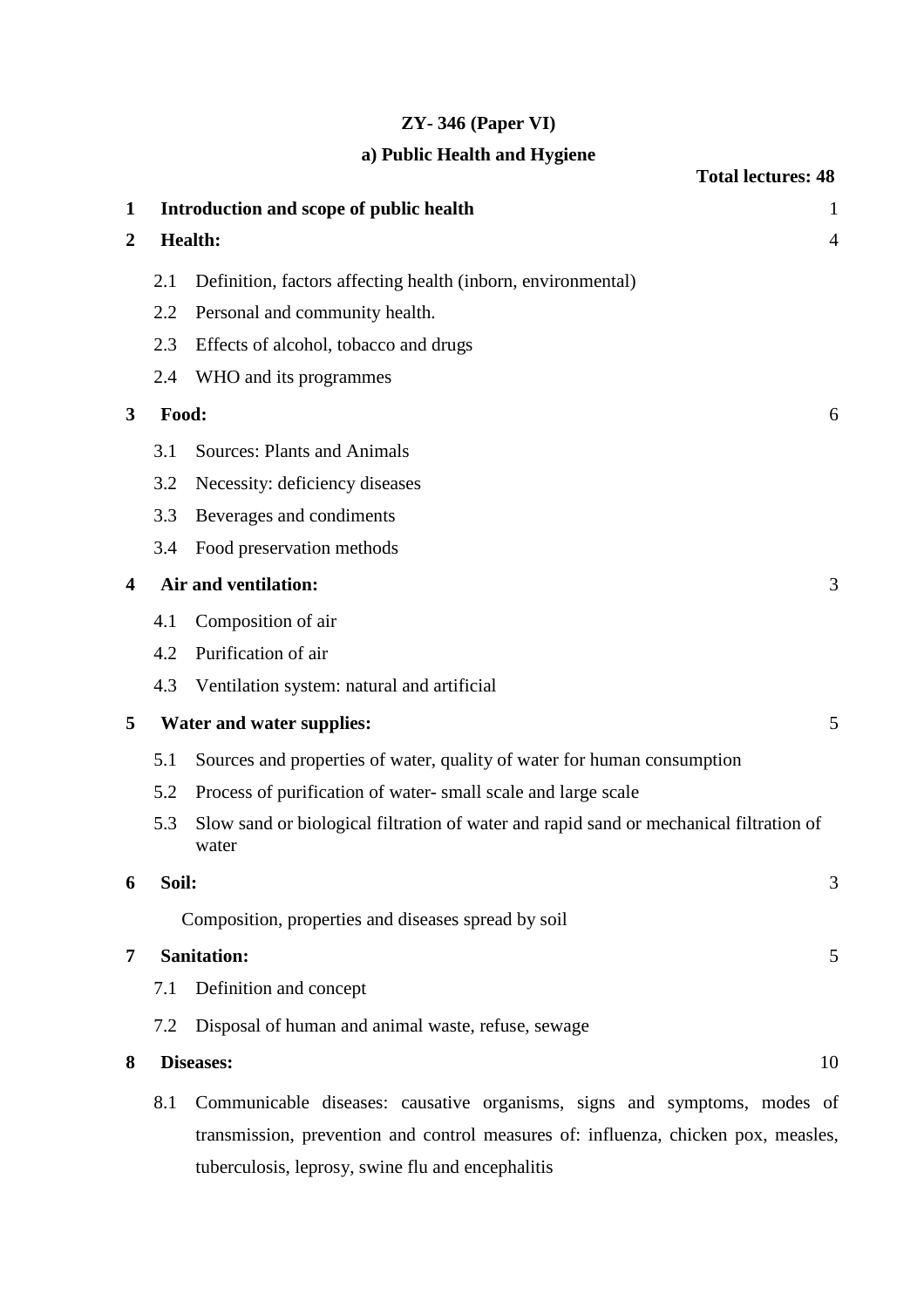|    | 8.2 | Non Communicable diseases: rheumatic heart disease, coronary heart disease and |                |
|----|-----|--------------------------------------------------------------------------------|----------------|
|    |     | diabetes                                                                       |                |
| 9  |     | <b>Demographic Biostatistics:</b>                                              | $\overline{4}$ |
|    | 9.1 | Introduction                                                                   |                |
|    | 9.2 | Purpose of data sampling                                                       |                |
|    | 9.3 | Methods of sampling                                                            |                |
| 10 |     | <b>Epidemiology</b>                                                            | 3              |
|    |     | 10.1 Introduction                                                              |                |
|    |     | 10.2 Epidemiologic methods                                                     |                |
|    |     | 10.3 Causes of epidemiology                                                    |                |
| 11 |     | <b>Social and Industrial hygiene:</b>                                          | $\overline{2}$ |
|    |     | 11.1 Accident, emergencies in home and industries                              |                |
|    |     | 11.2 Occupational disease (details of diseases not expected)                   |                |
|    |     | 11.3 Provisions for disabled and mental hygiene                                |                |
|    |     | 11.4 Bio-safety for disabled and mental hygiene                                |                |
| 12 |     | <b>Radiation risk</b>                                                          | $\overline{2}$ |

- 1. A text book of preventive and social medicine 2011, 21<sup>st</sup> Edn., Park. K.,Banarsidas Bhanot Publishers, Jabalpur, India
- 2. Preventive and social medicine in India, 2013, 4<sup>th</sup> Edn., B. K. Mahajan, M. C. Gupta, Jaypee Brothers Medical Publishers, New Delhi, India
- 3. Medical Zoology and Medical Technology. R.C. Sobti, Shobanlal and Co., Jalandhar
- 4. Review in community medicine, 2006, 2<sup>nd</sup> Edn., V. V. R. Seshu Babu, Paras Medical Books Pvt. Ltd., Hyderabad.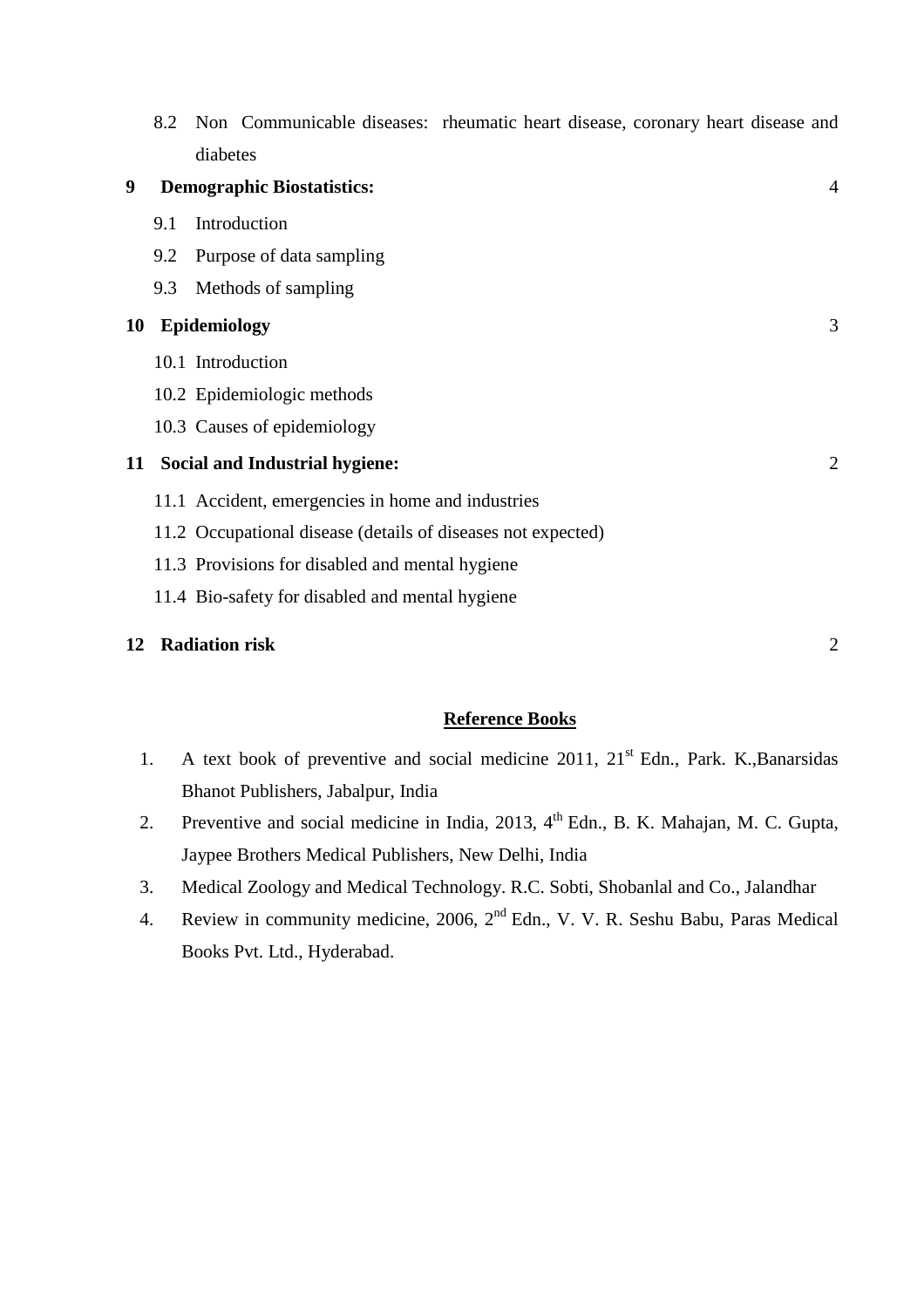## **ZY-346 (Paper VI)**

## **b) Medical Entomology**

## **Total lectures: 48**

| 1                |     | <b>Fundamentals of Agricultural, Forest, Medical and Veterinary Entomology</b>          | 02 |
|------------------|-----|-----------------------------------------------------------------------------------------|----|
| $\boldsymbol{2}$ |     | <b>Introduction to medical entomology</b>                                               | 06 |
|                  | 2.1 | Morphology and anatomy of insects                                                       |    |
| 3                |     | <b>Veterinary entomology-</b> Insects as disease spreading agents in general            | 06 |
| 4                |     | <b>Insects as social groups-</b>                                                        | 06 |
|                  | 4.1 | Definition, intraspecific and interspecific relationships among insects                 |    |
|                  | 4.2 | Social organization in wasps and termites                                               |    |
|                  | 4.3 | Significance of social organizations                                                    |    |
| 5                |     | House hold insects in relation to human-                                                | 12 |
|                  | 5.1 | Cockroach                                                                               |    |
|                  | 5.2 | House cricket                                                                           |    |
|                  | 5.3 | Silver fish                                                                             |    |
|                  | 5.4 | Carpet beetles                                                                          |    |
|                  | 5.5 | Furniture beetles                                                                       |    |
|                  | 5.6 | Ants                                                                                    |    |
| 6                |     | Study of following insects as causing agents of human diseases- their classification up |    |

- **6 Study of following insects as causing agents of human diseases- their classification up to family, appearance, habit, brief life history, distribution, diseases caused and control measures-** 16
	- 6.1 Mosquito
	- 6.2 Flea
	- 6.3 House fly
	- 6.4 Bed bug
	- 6.5 Louse
	- 6.6 Tick
	- 6.7 Mite
	- 6.8 Blister beetle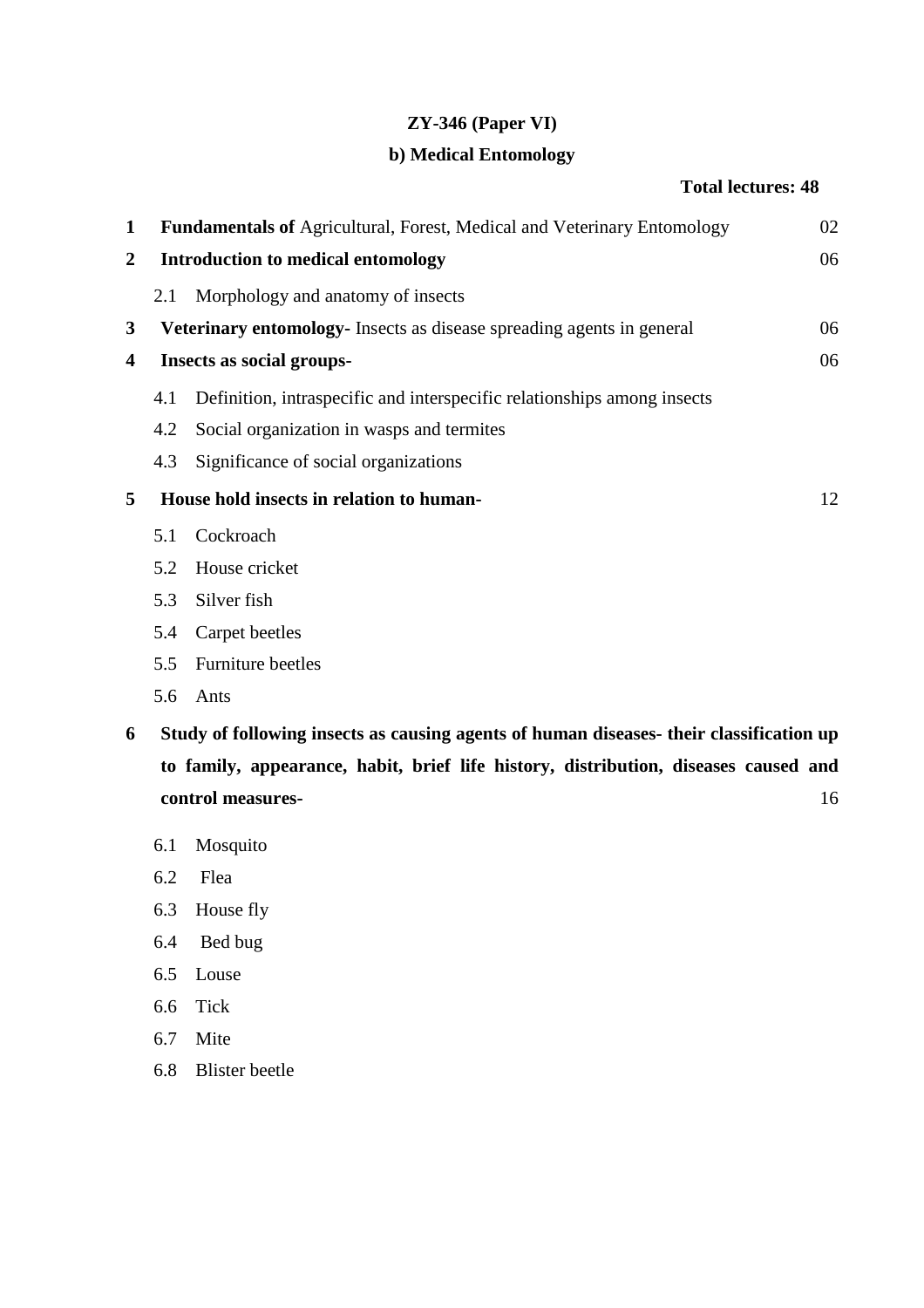- 1. Social Insects: Their Origin and Evolution, 2006, W. M. Wheeler, Discovery Publishing House, Delhi
- 2. Lives of Social Insects, 1968, P. P. Larson, M. W. Larson, World Pub. Co.
- 3. Handbook of medical entomology, Riley W. A., Johannsen O. A., Comstock Pub., New York.
- 4. Medical and Veterinary Entomology, 1995, 2<sup>nd</sup>Edn., Kettle D. S., CABI, UK
- 5. Medical Entomology for Students, 2012, 5<sup>th</sup>Edn., Mike Service, Cambridge University Press, UK
- 6. Essentials of Parasitology, 2008,  $8^{th}$  Edn., Schmidt G. D., McGraw Hill.
- 7. Parasitology: Biology of animal parasites, 1982, 3<sup>rd</sup> Edition, Noble E. A. and Noble G. A., Lippincott Williams and Wilkins
- 8. A text book of preventive and social medicine  $2011$ ,  $21<sup>st</sup>$  Edn., Park. K. Banarsidas Bhanot Publishers, Jabalpur, India.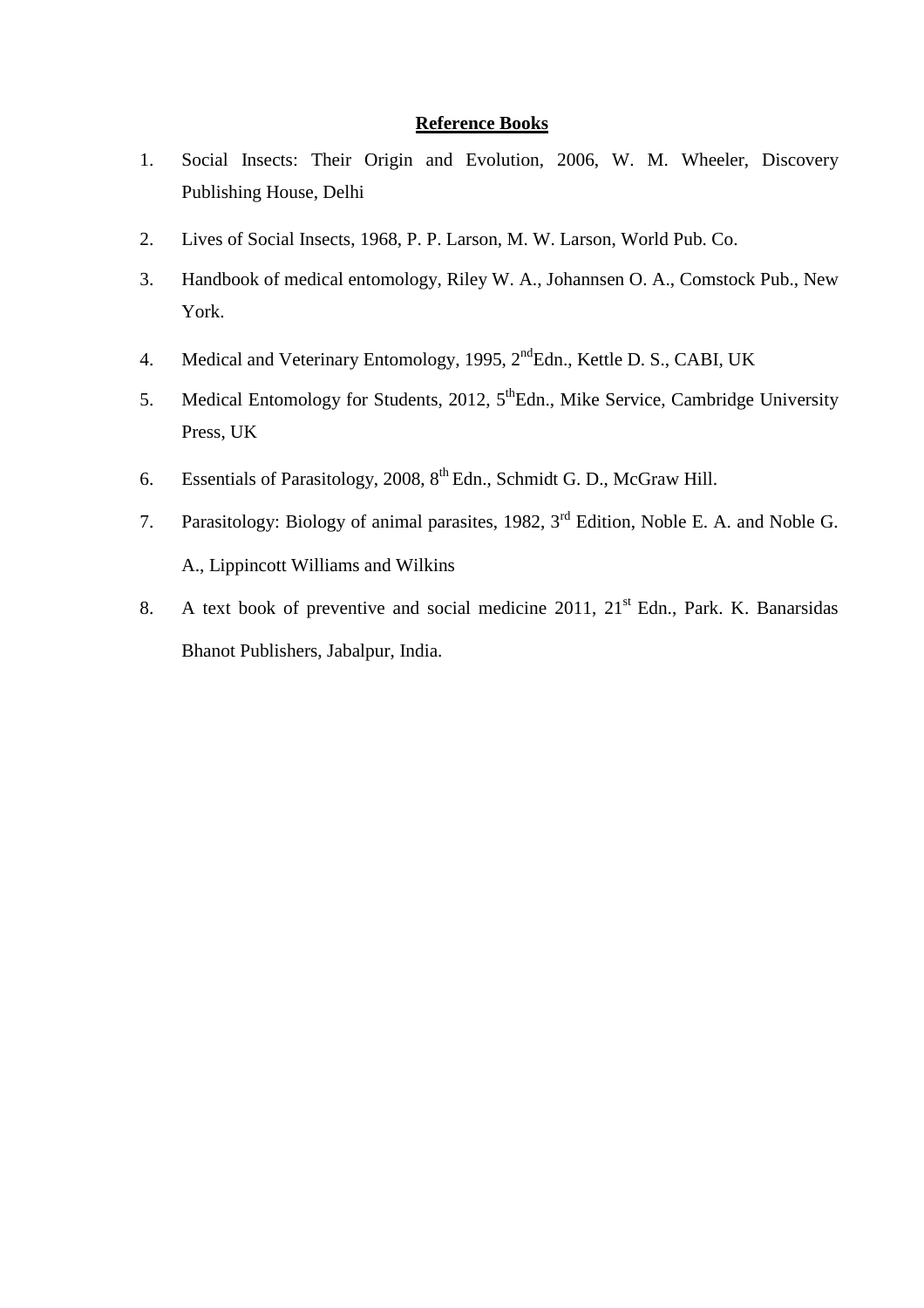# **ZY-347 (Practical I)**

# **ZY -331 Paper I Animal Systematics and Diversity V**

## **Practicals:**

| $\mathbf{1}$     | Study of external characters and digestive system of Pila                                     | E |
|------------------|-----------------------------------------------------------------------------------------------|---|
| $\boldsymbol{2}$ | A. Study of Nervous system of <i>Pila</i>                                                     | E |
|                  | B. Temporary mounting of radula, osphradium and statocyst of <i>Pila</i>                      | E |
| 3                | Study of external characters and digestive system of Calotes                                  | D |
| 4                | Study of arterial and venous system of Calotes                                                | D |
| 5                | Study of nervous system of Calotes                                                            | D |
| 6                | A. study of male and female urinogenital systems of <i>Calotes</i>                            | D |
|                  | B. Temporary mounting of scales, pecten and hyoid apparatus of <i>Calotes</i>                 | D |
| 7                | Study of Spicules in sponges                                                                  | D |
| 8                | Study of <i>Balanoglossus</i> -external characters, T. S. through proboscis, collar and trunk | D |
| 9                | Comparative study of                                                                          | D |
|                  | A. Scales in fishes: Placoid, Cycloid, and Ctenoid                                            |   |
|                  | B. Heart: Scoliodon, Frog, Calotes, Pigeon and Rat                                            |   |
|                  | C. Brain: Scoliodon, Frog, Calotes, Pigeon and Rat                                            |   |
| 10               | Study of accessory respiratory organs in fishes: Anabas, Labeo, Clarias                       | D |
| 11               | Compulsory study tour to visit costal locality / Bio-diversity area / Hilly area / ponds/     |   |

lakes / tanks / zoo / museum / science center- prepare tour report and submit at the time of examination

# **ZY-332 Mammalian Histology**

## **Practicals:**

| 1              | Study of the different types of tissues with the help of permanent slides                   | Ð |
|----------------|---------------------------------------------------------------------------------------------|---|
| 2              | Temporary mounting of tissues:                                                              | E |
|                | medullated nerve fiber<br>b) striated muscle fiber<br>a)                                    |   |
| 3              | Study of permanent histological slides of skin, tooth, tongue, stomach, duodenum, ileum,    |   |
|                | liver, pancreas and any one salivary gland                                                  |   |
| $\overline{4}$ | Study of permanent histological slides of trachea, lung, kidney, testis, ovary, thyroid and |   |
|                | adrenal                                                                                     |   |
|                | Study of human blood smear to observe different cells                                       | E |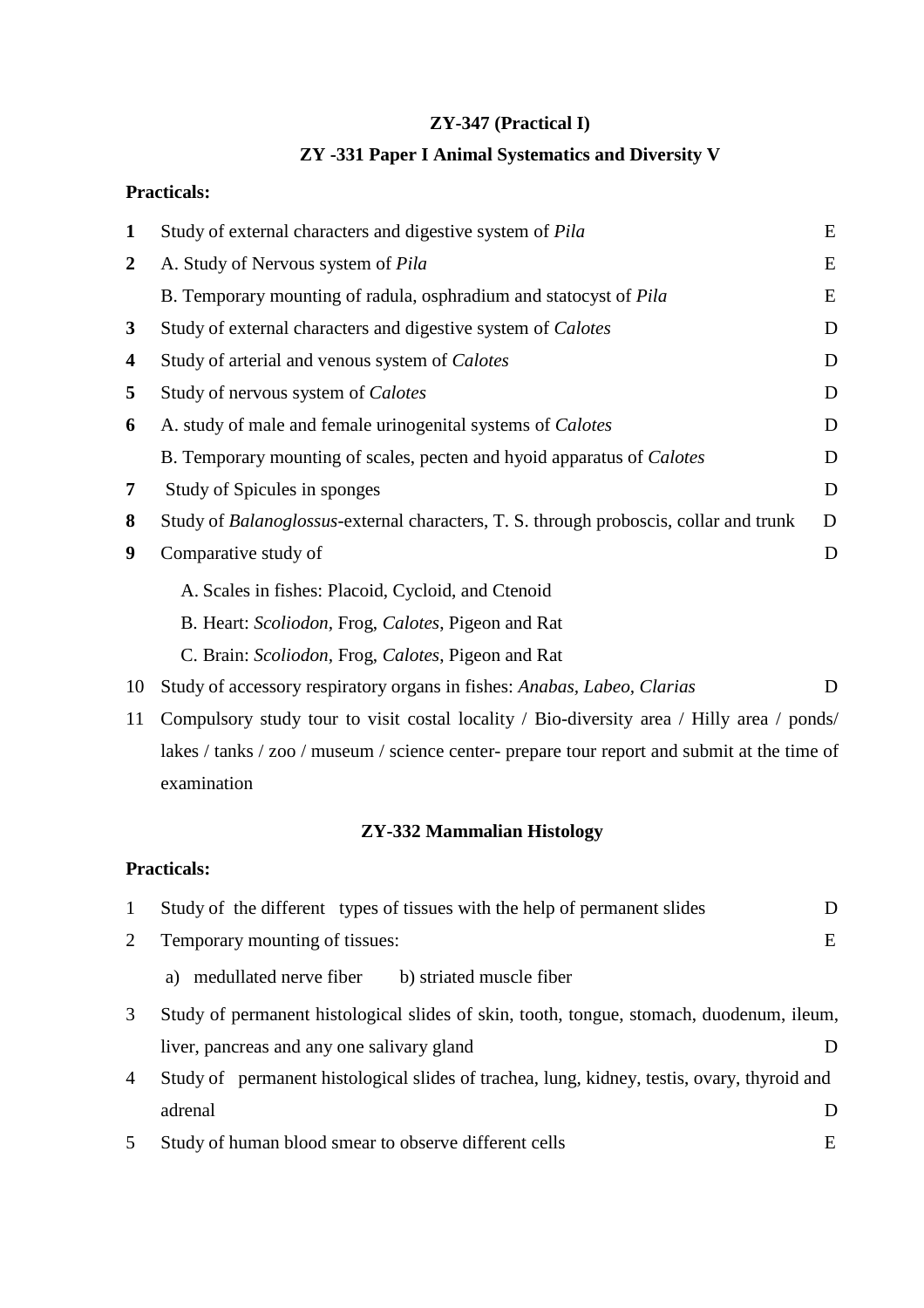# **ZY- 341 Biological Techniques**

## **Practicals:**

| 1                       | a) Principle $\&$ use of camera lucida                                               | E |
|-------------------------|--------------------------------------------------------------------------------------|---|
|                         | b) Study of micrometer                                                               | E |
| 2                       | Tissue collection & fixation. Block making                                           | E |
| 3                       | Sectioning, staining & mounting. Submission of any three permanent slides from three |   |
|                         | different organs                                                                     | E |
| $\overline{\mathbf{4}}$ | Total count of W.B.Cs.                                                               |   |
| 5                       | Principle and applications of colorimeter and spectrophotometer.                     | E |
| 6                       | Separation of amino acid mixture by ascending paper chromatography.                  | Е |

# **ZY-342 Mammalian Physiology & Endocrinology**

# **Practicals:**

| 1                | a) Estimation of haemoglobin                                                        | E. |
|------------------|-------------------------------------------------------------------------------------|----|
|                  | b) Preparation of haemin crystals                                                   | E  |
| 2                | To study the effects of various osmolarities on erythrocytes                        | E  |
| 3                | To estimate the blood glucose level                                                 | E  |
| $\boldsymbol{4}$ | Estimation of bleeding and clotting time                                            | E  |
| 5                | Study of any five disorders caused by endocrine glands with the help of photographs | E  |

# **Minimum 24 practicals be performed during the year**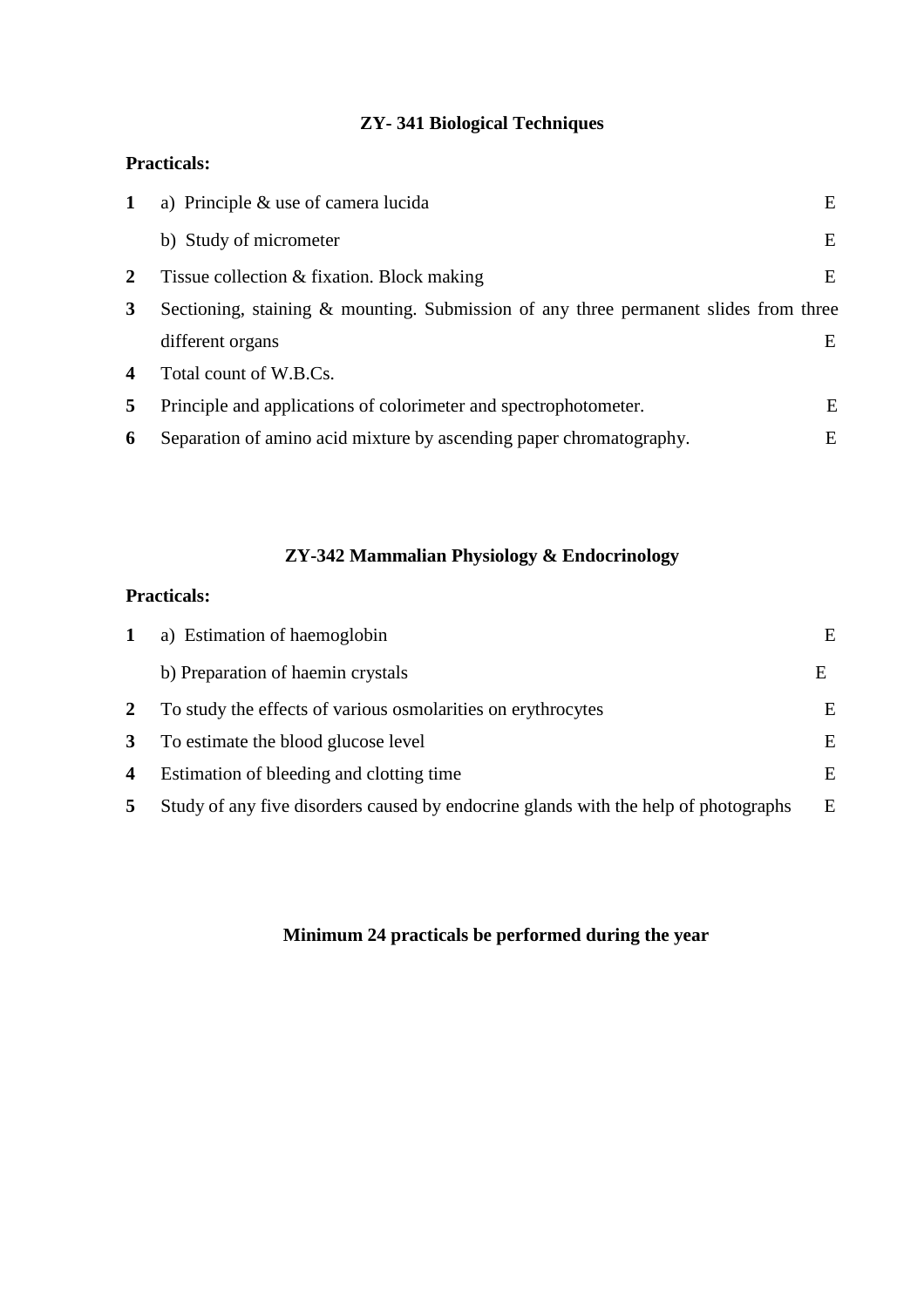# **ZY-348 (Practical Course II)**

# **ZY- 333 - Biological Chemistry**

# **Practicals**

| 1                       | Study of principle and working of pH meter and measuring pH of three samples         |   |
|-------------------------|--------------------------------------------------------------------------------------|---|
| $\mathbf{2}$            | To study the effect of pH, temperature and inhibition on salivary amylase            | E |
| 3                       | Detection of carbohydrates (monosaccharides, disaccharides and polysaccharides) with |   |
|                         | the help of suitable tests                                                           | E |
| $\overline{\mathbf{4}}$ | Isolation of case in by adjusting isolectric point                                   | E |
| 5                       | Study of preparation of standard acid and alkali and its standardisation             | E |

# **ZY- 334- Environmental Biology and Toxicology**

## **Practicals:**

|   | <b>Study</b> of fresh water plankton (field collection, preservation and gross identification) | E |
|---|------------------------------------------------------------------------------------------------|---|
|   | A visit to water body to study physiochemical properties of water. (Temperature, pH,           |   |
|   | turbidity, hardness, acidity and alkalinity) using analysis kit                                | Е |
| 3 | Study of physiochemical properties of soil sample (using analysis kit)                         | E |
| 4 | Estimation of dissolved oxygen in water by winkler's method                                    | E |
| 5 | Estimation of dissolved $CO2$ in water                                                         | Е |
| 6 | Hypothetical problem to determine $LC_{50}$ and $LD_{50}$                                      | E |

# **ZY-343- Genetics and Molecular Biology**

| $\mathbf{1}$            | Study of Hardy-Weinberg law with suitable recording of genetic traits | E  |
|-------------------------|-----------------------------------------------------------------------|----|
| $\mathbf{2}$            | Temporary preparation of polytene chromosome from suitable material   | E  |
| $\mathbf{3}$            | Estimation of DNA by Diphenylamine method                             | E. |
| $\overline{\mathbf{4}}$ | Detection of DNA and RNA by Methylgreen Pyronin                       | E  |
| 5 <sup>5</sup>          | Preparation of DNA paper model                                        | E  |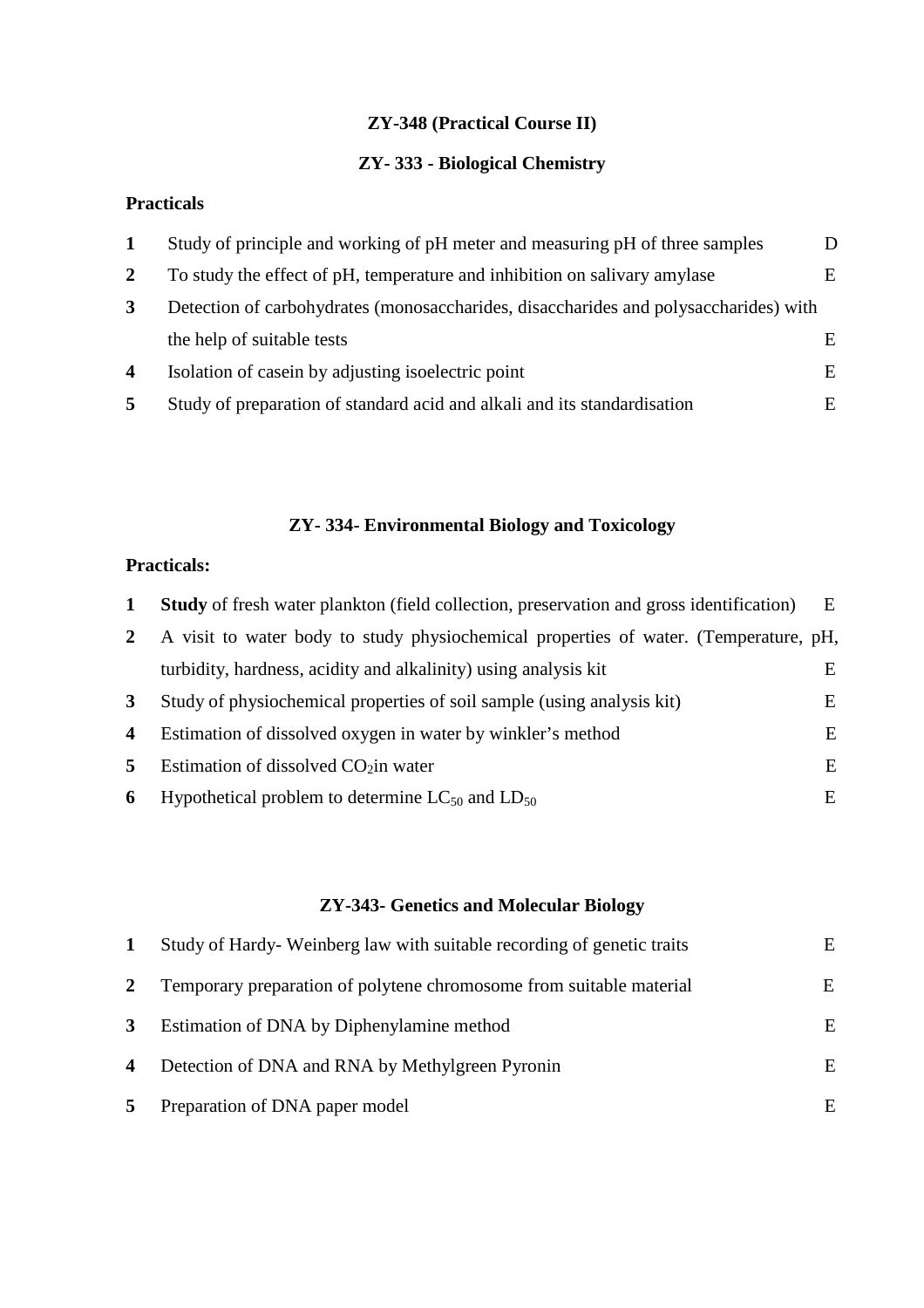# **ZY 344-Organic Evolution**

# **Practicals:**

| 1. | Study of morphological similarities and differences between man and ape                       | D              |
|----|-----------------------------------------------------------------------------------------------|----------------|
| 2. | Study of types of fossils with the help of specimens/charts/photos                            | D              |
| 3. | Study of animal adaptations in: Turtle, Draco, Exocoetus, Bat and Parrot                      | D              |
| 4. | Study of evidences of evolution- embryological, palaentological, connecting links,            |                |
|    | morphology and comparative anatomy                                                            | Ð              |
| 5. | Study of successive stages of evolution of man: a) Australopithecus b) <i>Homo erectus</i> c) |                |
|    | Homo neanderthalis d) Cro-magnon man e) Homo sapiens                                          | $\blacksquare$ |
| 6. | To record Zoogeographical distribution of animals to respective zoogeographical realms        |                |
|    | on the world map (Lung fishes, marsupials, flightless birds, Camel, Elephant, Ostrich etc.)   |                |
|    |                                                                                               | Е              |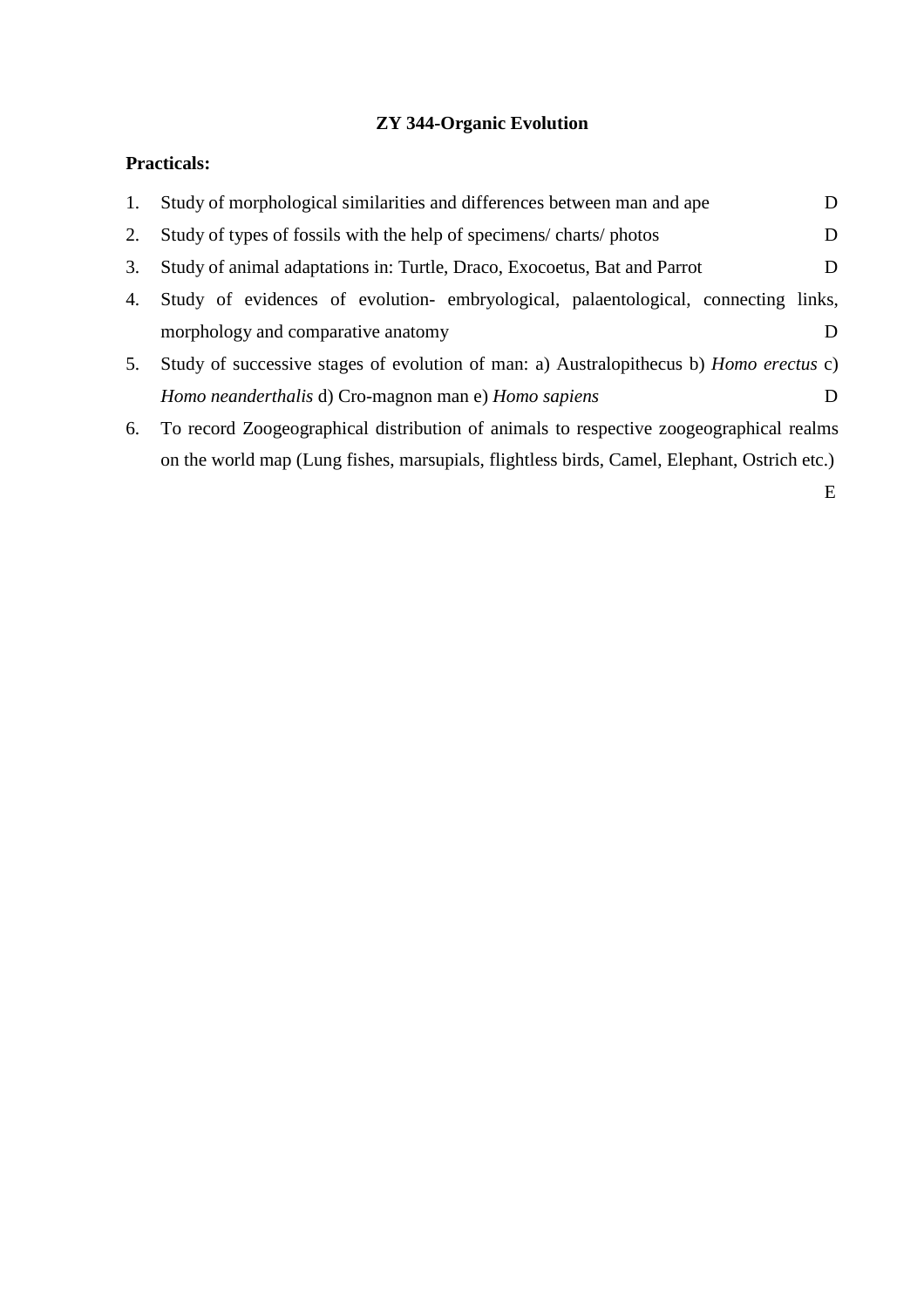# **ZY- 349 (Practical Course III) ZY-335: Parasitology**

## **Practicals:**

| 1            | Study of Life cycle of <i>Plasmodium vivax</i> and <i>Entamoeba histolytica</i> (whole mounts of life |   |
|--------------|-------------------------------------------------------------------------------------------------------|---|
|              | stages)                                                                                               |   |
| $\mathbf{2}$ | Study of Life Cycle -Ascaris lumbricoides and Taenia solium (whole mounts of life                     |   |
|              | stages)                                                                                               |   |
| $\mathbf{3}$ | Study of morphology and pathogenicity of Head louse, Tick, Mite and blister beetle                    | D |
| 4            | Study of vectors—mosquito, rat flea, house fly and bed bug                                            |   |
| 5            | To study rectal parasites of cockroach                                                                | E |

## **ZY-336 a) General Pathology**

## **Practicals:**

- **1** Study of pathogenic agents and pathological conditions with the help of suitable microscopic slides D
	- a) *Mycobacterium tuberculae*
	- b) *Mycobacterium leprae*
	- c) *Vibrio cholerae*
	- d) *Anthrax bacilli*
	- e) *Pneumococci* sp.
	- f) *Trypanosoma* sp.

## **2** Study of pathological conditions with the help of suitable microscopic slides D

- a) Normal and diseased cell (Lung)
- b) Fatty degeneration (Liver)
- c) Cloudy degeneration/Swelling (Kidney)
- d) Dying cell –necrosis (Liver)
- e) Lung lobar pneumonia
- f) Ovarian cyst
- g) Thyroid goitre
- **3** Study of following pathological slides or specimens D
	- a) Carcinoma in situ eg. Human cervix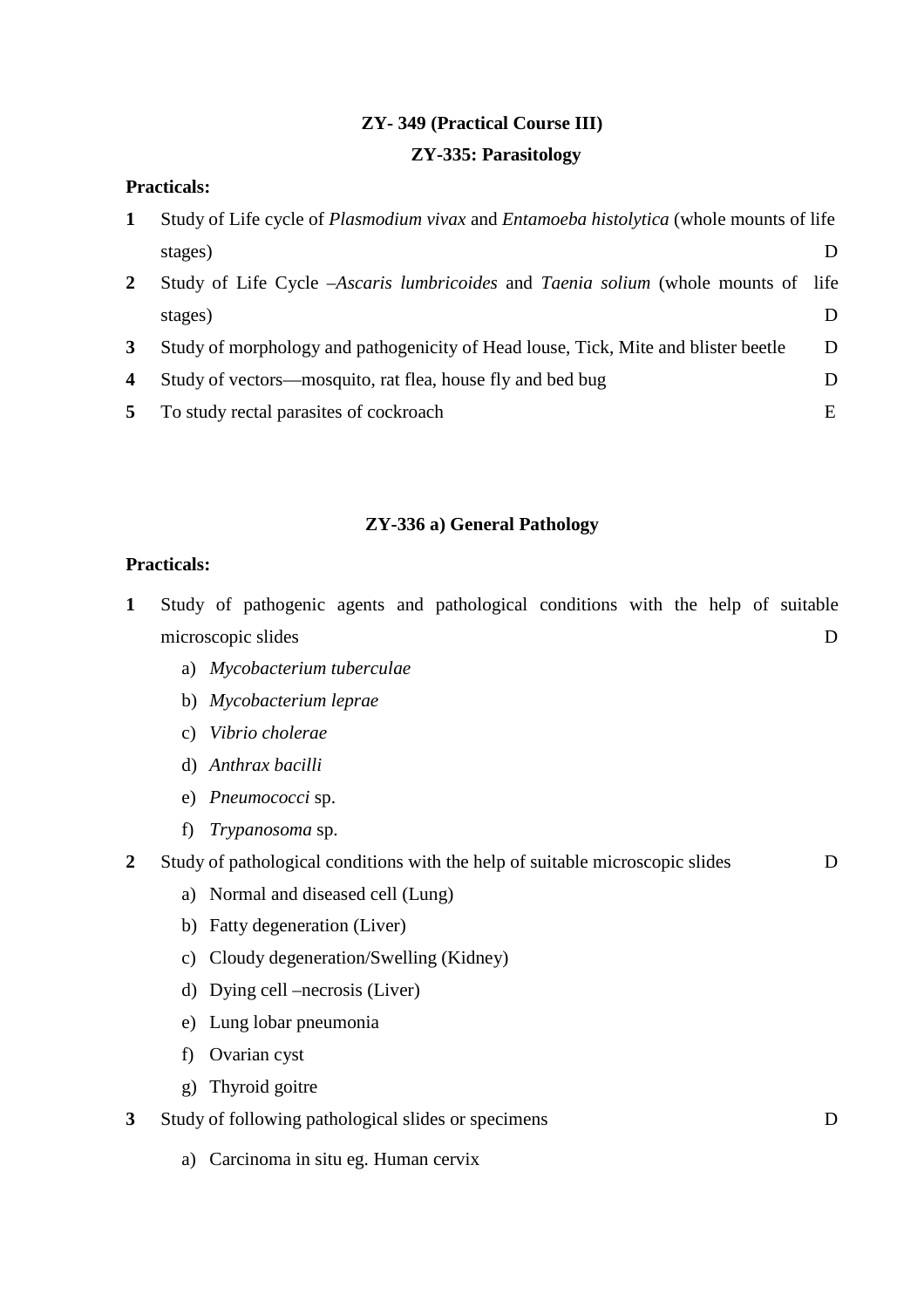- b) Malignant cell
- c) Organized thrombus
- d) Ovary fibroid tumour/carcinoma
- e) Carcinoma of colon-cauliflower growth
- f) Carcinoma of stomach
- g) Liver cirrhosis
- h) Breast fibrocystic disease
- 4. To detect the normal and abnormal constituents of urine E
- **5.** Study of Gastric juice analysis by Toffler's reagent (alcoholic solution of dimethylaminoazobenzol methyl orange indicator). E
- 6. Visit to medical college/hospital/pathological laboratory

### **OR**

### **ZY-336: b) Paper VI- Cell biology**

## **Practicals:**

|   | Study of detection of mitochondria by Janus Green B                                  | E. |
|---|--------------------------------------------------------------------------------------|----|
| 2 | Study of permanent slides of mitosis & meiosis                                       |    |
| 3 | Study of temporary preparation of different mitotic stages from onion root tip cells | E  |
| 4 | To study the effect of Colchicine on mitosis                                         | E. |
| 5 | Study of temporary preparation of different meiotic stages from grasshopper testis / |    |
|   | Tradescantia/ Onion floral bud                                                       |    |

#### **ZY-345 General Embryology**

## **Practicals:**

|                | Study of sperm smear (any one animal), types of eggs (insect, amphioxus, frog and hen) D |   |
|----------------|------------------------------------------------------------------------------------------|---|
| $\mathbf{2}$   | To study the types of blastulae and gastrulae (amphioxus, frog and hen)                  |   |
| 3              | Study of whole mount slides of chick embryology $-$ 24h, 33hr and 48 hr                  |   |
| 4              | To study the sections of chick embryo--24hr, 33hr and 48 hr                              |   |
| 5 <sup>1</sup> | Ex-ovo culture of chick embryo                                                           | E |
| 6              | Temporary preparation of chick embryo                                                    | E |
|                |                                                                                          |   |